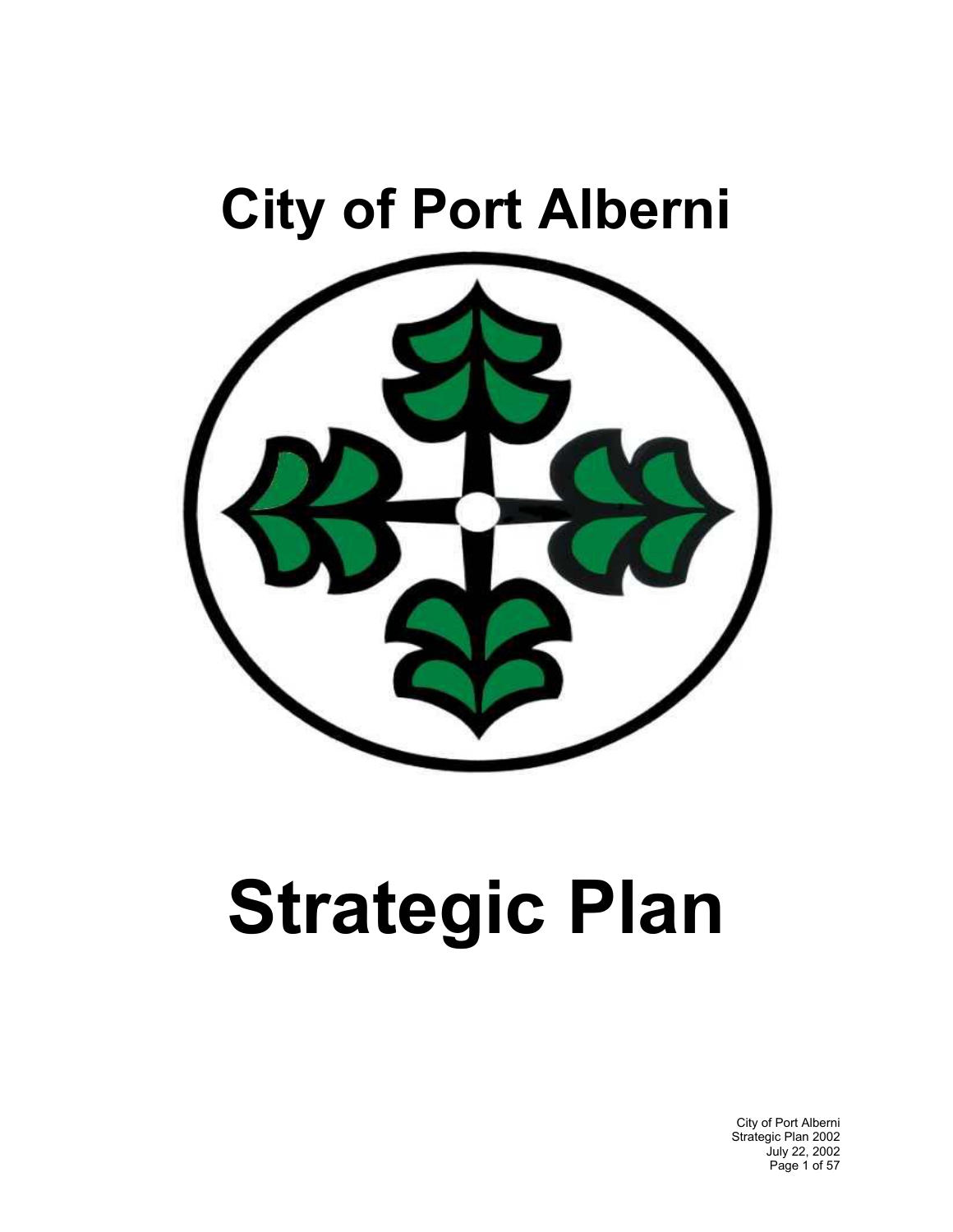## **City of Port Alberni Strategic Plan 2002 – 2007 Table of Contents**

| A Message from Mayor Ken McRae<br><u> 1980 - Johann Barbara, martin a</u> | 3  |
|---------------------------------------------------------------------------|----|
| <b>City Manager's Message</b>                                             | 4  |
| <b>Our Vision</b>                                                         | 5  |
| <b>Our Values</b>                                                         | 6  |
| <b>Mission Statement</b>                                                  | 7  |
| Internal and External Influences - highlights                             | 8  |
| <b>Areas of Service</b>                                                   | 10 |
| <b>Core Strategies</b>                                                    | 12 |
| Strategic Priorities - Focus Areas                                        | 13 |
| <b>Strategic Goals and Objectives</b>                                     | 14 |
| <b>Operational Plans</b>                                                  |    |
| <b>Growth and Planning</b>                                                | 23 |
| <b>Information Technology</b><br>$\bullet$                                | 25 |
| <b>Economic Development</b><br>$\bullet$                                  | 28 |
| <b>Human Resources</b><br>$\bullet$                                       | 32 |
| Marketing<br>$\bullet$                                                    | 42 |
| Core Infrastructure                                                       | 49 |
| Resource Plan                                                             | 53 |
| <b>Evaluation and Monitoring</b>                                          | 54 |
| Appendix A - Internal and External Influences                             | 55 |
| Appendix B - Organizational Structure                                     | 56 |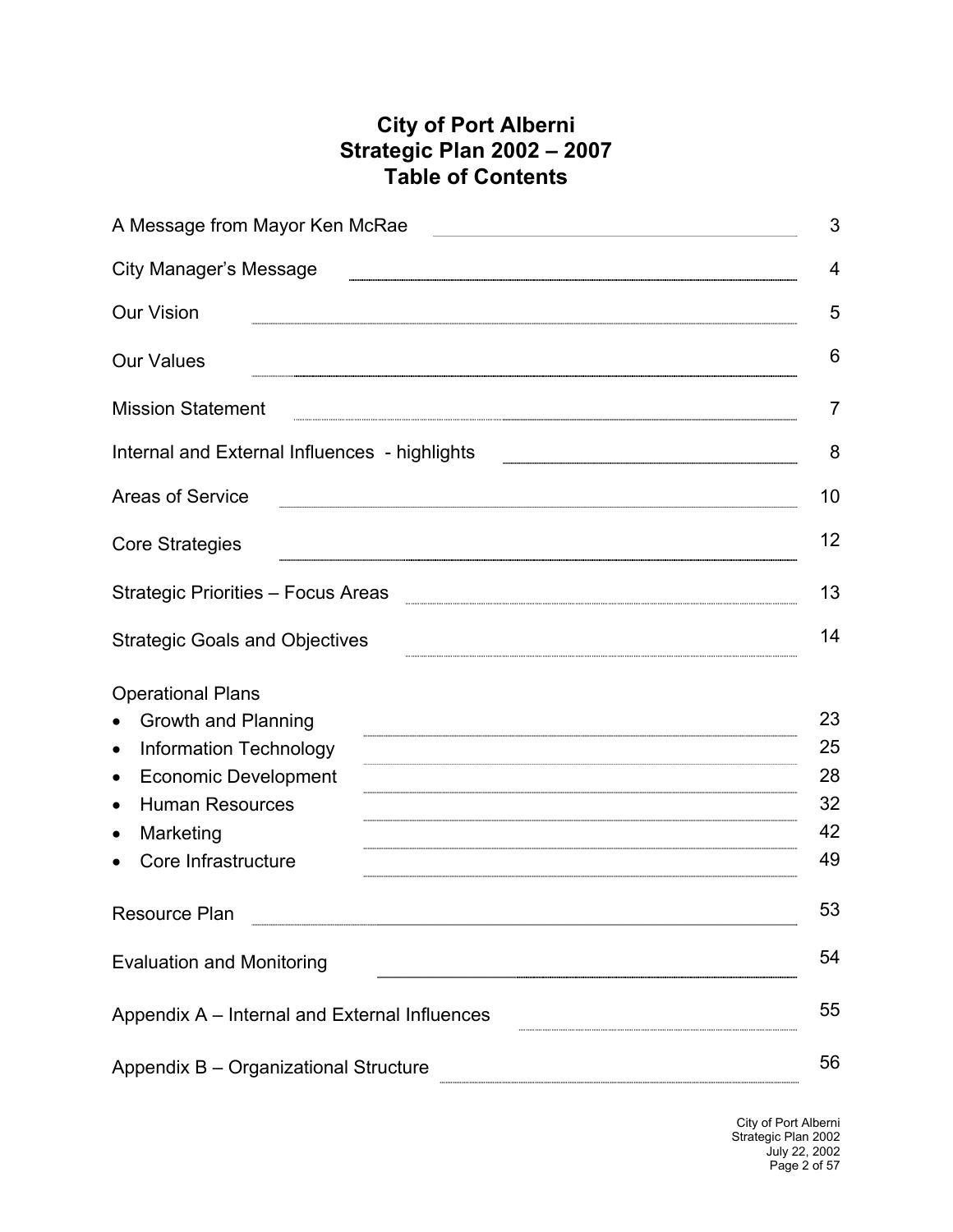## **A Message from Mayor Ken McRae**

The publication of this City of Port Alberni Strategic Plan marks the first time that Port Alberni City Council has established a Vision, Mission and Values Statement. This statement has evolved over the past 10 months and has been complemented by the development of a series of Strategic Goals that have been developed by our management staff and endorsed by Council.

City Council is totally committed to achieving our Vision for the City of Port Alberni to become the most vibrant, healthy and united community in British Columbia. This is a lofty goal, and one that we are confident that we can achieve over time by working effectively with local constituents and partners who share our desire to uplift our community.

This Strategic Plan represents the priorities of your current Council. It articulates our vision of the future and provides ways and means for the public to measure our progress as we work on goals identified for the fulfillment of that vision. Council believes very strongly, as do I, that our role in the broader community is to define the business of Council and to partner with other local governance and community resource agencies in creative ways to carry out our business for the collective benefit of all. This means that Council and staff of the City will work hard at complementing the Visions of other agencies, cooperating with them and coordinating activities that will best serve to achieve our mutual goals.

Our Vision is indeed challenging. Our past achievements prove that we can meet that challenge together. We must recognize and celebrate our heritage as we move on to new endeavours, keeping our eye on the long-term goals that are inherent in the City's Vision.

As we evolve as a community, so too will our Strategic Plan evolve. As we interact with our constituents and partners, and as Councils change and grow, we are confident that this Plan will become more refined, serving always as a beacon toward a better future for us, for our children and for our grandchildren. I encourage everyone to join with Council as we dedicate our efforts and energies toward creating the most vibrant, healthy and united community in British Columbia.

Mayor Ken McRae July, 2002

> City of Port Alberni Strategic Plan 2002 July 22, 2002 Page 3 of 57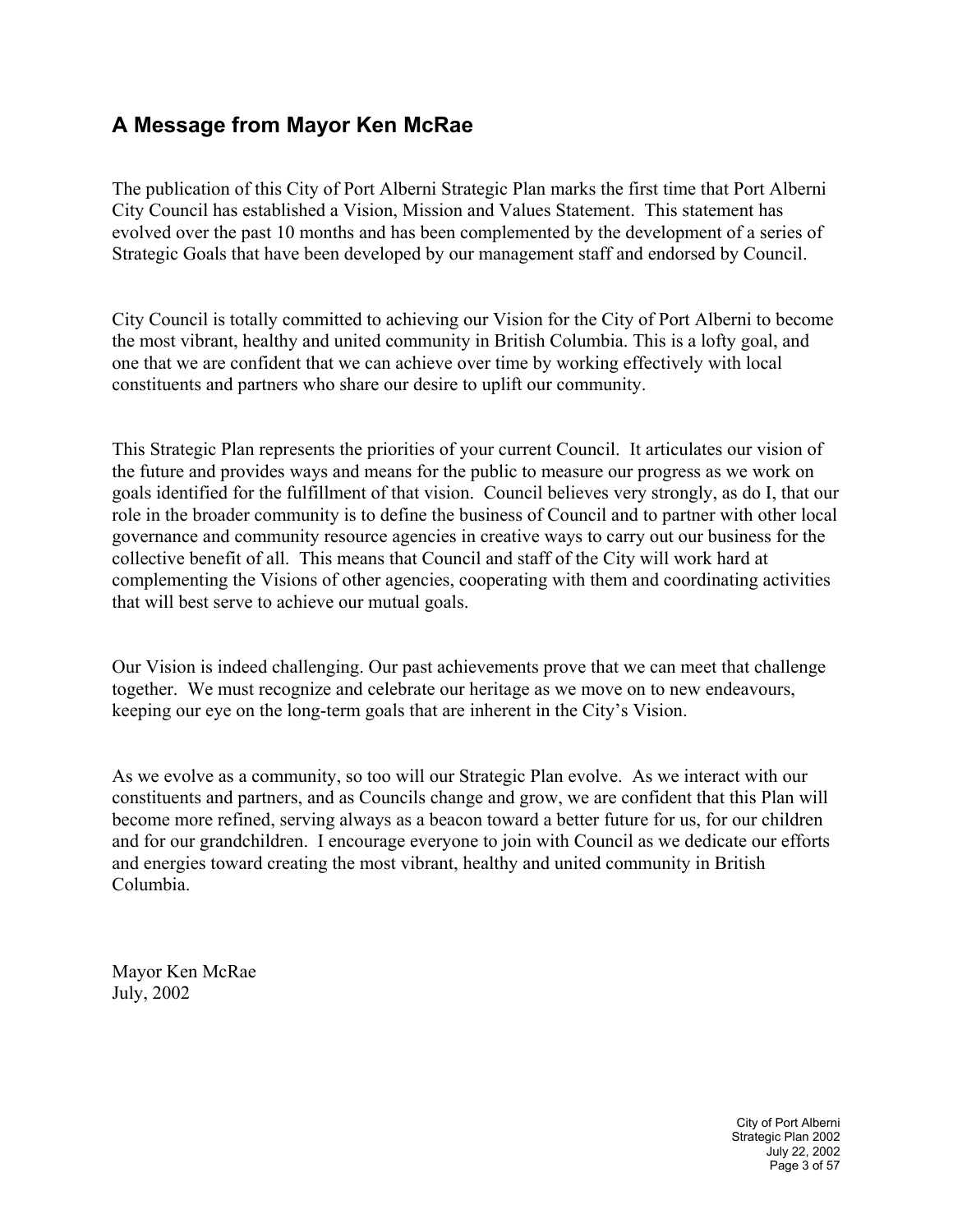## **City Manager's Message**

I am very pleased to have worked with City Council and City management staff over the past several months on the development of the City of Port Alberni's Vision, Mission and Strategic Planning document that you see before you today. This represents the City's first attempt at articulating its Vision of the future and I'm sure that we will constantly strive to refine, implement and improve upon the Strategic Goals and Objectives that are needed in order to fulfill the Vision of City Council.

As City Manager, I commit to the personal values of community and customer service, effective communication and public involvement, courtesy and cooperation and I resolve to encourage acceptance of those values by all City employees.

Our fine City is truly blessed with services and facilities that are second to none for communities of our size; the new Alberni Valley Multiplex, the new West Coast General Hospital, a vast array of recreational and heritage facilities and programs including the McLean Mill National Historic Site and wonderful parks and sport fields.

It is my fervent hope that we can now turn greater resources in the next decade toward upgrading of our basic infrastructure, including streets, sewer and water utilities, sidewalks, boulevards and streetscaping, all of which can contribute so significantly to the basic health and safety of residents and to greater pride in the appearance of the City.

With the Vision established by City Council, we now have the foundation for a better future for the City and we look forward with tremendous enthusiasm to the many positive changes that can and will result over the next several years.

Eric McCormick City Manager

> City of Port Alberni Strategic Plan 2002 July 22, 2002 Page 4 of 57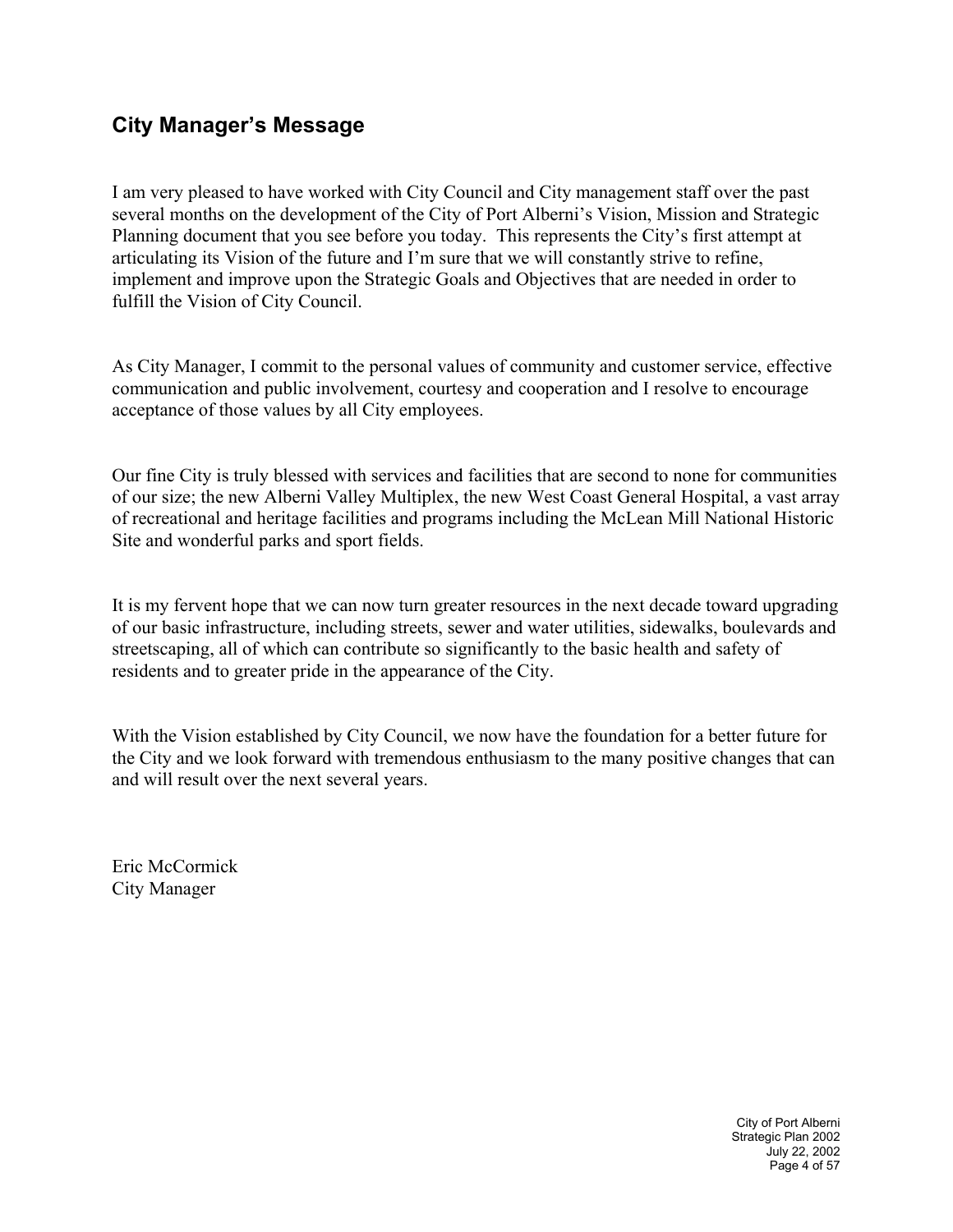## **Our Vision**

The City of Port Alberni's Vision Statement is intended to provide a clear and compelling picture of the municipality's preferred future, reflecting the City's priorities.

## **Our Vision is for the City of Port Alberni to become the most vibrant, healthy and united community in British Columbia.**

The City will contribute to achieving this Vision through the combined efforts of the elected officials, civic employees, volunteers, committees and commissions, recognizing that we must do so in the context of cooperation with other governing entities within the Alberni Valley as a whole.

In our Vision, the Valley will come together to help one another create an economy and community that is thriving. The City intends to assist in achieving this through the development of strong partnerships and positive relationships between elected officials, staff, and community stakeholders.

The Alberni Valley will become a highly desirable place to live and visit. The commercial sector will grow and develop to become much stronger and more vibrant. Attractive storefronts and streetscapes will create a sense of community identity and pride. New industries will locate in the Alberni Valley due to extensive recruitment efforts and our collective ability to provide a viable location for them to prosper. A focus on value-added industry and commerce and the use of technology will create new business opportunities. The City will become well known as being "business friendly", with staff going out of their way to assist investors by looking for ways to help make things happen.

A well-developed, integrated tourism strategy will emphasize the attractions and qualities that are unique and distinct to the Alberni Valley. The City is a key partner in this strategy through its focus on heritage tourism, sport tourism, and community events. Local organizations will be provided assistance to attract events and conferences to the Alberni Valley. Civic staff will welcome visitors and provide them with information that ensures their stay is a memorable one.

The community will experience growth, which in turn will expand the tax base, enabling the City to provide services that meet the needs of all citizens and visitors to the City and to the Alberni Valley at tax levels that are appropriate.

Residents and visitors will have many opportunities to lead an active and healthy life. The City will maintain the appropriate infrastructure to ensure health and safety. The City will also provide many services that will further enrich the quality of life of all citizens and make this community an attractive place for people of all ages to live.

The City recognizes and supports the efforts of the many volunteers and organizations in the Alberni Valley. Through these partnerships the community works together to create a healthy community.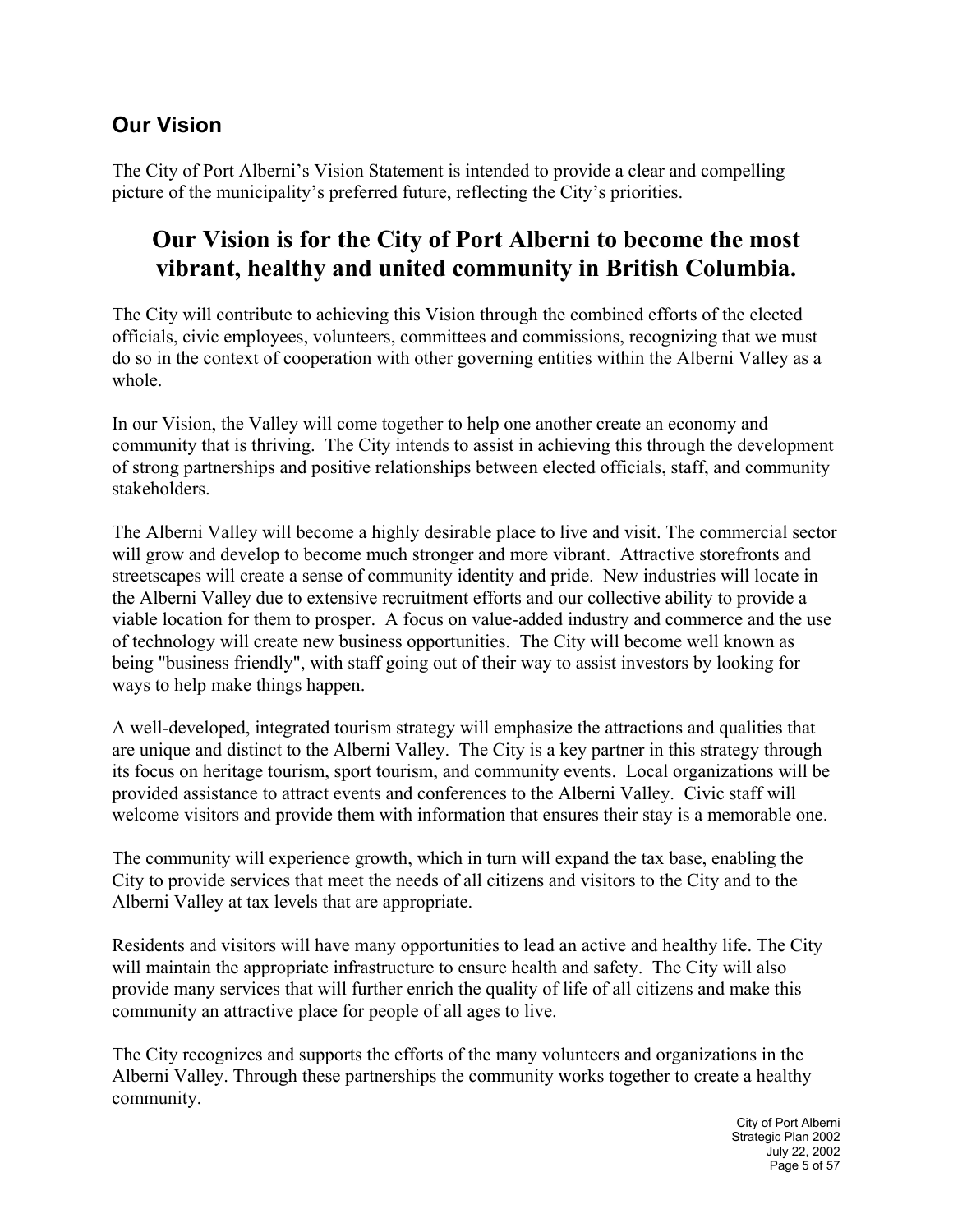City Council is committed to providing leadership and decision-making that ensures all municipal services are aligned to meet the needs of residents and visitors and to achieve the vision of a vibrant, healthy united community.



## **Our Values**

Value statements are the expression of our organization's fundamental beliefs which define our management style and behaviours.

City Council, municipal staff and volunteers are committed to the following values:

- *Service to Others* providing high quality, reliable customer service.
- *Respect* consideration for the beliefs and needs of others.
- *Integrity* honesty in all dealings and the courage to act and live by these values.
- *Innovation* open to change and learning in order to improve effectiveness and efficiency.
- *Contribution* pride in one's work and the recognition and appreciation of skills and accomplishments.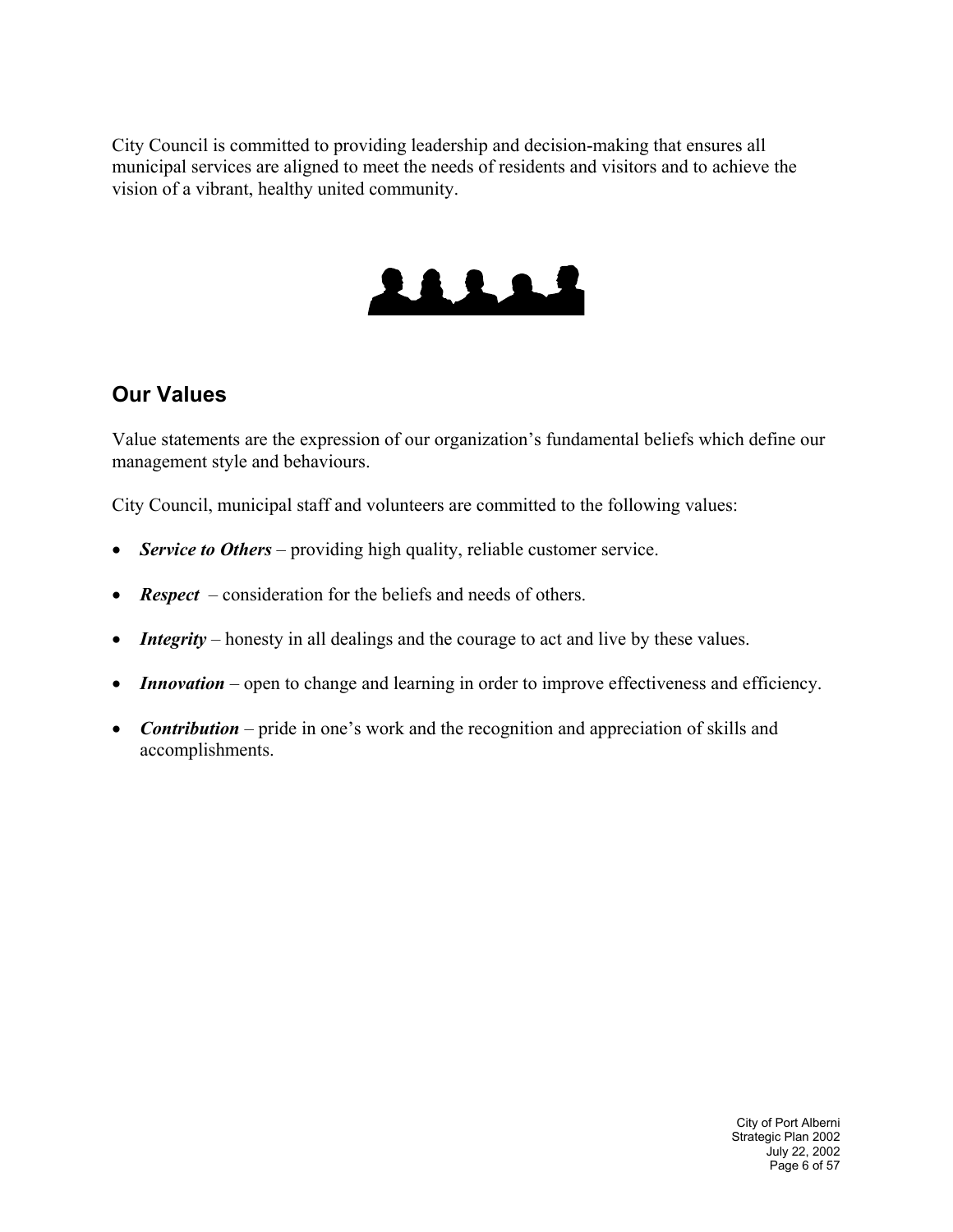## **Our Mission**

A mission statement describes the business the organization is in, what it does, why and for whom.

## **Our Mission is to enhance the quality of life of residents and taxpayers by creating a vibrant, healthy and united community through:**

- providing or facilitating the delivery of high quality municipal services and programs;
- being fiscally responsible;
- planning and development to ensure a thriving economy and a strong tax base;
- maintaining infrastructure to support the challenges of growth and economic diversification;
- providing leadership and building partnerships, which will be of benefit to the City.

Each city department is guided by their specific mission which contributes to achieving the City's Vision and Mission.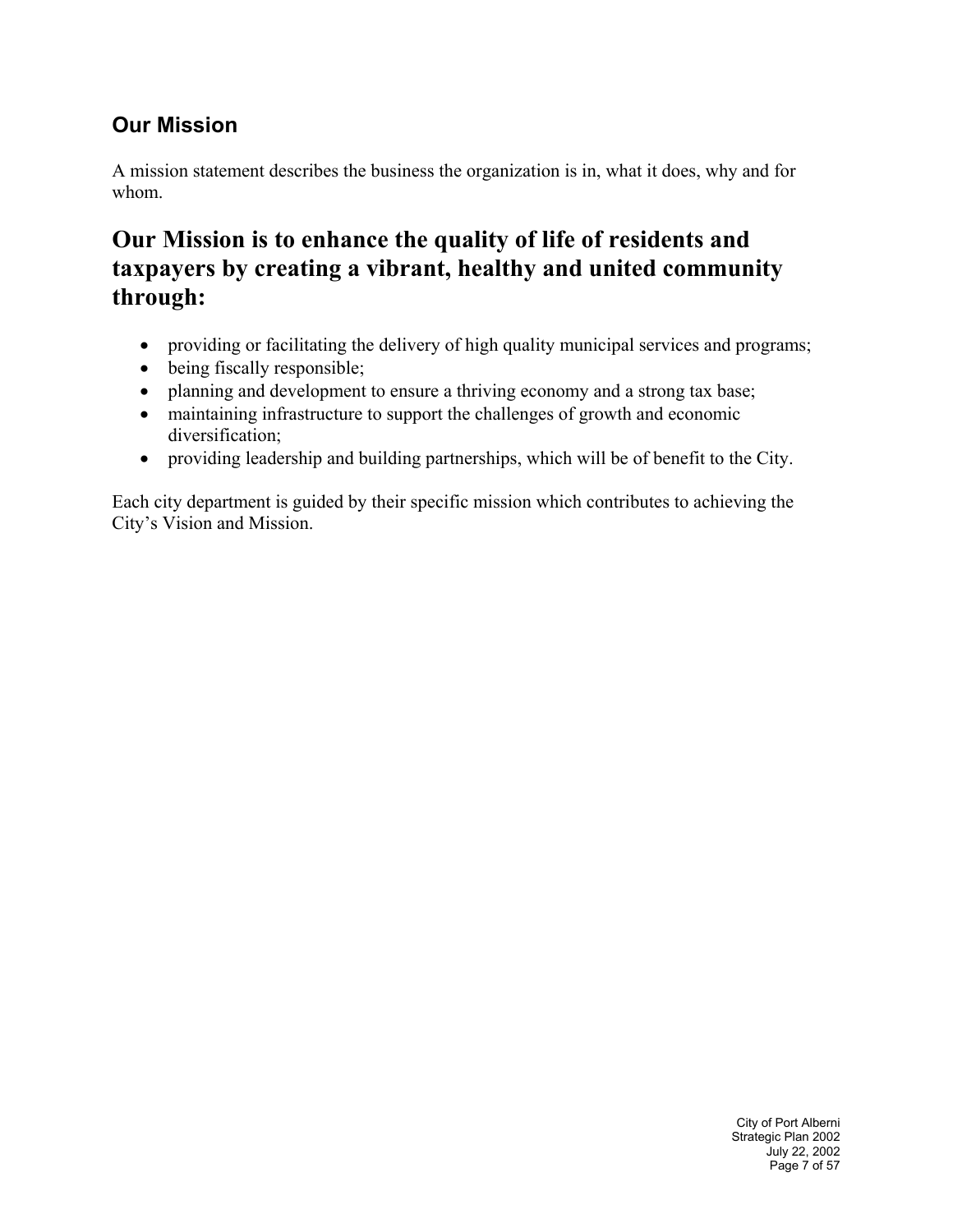## **Internal and External Influences**

The environment in which the City of Port Alberni operates is influenced by many internal and external factors. These factors provide challenges and opportunities as we work to achieve our strategic priorities. Highlights of these factors are presented here. For more detail refer to Appendix B.

#### *Emerging Trends, Opportunities and Challenges:*

(The following points are provided as a sample of the type of information that will be included here once the environmental scan is completed.)

#### *External Factors*

Low-income levels affect many families. Family Income (1995) is lower than the provincial average in all family types except male lone-parent families, which is slightly higher.

|                             | Port Alberni | <b>BC</b> |
|-----------------------------|--------------|-----------|
| All census families         | 49,516       | 56,527    |
| Husband-wife families       | 54,669       | 60,612    |
| Male lone-parent families   | 43.959       | 43,138    |
| Female lone-parent families | 21.564       | 28,448    |

The Alberni-Clayoquot region ranked the second worst in the province for income distribution. The poorest half (50%) of the populations receives only 21.7% of the income.

Changing government regulations regarding the availability of alcohol will challenge the community's ability to create a healthy community. Alcohol sales in the Alberni Valley between April 1, 1998 and March 31, 1999 were significantly higher than the provincial average with the average litres consumed in the Alberni Valley at 83 compared to 57 throughout the rest of the Province. Also on average \$492 were spent on alcohol in the Alberni Valley as compared to \$391 in the rest of the Province. Of this beer/cider account for 77.6% of all sales in the valley compared to 71.6% in the rest of the Province.(Source: RCMP Strategic Plan – Port Alberni Detachment)

An increasing seniors and youth population has the potential to create conflicts. Planning for physical infrastructure will have to recognize the different needs of a changing population cohort as, nationally, the numbers of people in the 1-14 age group declines by the year 2010, the number of people in the 15-19 group will increase by 210,000 vs. the 49,000 in the past ten years; and the 50+ group will increase by 3.7 million vs. just 2.4 million in the past 10 years. (Source: CPRA Illuminating Our Future, 1999).

While Canada's youth population will grow (8.3%), the growth will be larger in BC (14.4%). (Source: University of Victoria, Environmental Scan) In addition, the aboriginal child and youth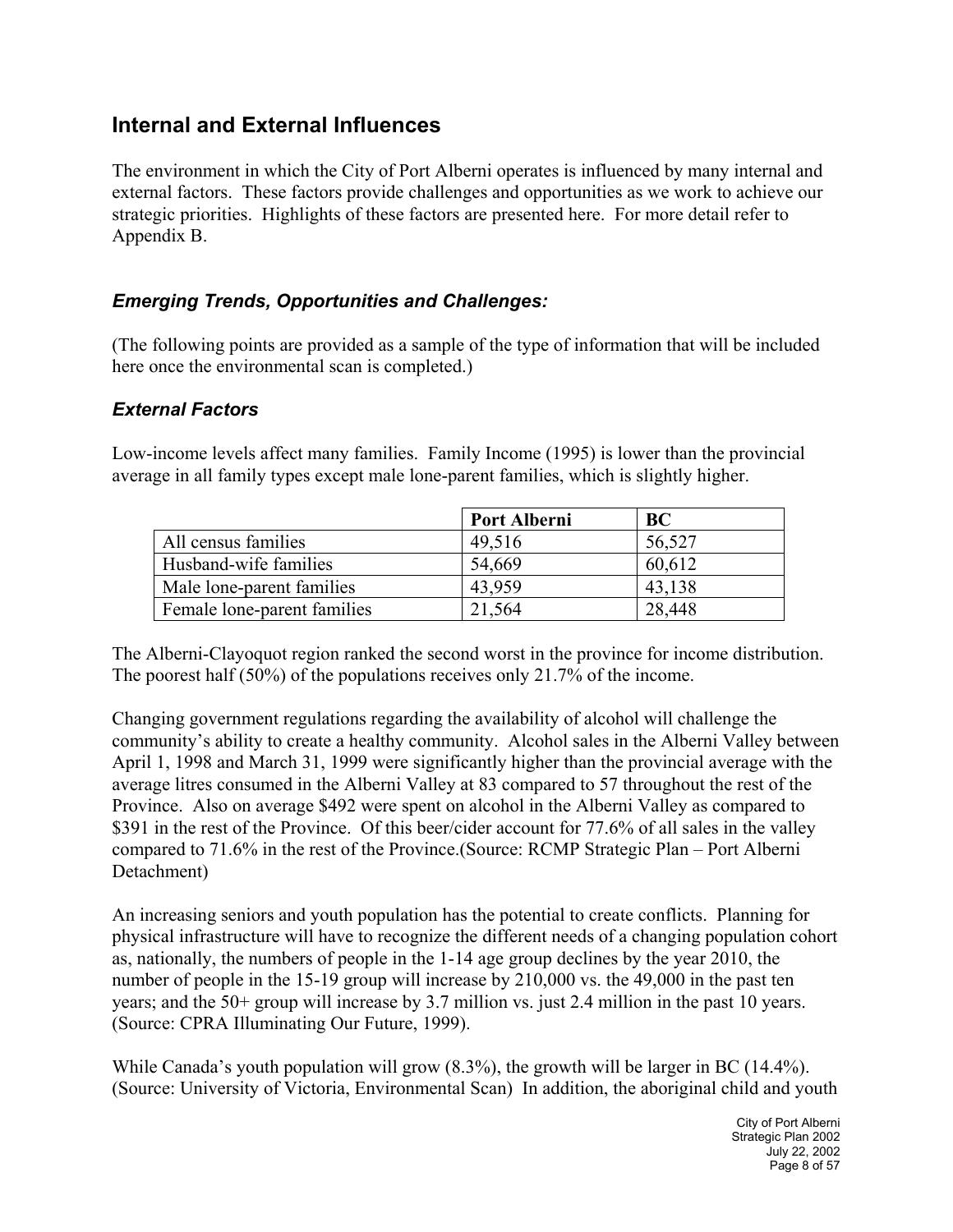population is growing must faster than the same non-aboriginal population in the Province. (MCF) Port Alberni has a higher % share of the total population of aboriginal people  $(BC - 4\%;$  $PA - 8\%$ ).

Subsidies should be utilized to create equitable access to programs and services. Years ago public service and tax structures were put into place to subsidize seniors who were one of the least affluent sectors of the population. The situation has changed, yet the systems have not. Subsidies need to be rebalanced to reflect the needs of the population. (Source: CPRA Illuminating Our Future, 1999)

#### *Internal Factors*

(A summary of strengths and challenges (weaknesses) are included here - focus on your top three strengths and comment on how you will capitalize on these in order to achieve the plan. Focus on 2 or 3 weaknesses and discuss how these will need to be overcome in order to achieve the plan – don't use the word weaknesses as it has a negative connotation - the word challenges better fits. Include the larger strengths/weaknesses information in Appendix B)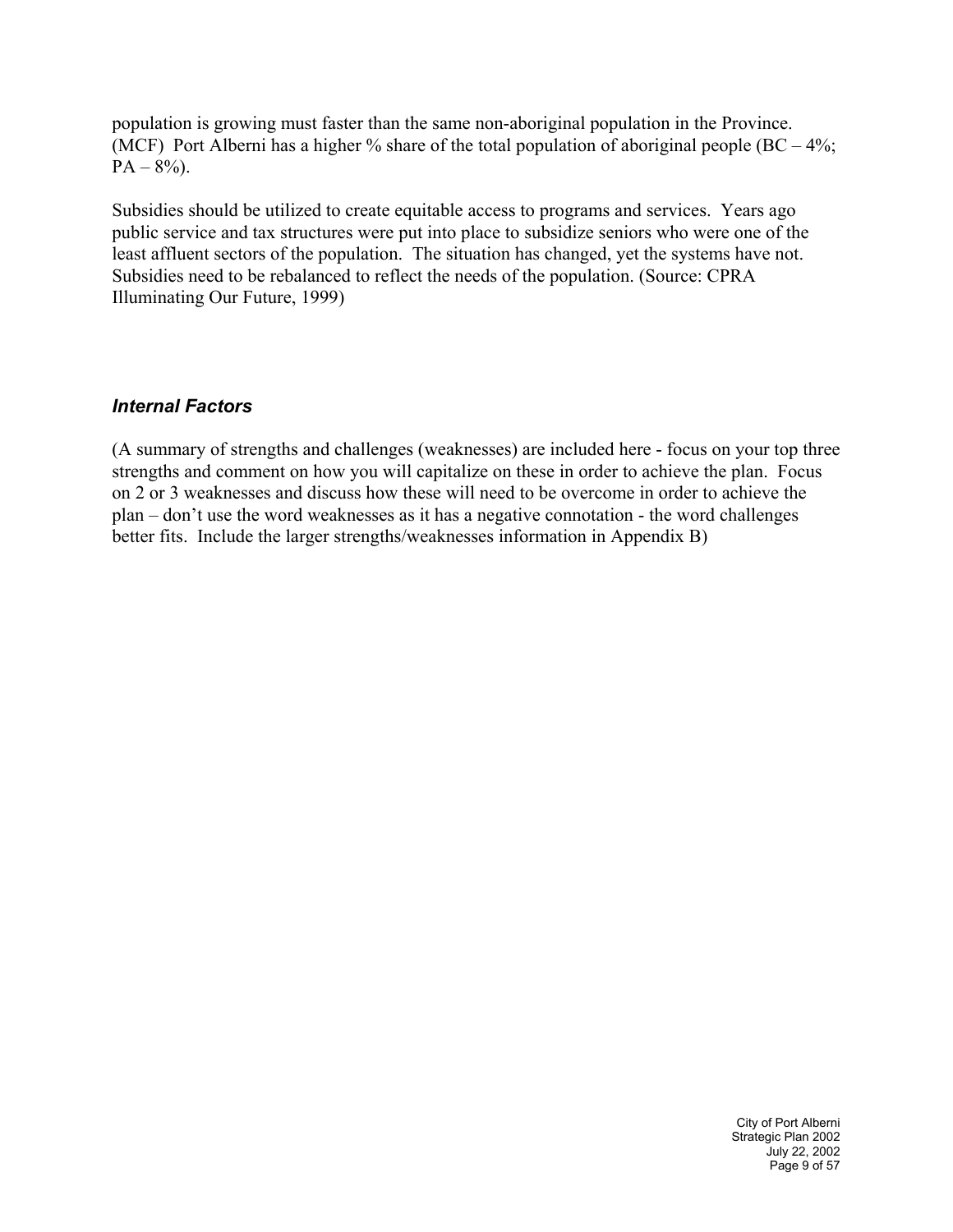## **Areas of Service/Core Functions**

The City of Port Alberni provides services and programs in the following areas:

*Bylaw Enforcement* - *zoning*, subdivision, building inspection, property cleanup, animal control, parking enforcement, noise infractions, business licenses.

*Building and Grounds Maintenance* - cleaning, repairing and upgrading of City Hall, RCMP Station, Public Works and Parks Yard, Government Agent Office building, Industrial Mall building.

*Bus Service* - public transportation system.

**Culture and Heritage Facilities and Programs** - Alberni Valley Museum, McLean Mill National Historic Site, historic steam train operation.

*Economic Development* - attraction of investment, sustainment and expansion of the local economic base, diversification of the economy, promotion of investment opportunities.

*Fire Protection* - structural firefighting, marine firefighting, rescue/extrication/first responder coverage, hazardous materials response, fire prevention and education, inspections and Fire Code enforcement, vehicles/equipment/building maintenance, emergency preparedness.

*Garbage Collection* - pickup of commercial and residential solid waste and disposal to the landfill site.

#### *General Administration*

*(a) Finance* **-** corporate financial management, tax collection, accounts receivable, accounts payable, payroll, utilities billings and collections, purchasing, stores keeping, inventory control *(b) Administration* - corporate administration, personnel and labour relations, public reception, bylaw enforcement, (except building, fire and zoning bylaws), conducting elections, and administration of Freedom of Information requests.

*(c) Information Technology* - information services.

*Library* - Vancouver Island Regional Library Branch.

**Passive Parks Development and Maintenance** - trees and boulevards, cemetery, Kitsuksis Dyke walkway, Roger Creek Park, Dry Creek Park, Paper Mill Dam Park, trails.

*Playing Fields Development and Maintenance* - Echo Park fields, Bob Dailey Stadium, ball fields, neighbourhood parks, Recreation Stadium.

**Policing** - protection of life and property, preservation of the peace, crime prevention, apprehension of criminals and execution of warrants.

*Recreation Facilities Development and maintenance* - Multiplex, Echo Centre, Echo Aquatic Centre, Glenwood Centre, Gyro Centre.

*Recreational Programs* - swimming and skating, children's playground and camping, a wide variety of leisure time skill and instruction activities for children, adults and seniors, activities at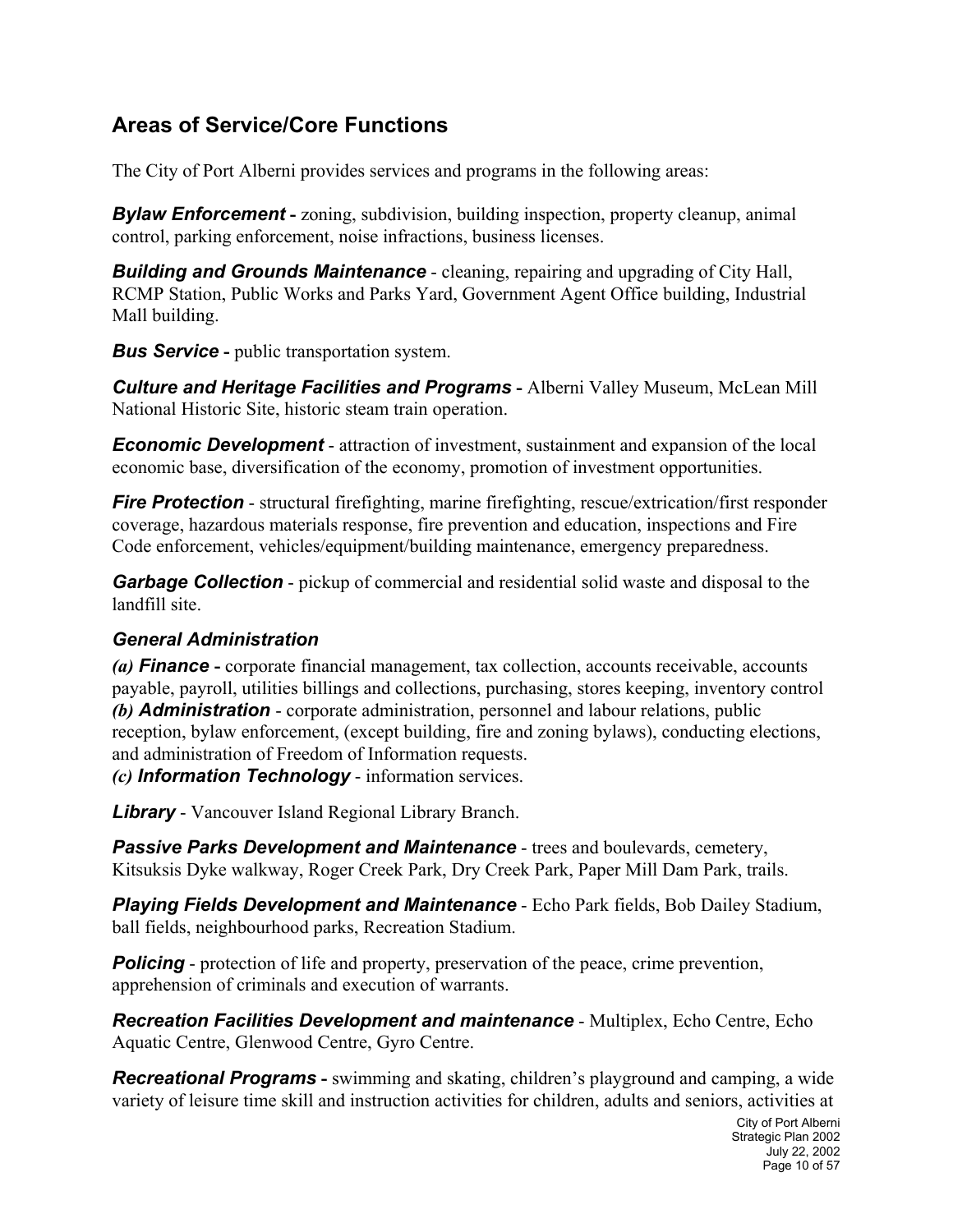the Multiplex, Echo Centre, the Aquatic Centre, Glenwood Centre, Gyro Centre.

*Regulation of Development* - planning, zoning, subdivision, building inspection.

*Sewage and Drainage System Maintenance* - provision of sanitary and storm drainage infrastructure.

*Streets and Sidewalks Upgrading and Maintenance* - general maintenance of sidewalks, street lighting, traffic control signals, street sweeping, road reconstruction, snow and ice removal.

*Water System and Quality Maintenance* - provision of water supply and distribution system and monitoring and control of water quality.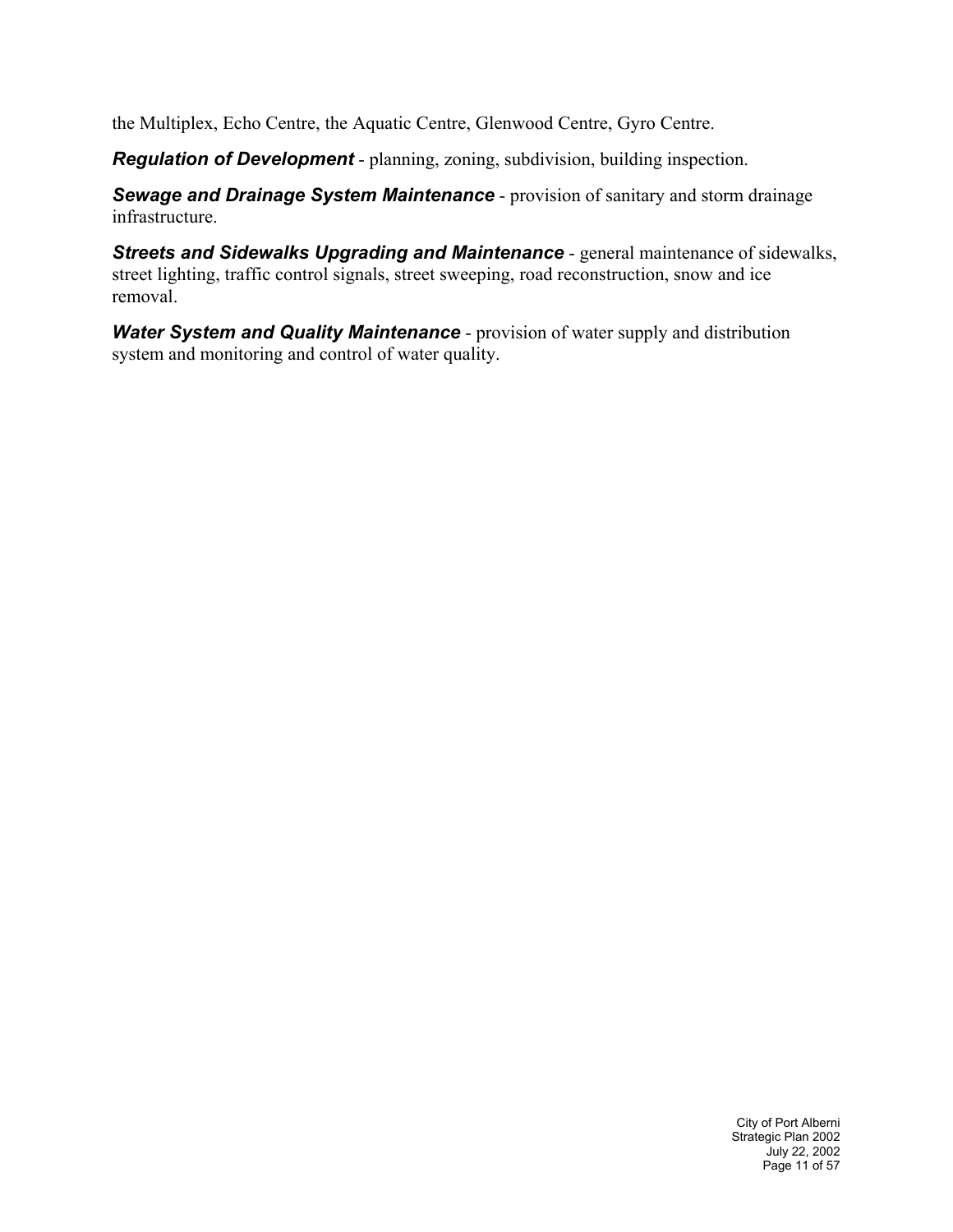## **Strategic Options/Core Strategies**

The City of Port Alberni has a variety of options for addressing the organizations and community's priorities. These options include:

- **Programs/Services** Provision of specific programs and services to address a specific community need.
- ! *Public Education* Use of public educations tools such as media campaigns, brochures, etc. in order to inform and educate the public or specific constituencies.
- *Enforcement* Development and enforcement of by-laws and other tools to be utilized to ensure a safe and healthy community.
- **Partnerships/Bridge Building** Working in partnership with other levels of government, organizations, businesses and/or individuals who share a common vision and goals.
- *Networking* Meet with internal and external groups and individuals to share information.
- **Prevention** Specific programs and activities designed to prevent harm and/or preserve municipal infrastructure.
- ! *Protection* Provide specific programs and/or measures for the protection of citizens to ensure a safe community e.g. police and fire services.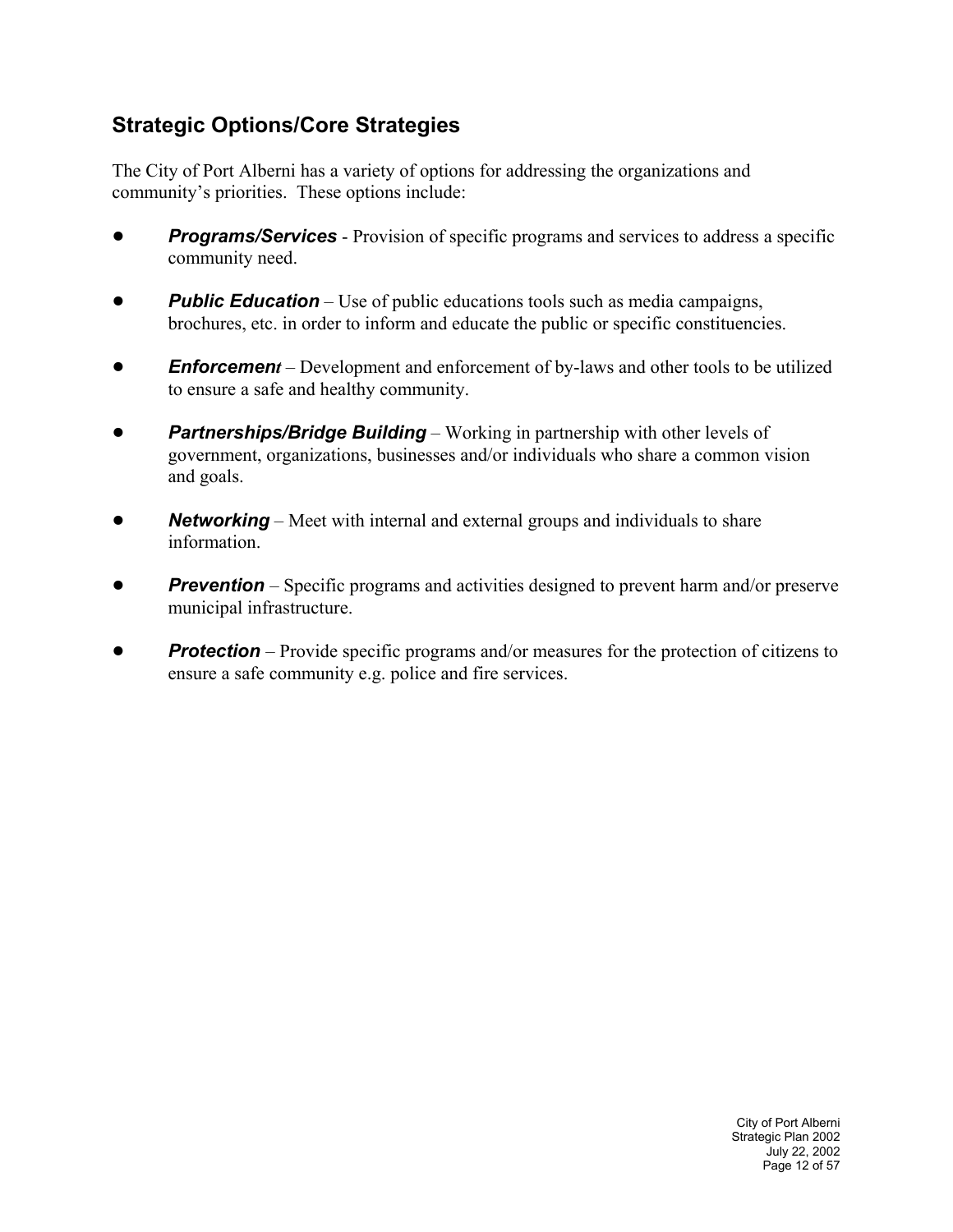## **Strategic Priorities – Focus Areas**

The City of Port Alberni will achieve the vision and mission by focusing on the following strategic priorities.

- **Growth and Planning**
- *♦* **Information Technology<br><b>***♦* Economic Development
- **Economic Development**<br>**♦ Human Resources**
- **Human Resources**
- **Marketing**
- **Core Infrastructure**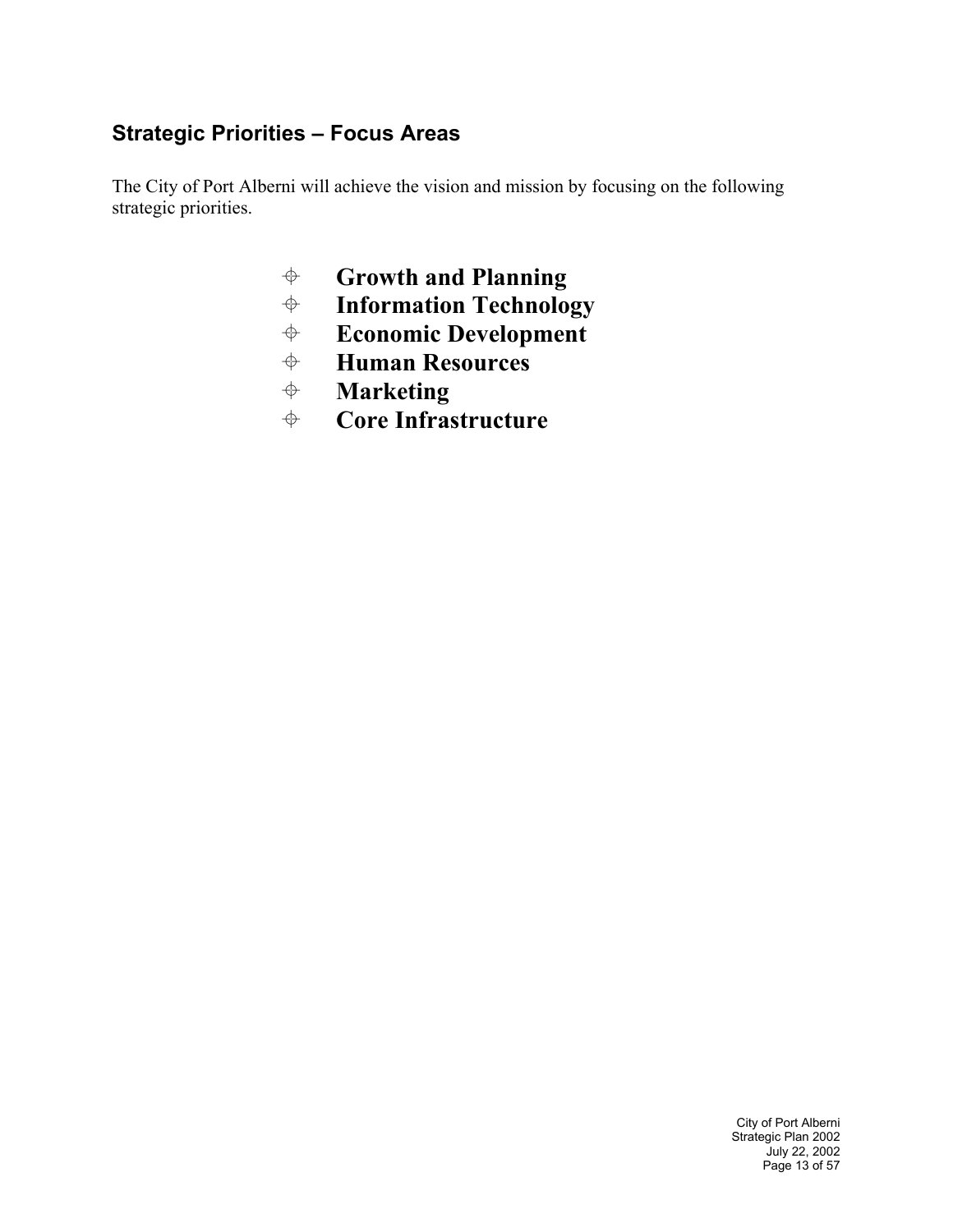## **Strategic Goals and Objectives**

The strategic priorities will be addressed by focusing on the following specific goals and objectives.

## *Strategic Priority:* **Growth and Planning**

*Purpose:* To plan strategies for an effective, efficient and integrated approach to growth management for the City of Port Alberni, within the Alberni Valley.

*Strategic Goal #1: Investigation* – to develop a plan to investigate regional growth issues.

- *Objective 1.1:* To describe the process involved in moving toward a District Municipality to City Council and to facilitate an educational event on the topic of regional growth issues with the participation of City Council, the Regional District Board, Cherry Creek Waterworks District, Beaver Creek Improvement District, the Hupacasath First Nation and the Tseshaht First Nation.
- *Objective 1.2:* To work with these agencies to develop a cooperative approach to addressing growth issues and developing related strategies and action plans.



## *Strategic Priority:* **Information Technology**

*Purpose:* To ensure an integrated comprehensive information technology system that enables increased effectiveness and efficiency in the delivery of municipal services.

**Strategic Goal #1: Create User Group** - to increase the communication among users in order to effectively meet their needs and to provide improved internal customer service.

• *Objective 1.1:* To establish the structure and functions of a "user group" that would best facilitate an efficient user group and to select user group members to carry out the established functions.

*Strategic Goal #2: Web Presence* – to utilize the City's web page to enhance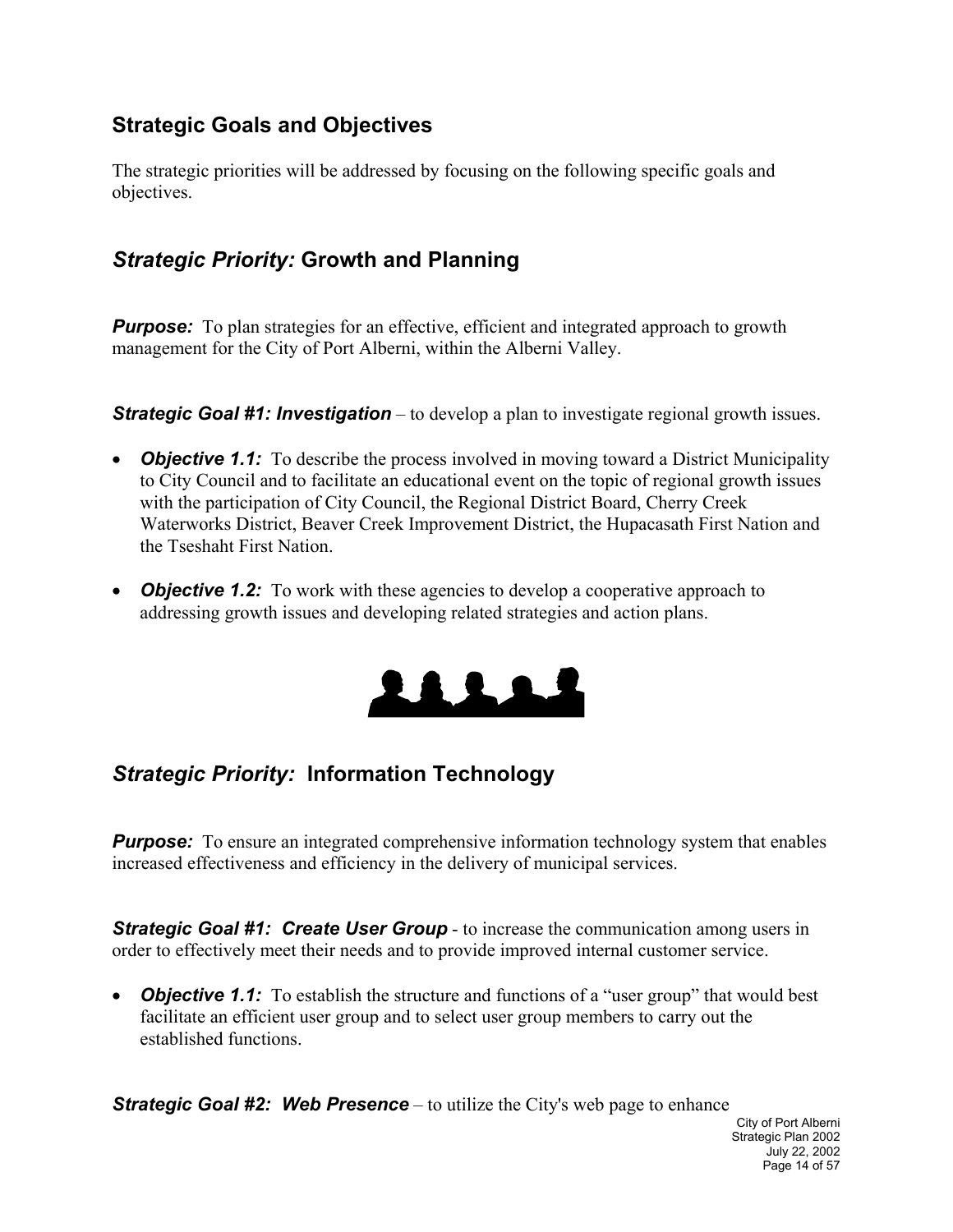communication and marketing and to improve customer service.

- *Objective 2.1:* To develop an efficient, effective process of supplying and developing information for presentation on the City's web page.
- **Objective 2.2:** To determine internal and external needs for a World Wide Web presence.

*Strategic Goal #3: Training* – to provide a comprehensive training program for staff to ensure the most effective and efficient use of the information technology provided.

- *Objective 3.1:* Working with HR, to identify training needs for hardware and software for the individual users of information technology systems.
- *Objective 3.2:* To assist in identifying a training area suitably configured with the necessary equipment.

*Strategic Goal #4: Records Management* – to develop a centralized system of records management for citywide, intra- and inter-department, use.

• *Objective 4.1:* To implement a computerized records management system.



## *Strategic Priority:* **Economic Development**

**Purpose:** To play a significant role as a partner with other agencies in fostering the health and well being of all Alberni Valley residents by promoting Economic Development both in the City and the surrounding area.

**Strategic Goal #1: Integration and Co-ordination** - to ensure that the City actively encourages the integration and coordination of economic development services in order to provide effective and efficient service and to prevent duplication.

• *Objective 1.1:* To host regular management meetings with the staff of the Economic Development Commission, the Chamber of Commerce, Pacific Rim Tourism Association and Community Futures for the purpose of sharing information and bringing the collective resources of these agencies to bear on assisting developers and potential developers in their business and industrial enterprises.

*Strategic Goal #2: Information Delivery* - to provide comprehensive and relevant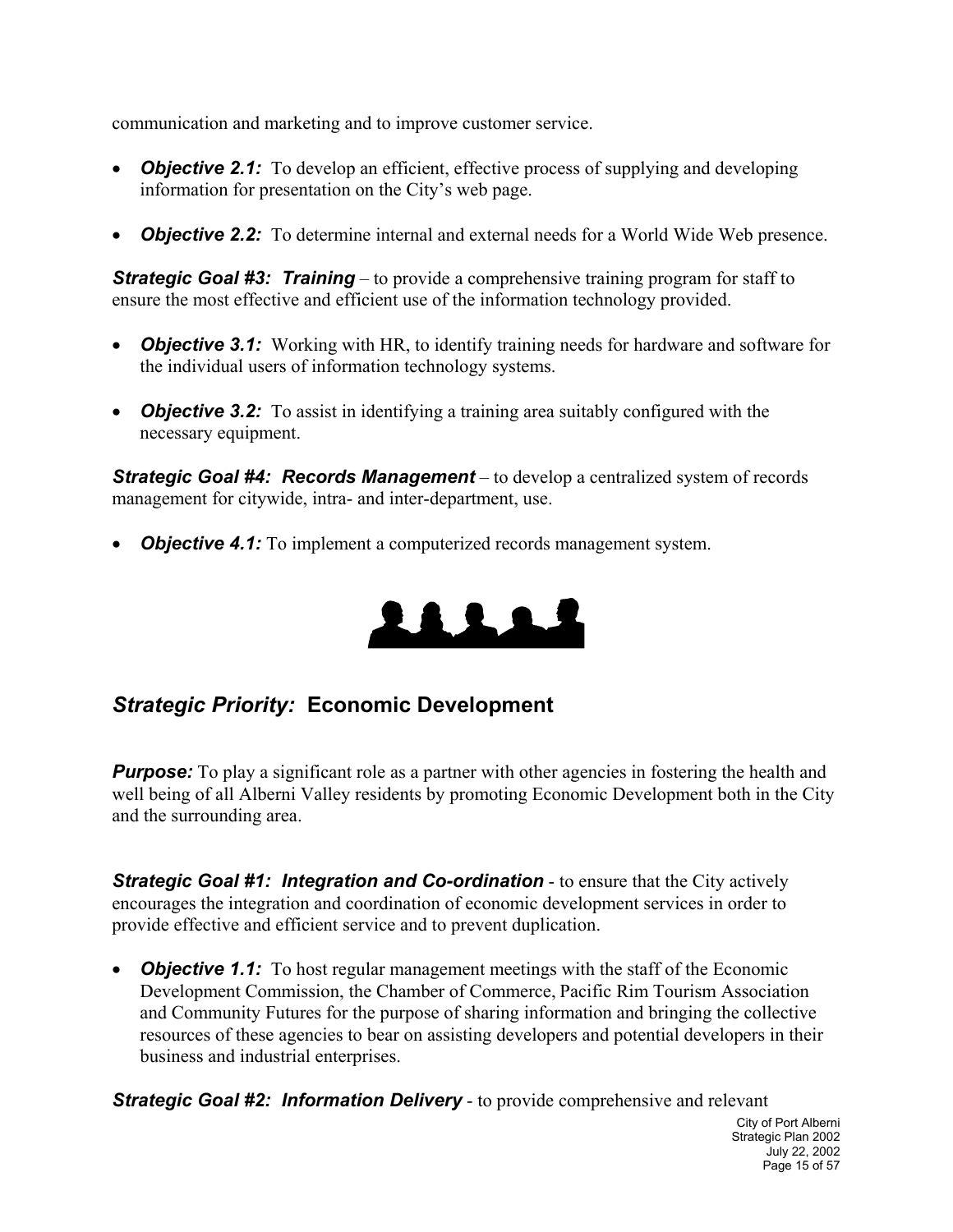information to attract and assist developers.

- *Objective 2.1:* To undertake the gathering of feedback from recent developers in Port Alberni concerning their evaluation of resources provided by the City and where they believe our customer service to developers can be improved.
- *Objective 2.2:* To review and update our Community Profile and to develop a summary form of the Profile, (in consultation with other agencies), that can be mass-produced in a professional format and conveyed to Real Estate Agencies and other organizations that may be approached by potential developers and investors.

*Strategic Goal #3: Promotion of Opportunities* - to identify and promote economic development opportunities in order to attract enterprises to the community.

- *Objective 3.1:* To facilitate communication of economic development inquires to all appropriate agencies involved, (EDC, Chamber of Commerce, Pacific Rim Tourism Association, Community Futures, Regional District Administration, City Engineering/ Planning), in order to ensure that as much assistance as possible is provided to potential developers and investors.
- *Objective 3.2:* To initiate innovative and creative thinking aimed at establishing non-tax revenues to alleviate the burden of traditional sources of municipal taxation.

*Strategic Goal #4:* **Property Marketing** – to aggressively market the sale or lease of Cityowned properties.

- *Objective 4.1:* To prepare a list, (including their zoning, permitted uses, dimensions, services, appraised or assessed values – asking prices, etc.), of all City-owned properties that are available for sale or lease.
- **Objective 4.2:** To recommend a revision to the City's "Finder's Fee" policy to take into account the provision of some incentive to finders of Lessees, as well as Purchasers (as currently provided for in the policy), of City-owned properties.
- **Objective 4.3:** To meet with local Realtors to explain the revised "Finder's Fee" policy, to provide to them and review with them the property information and to encourage their active marketing of City-owned property.



City of Port Alberni Strategic Plan 2002 July 22, 2002 Page 16 of 57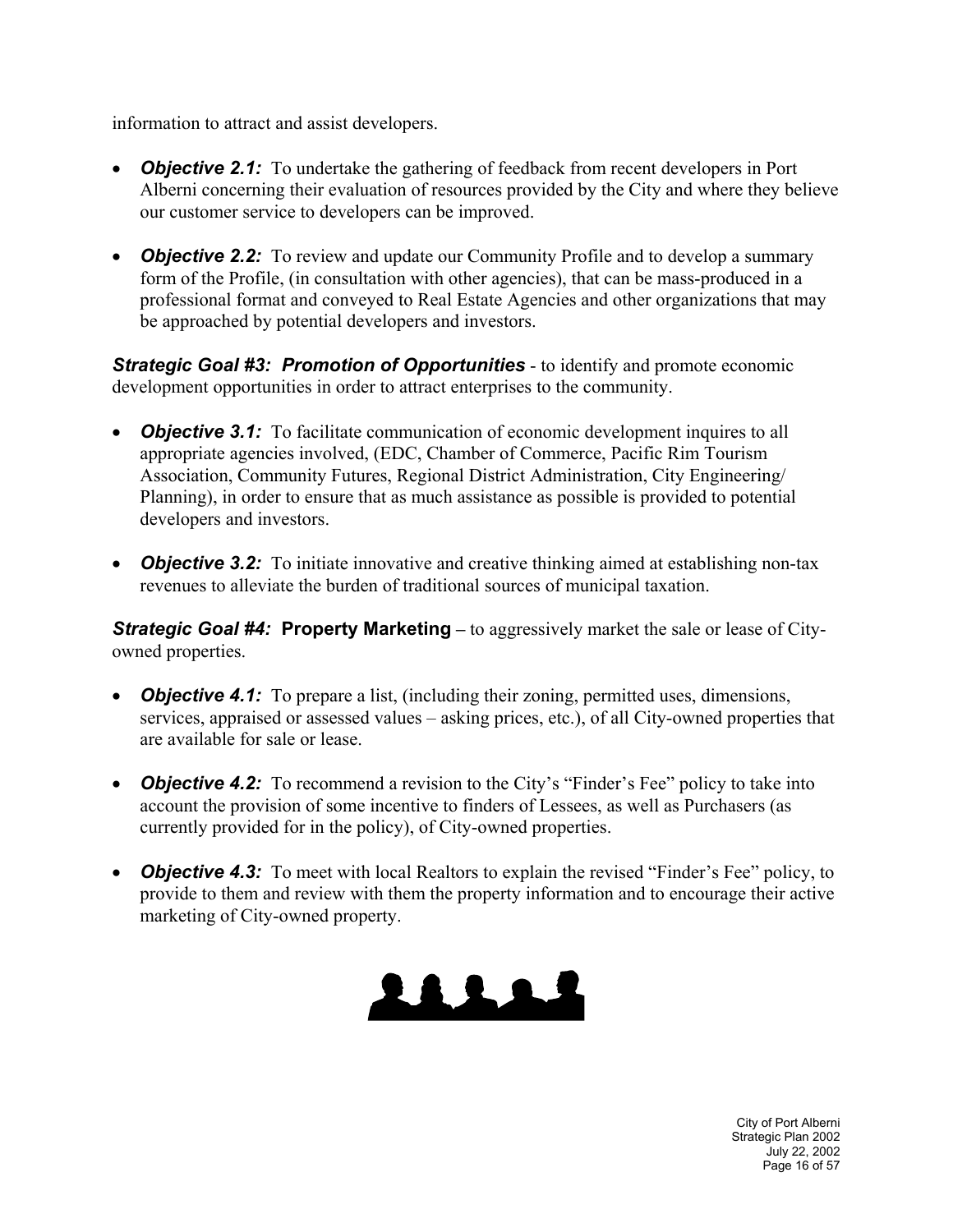## *Strategic Priority:* **Human Resources**

*Purpose:* To ensure a qualified, motivated workforce in a healthy work environment in order to deliver high quality programs and services to the residents and taxpayers of Port Alberni by:

- building a corporate wide identity of the City as one organization;
- creating an effective, integrated system which ensures consistency and efficiency;
- developing and implementing human resources systems and policies;
- **Peroviding support and service to all departments and employees;**
- **•** promoting lifelong learning and skill development; and
- recognizing and valuing the unique nature and needs of each workplace.

**Strategic Goal #1: Training** – to sustain a qualified and knowledgeable work force that is satisfied, motivated, flexible, and consistently looking for new and better ways to provide services and programs; and to create an environment that values and supports lifelong learning and appreciates the value it adds to both the employee and the organization.

- *Objective 1.1:* To create a unified approach to mandatory training requirements by providing an annual calendar of training and developing in-house certified trainers for the delivery of training.
- *Objective 1.2:* To develop and deliver a training program that focuses on on-going employee development.
- *Objective 1.3:* To develop and deliver a customer service training program.
- *Objective 1.4:* To develop and deliver a training/educational program that focuses on employee well being and the creation of a healthy work environment.

*Strategic Goal # 2: Recruitment/Hiring* – to develop policies and systems that ensure the effective recruitment, hiring, orientation and evaluation of employees in order to maintain a highly skilled workforce; and to create the awareness among managers and supervisors that the hiring process is vital to long term organizational effectiveness and that it is essential to view new hires as potential lifelong employees.

- *Objective 2.1:* To ensure a highly skilled workforce through an effective hiring and selection process.
- *Objective 2.2:* To monitor a gender-neutral physical testing and evaluation system for new employees and an on going system to ensure staff remains fit after they are hired.
- *Objective 2.3:* To ensure that job descriptions reflect current practices and meet the needs of the organization.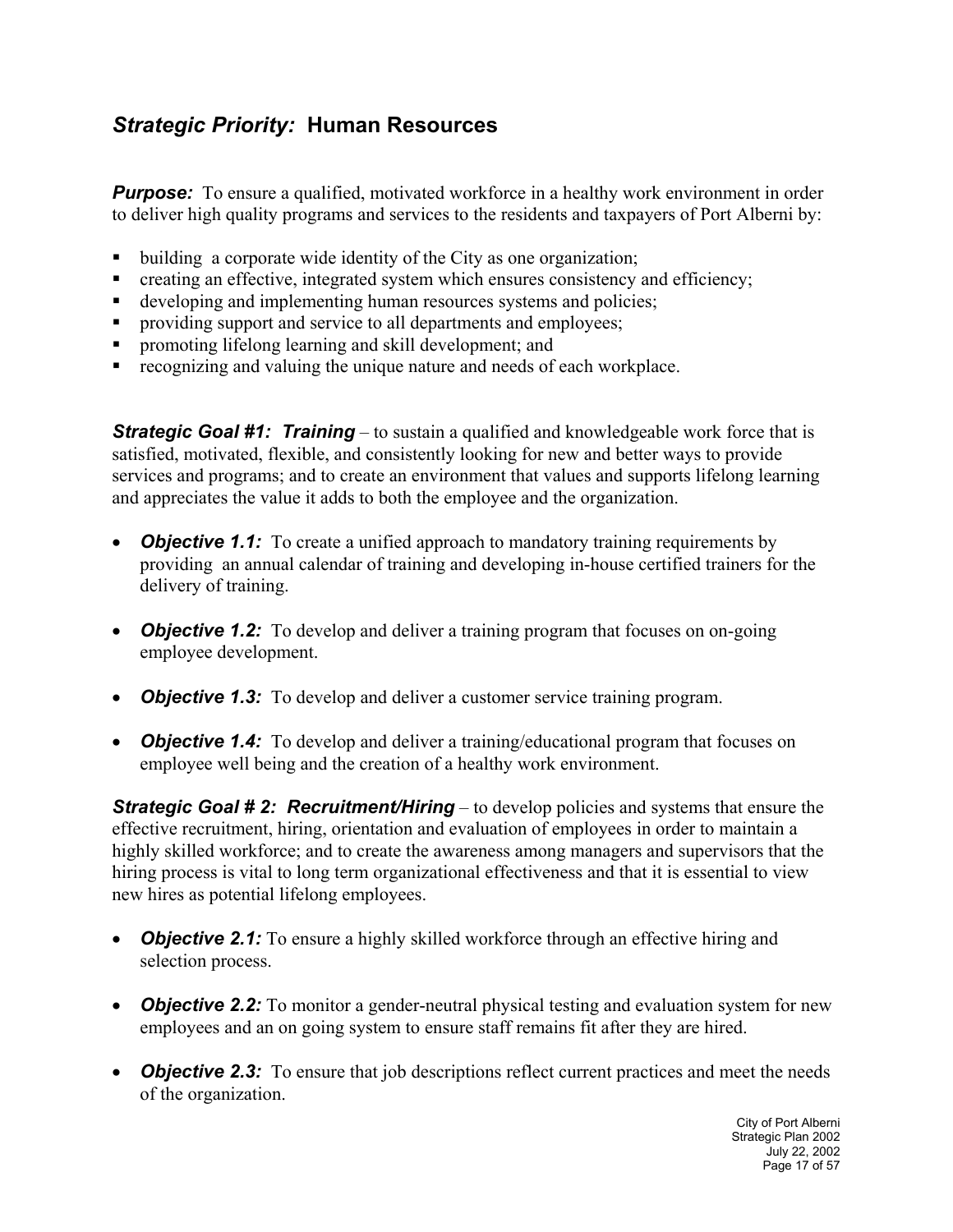- *Objective 2.4:* To develop and deliver a quality orientation program to ensure that new employees are truly welcomed and made to feel part of the greater whole, (i.e. integrated into the organization).
- *Objective 2.5:* To establish open lines of communication between the supervisor and probationary employee in order to utilize the probation period to ensure that the City maintains a highly qualified workforce.

*Strategic Goal #3: Succession Planning* – to develop a process for planning for succession whereby knowledge and experience is embedded in the organization and to develop a transparent and widely communicated process for career path development.

- **Objective 3.1:** To identify specific succession planning needs of the organization.
- *Objective 3.2:* To develop a succession planning program for the City.
- *Objective 3.3:* To connect the training and employee development program to the succession planning needs of the organization.

*Strategic Goal #4: Performance Evaluation* – to create an evaluation system that supports the ongoing development and improvement of the employee performance; and to create an organization where performance measures and evaluations are welcomed and utilized as a tool for motivating and supporting employees and managers.

- *Objective 4.1:* To develop a Performance Evaluation system for the organization.
- *Objective 4.2*: To ensure that all managers are equipped with the knowledge and skills required to fairly and consistently implement the Performance Evaluation process.

*Strategic Goal #5: Records Management* – to develop a centralized system of records management that is effective and efficient and assists in achieving the purpose of the Human Resource function.

**Objective 5.1:** To implement a computerized human resource records management system which effectively supports the functions of recruitment, hiring, training and performance evaluation of employees.

#### *Strategic Goal #6: Human Resource Management System Administration* – to develop and sustain a human resource management system, (including the human, physical and financial resources), in order to accomplish the vision, mission and strategic goals.

(A human resource management system consists of six basic functional areas: human resource planning, human resource staffing, human resource development, compensation and benefits, safety and health, and employee and labour relations. Key to the success of the system is human resources information management and professional practices.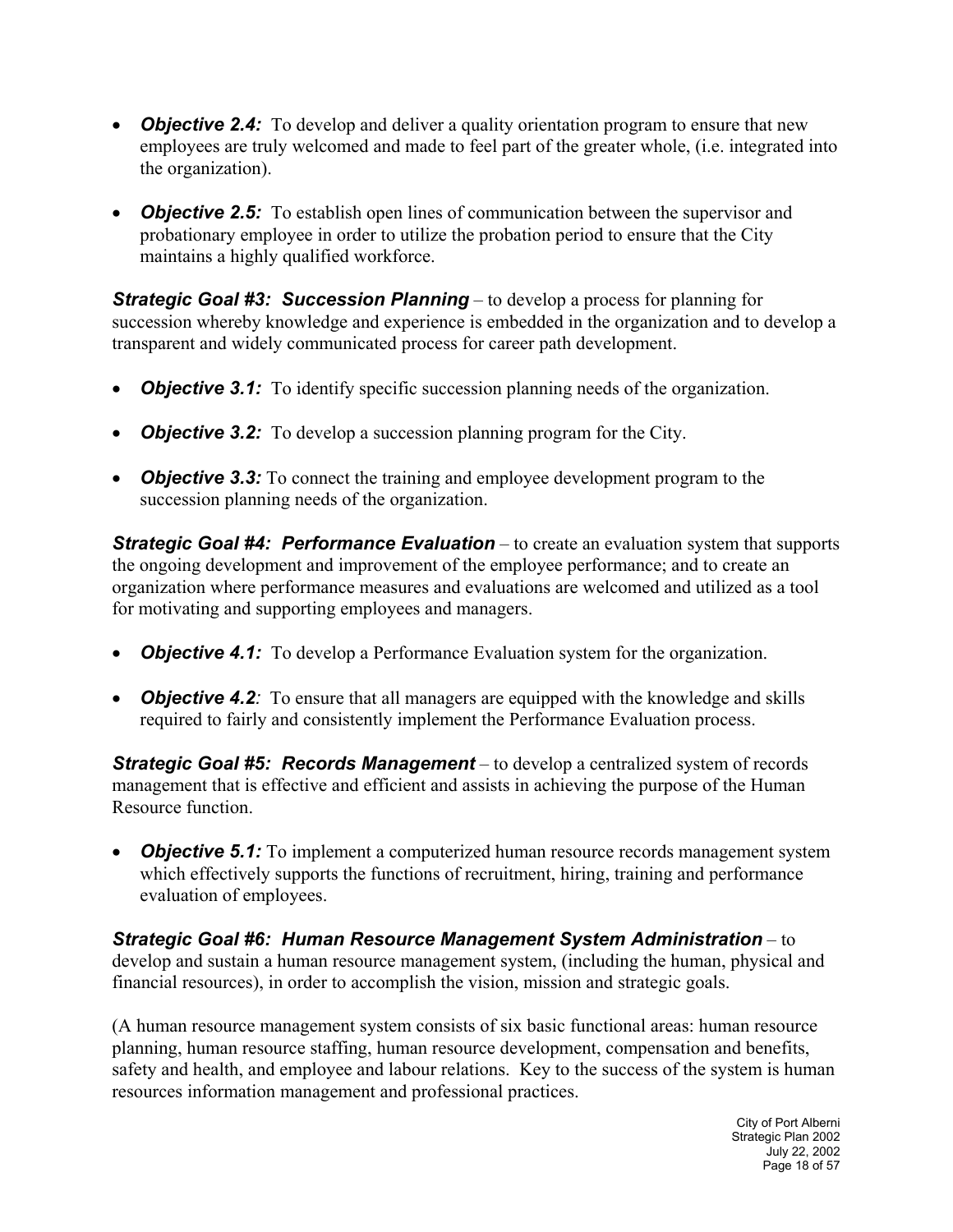- *Objective 6.1:* To develop an integrated, consistent and collaborative approach to the delivery of human resource programs and services in support of and cooperation with managers and supervisors.
- *Objective 6.2:* To increase the recognition and celebration of the contributions of the employees of the City of Port Alberni.



## *Strategic Priority:* **Marketing**

**Purpose:** To develop and implement a marketing plan so that the City's recreation, sport and heritage tourism assets are effectively promoted; to educate the public about the other programs and services provided by the City in order to create increased understanding of and support for the benefits provided by those programs and services; and to establish reciprocal and cooperative promotional efforts with other agencies tasked with marketing of their similar products and services.

*Strategic Goal #1: Tourism* – to create a tourism strategy which emphasizes Sports Tourism and Heritage Tourism.

- *Objective 1.1:* To implement the Alberni Valley Multiplex Marketing Plan.
- **Objective 1.2:** To implement the Heritage Tourism Marketing Plan.
- *Objective 1.3:* To actively offer to display and circulate tourism promotional material available from other agencies, (e.g. Sport Fishery Committee, First Nations, Chamber of Commerce, Arts Council, etc) at City-owned facilities, through internet links from the City's web site and at City organized events, on a reciprocating basis with these other agencies.
- *Objective 1.4:* To identify upcoming events where the City can, with the consent of the event organizers, profile Sports and Heritage Tourism (e.g. 2003 AVICC, Sorority Conference, Salmon Derby, Annual Drag Racing Event, Annual Go Cart Grand Prix, Fall Fair, 2004 BC Winter Games, etc).
- *Objective 1.5:* To co-operate with and to provide assistance in the preparation of event hosting bid packages to community groups in their efforts to obtain/secure significant events for our community.

City of Port Alberni Strategic Plan 2002 July 22, 2002 Page 19 of 57 *Strategic Goal #2: Partnering* – to partner with organizations, agencies and businesses to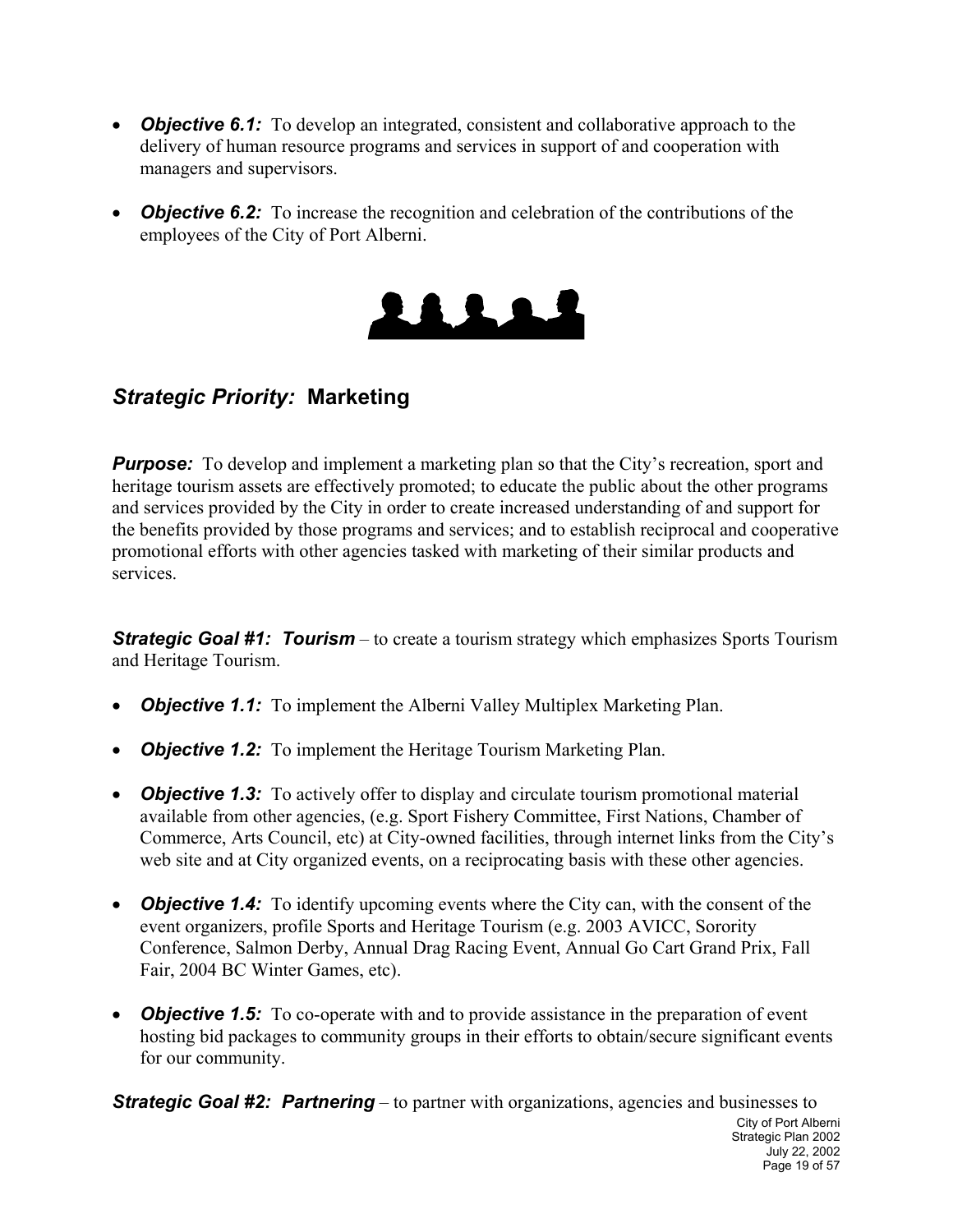positively promote the valley and its opportunities.

- *Objective 2.1* To create a network of partners involved in promoting tourism in the Alberni Valley in order to become more effective and efficient in sharing resources to promote the tourism assets of the community.
- *Objective 2.2:* To revisit and rebuild the Joint Advertising Group initiative, whereby various local agencies may pool their marketing funds to create more widespread and effective dissemination of tourism promotional material.

*Strategic Goal #3: Customer Service* – in cooperation with the Human Resources training function, to ensure excellent customer service in order to create a positive image of the City of Port Alberni, its staff and services.

- *Objective 3.1:* To better understand customers' needs and interests in relation to the delivery of municipal services.
- *Objective 3.2:* To improve customer service by focusing on user-friendly approaches and systems (e.g. touch tone registrations, website development, payment options).
- *Objective 3.3:* To develop and deliver a customer service excellence program which enables all municipal staff to market city services and programs to residents and visitors.

*Strategic Goal #4: Communications* – to develop a communications strategy to increase and maintain citizen's knowledge and support of city services.

- *Objective 4.1:* To develop an effective, easily recognized and standardized City visual identity program.
- **Objective 4.2:** To assist the City's signage committee in developing a comprehensive and consistent signage plan.
- *Objective 4.3:* To work with local agencies in actively responding to inaccurate media information by providing positive and constructive information to the source of the inaccurate information.

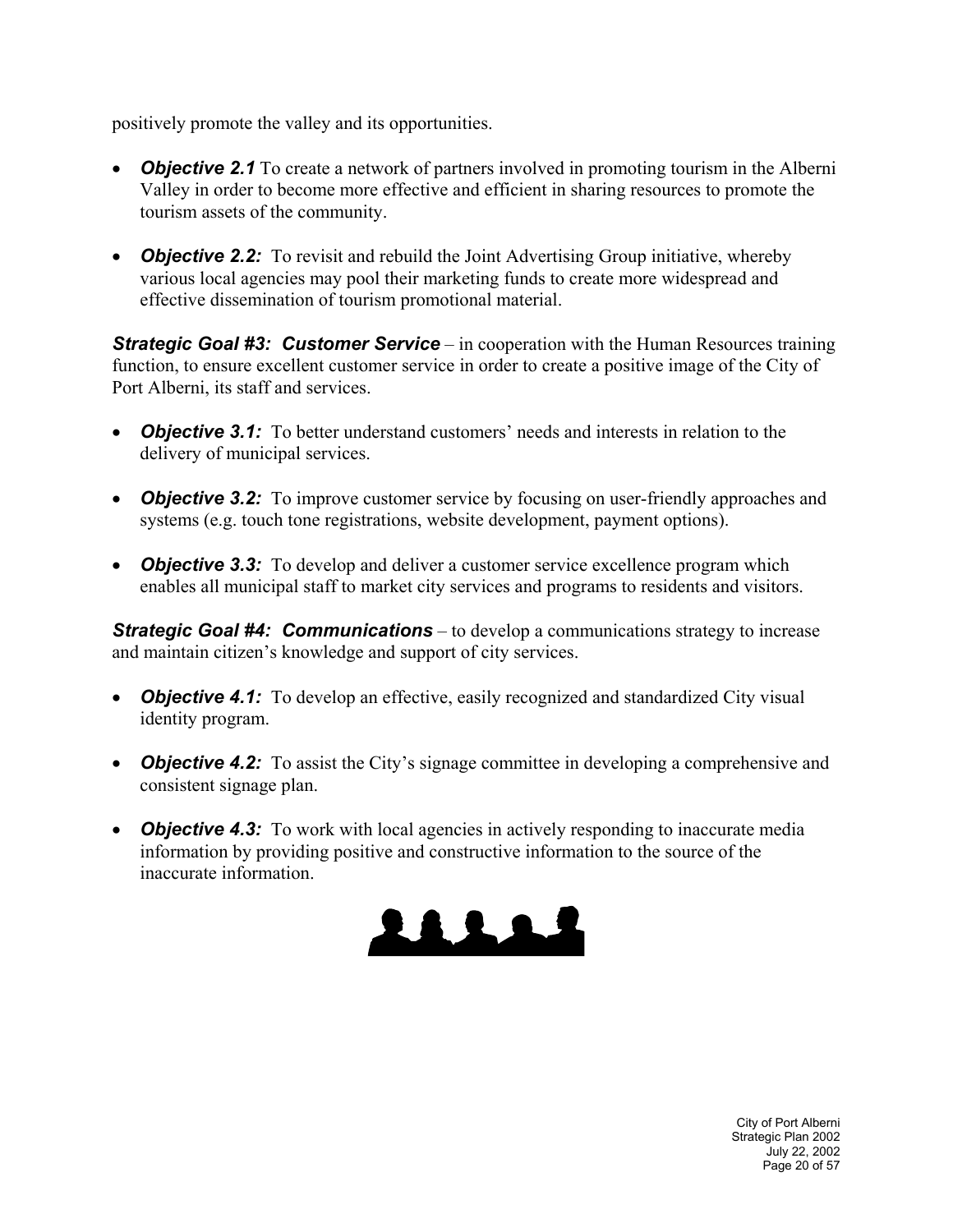## *Strategic Priority:* **Core Infrastructure**

*Purpose:* To provide and promote a cost effective and sustainable program for the operation, maintenance, expansion and replacement of City owned infrastructure. This will be accomplished by:

- Identification of infrastructure upgrading and replacement projects and related capital costs required over the next five years;
- Public education to promote wider knowledge and understanding of the City's core infrastructure priorities and scheduling of projects;
- Capital leveraging techniques whereby local government investment in infrastructure projects not only takes advantage of government infrastructure grant programs, but also of the opportunities to promote private sector investment in private property upgrading;
- Review of the Equipment Replacement Reserve Fund on an ongoing basis to ensure cost effectiveness of the program;
- Cost effective operation and maintenance of major City-owned buildings, preserving investment, presenting a positive image and serving the needs of customers using the assets; and
- Development of capital reserve funds for the ongoing funding of core infrastructure upgrading and replacement needs.

*Strategic Goal #1: Long Term Planning* – to develop a comprehensive five year core infrastructure plan for the City using current best practices including the Engineering Department's five year capital planning documents as a budget guideline; and to develop a plan that includes the operation, maintenance, expansion and replacement of core infrastructure.

• *Objective 1.1:* To develop a five-year core infrastructure replacement and construction plan using a standardized format for the plan document.

**Strategic Goal #2: Equipment Replacement Reserve Fund, (ERRF) – to maintain an** accurate database and readily available document for all equipment included in the ERRF program and to develop and promote the benefits and rationale behind the ERRF program.

- **Objective 2.1:** To update and refine the current ERRF database as may be required.
- *Objective 2.2:* To produce informational material to explain the ERRF program during the annual budget review process in order to promote the benefits involved and the fiscal and operational wisdom of maintaining a healthy ERRF Program.

**Strategic Goal #3: Efficiency** – To identify and develop cost effective and efficient practices using current and cutting edge technologies and incorporating these in core infrastructure operations.

*Objective 3.1:* To identify cost effective practices and technology available for use in core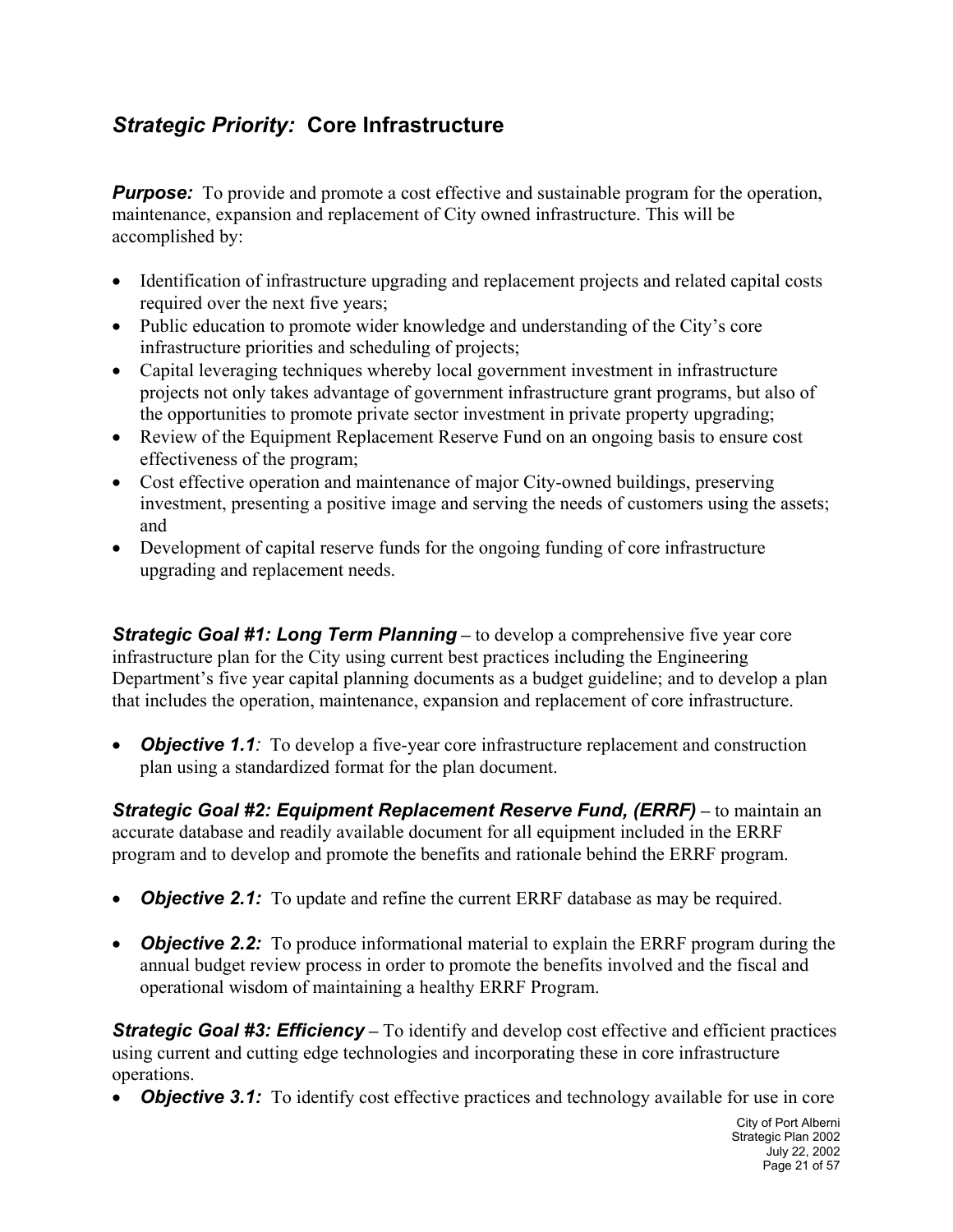infrastructure management.

**Strategic Goal #4: Funding** – to develop measures to maximize financial resources which can be applied to infrastructure development and maintenance.

- **Objective 4.1:** To develop standardized grants application information that can be used as a tool kit or template when grant application opportunities arise.
- *Objective 4.2:* To develop, expand and promote ways and means to increase the City of Port Alberni's Capital Reserve program

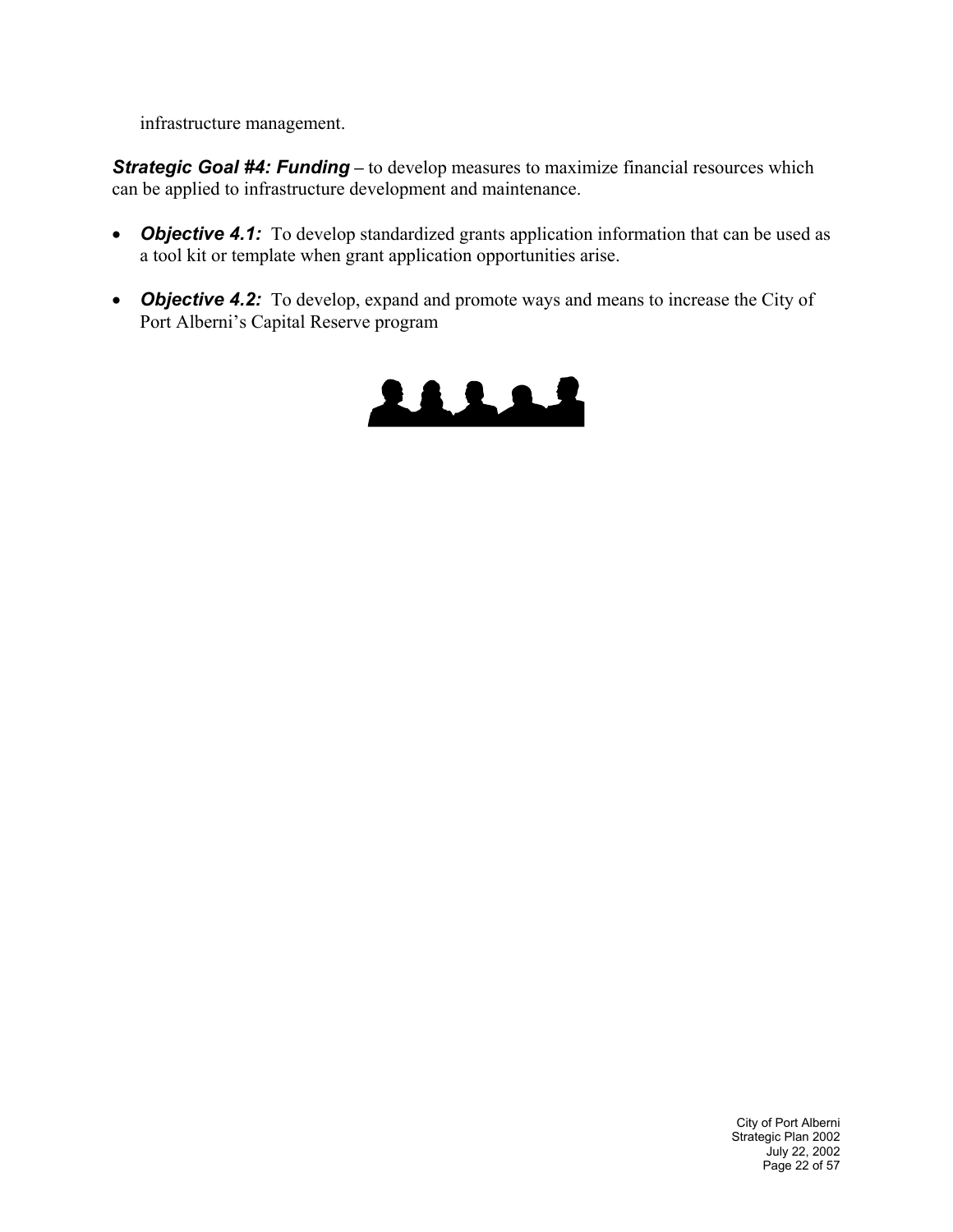## **Operational Plans**

## *Strategic Priority:* **Growth and Planning**

**Purpose:** To plan strategies for an effective, efficient and integrated approach to growth management of the City of Port Alberni, within the Alberni Valley.

**Strategic Goal #1: Investigation** – to develop a plan to investigate regional growth issues.

• *Objective 1.1:* To describe the process involved in moving toward a District Municipality to City Council; to facilitate an educational event on the topic of regional growth issues with the participation of Council, the Regional District Board, Cherry Creek Waterworks District, Beaver Creek Improvement District, the Hupacasath First nation and the Tseshaht First Nation; and to work with the agencies listed to develop a cooperative approach to addressing growth issues and developing related strategies and action plans.

#### **Targets / Actions:**

| What                                  | Who                 | When | How | <b>Outcome</b>  |
|---------------------------------------|---------------------|------|-----|-----------------|
|                                       |                     |      |     | <b>Measures</b> |
| Prepare a written description of      | City Planner        |      |     |                 |
| the legislated process involved in    | & City Clerk        |      |     |                 |
| establishing District Municipality.   |                     |      |     |                 |
| Review the description with the       | <b>City Manager</b> |      |     |                 |
| Mayor and Council                     |                     |      |     |                 |
| Determine Council's objectives in     | City Manager        |      |     |                 |
| relation to the concept of a District |                     |      |     |                 |
| Municipality                          |                     |      |     |                 |
| Determine if Council, the             | City Manager        |      |     |                 |
| Regional District Board and First     |                     |      |     |                 |
| Nations would participate in a        |                     |      |     |                 |
| Province-facilitated workshop on      |                     |      |     |                 |
| the topic of "Regional Growth"        |                     |      |     |                 |
| Issues"                               |                     |      |     |                 |
| Develop objectives for the            | City Planner        |      |     |                 |
| workshop and arrange the              |                     |      |     |                 |
| workshop with the Province.           |                     |      |     |                 |
| Establish a staff group charged       | City Manager        |      |     |                 |
| with ongoing follow up on the         | and Regional        |      |     |                 |
| workshop's results.                   | District            |      |     |                 |
|                                       | Administrator       |      |     |                 |

• *Objective 1.2:* To work with these agencies to develop a cooperative approach to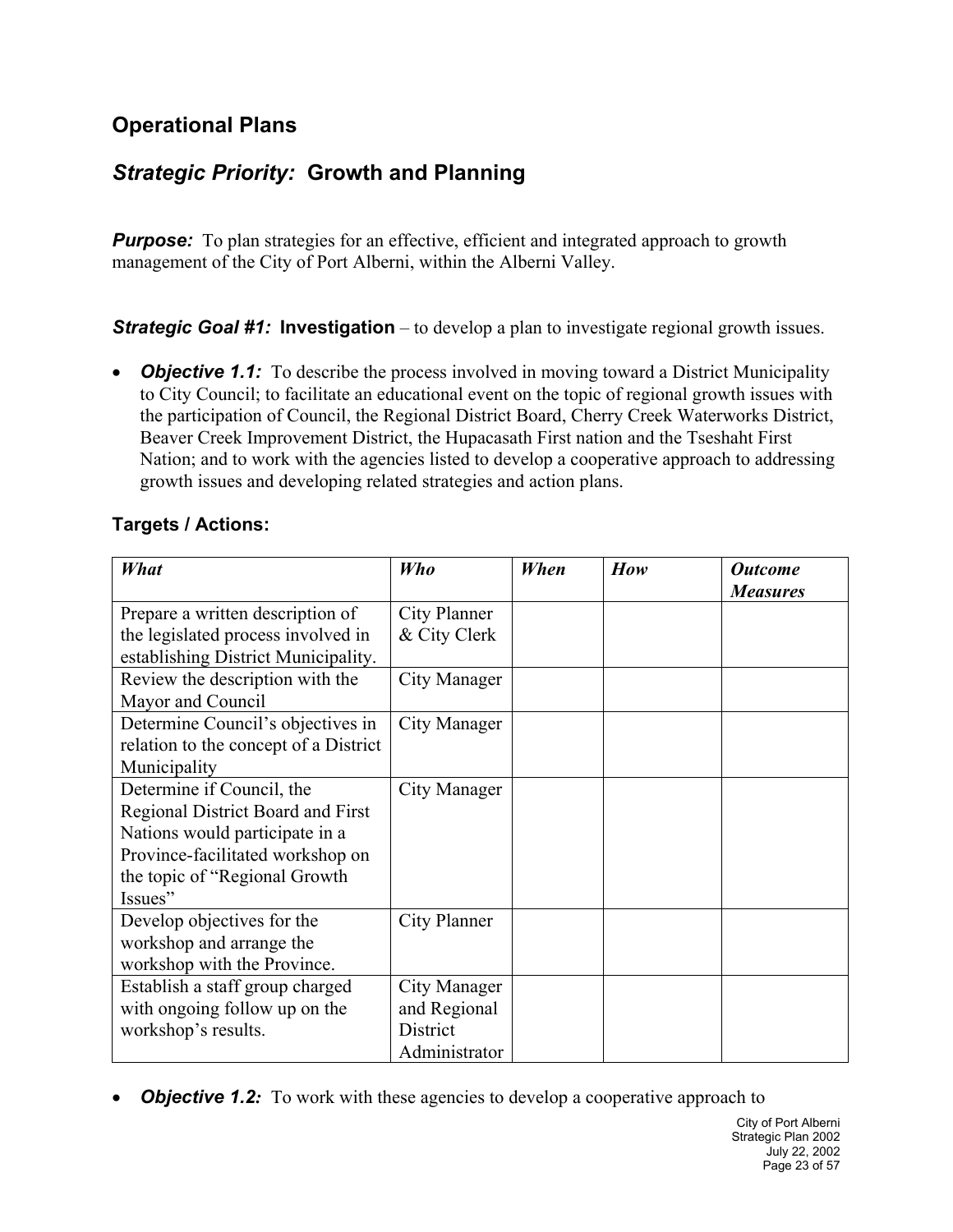addressing growth issues and developing related strategies and action plans.

| What                                | Who           | When | How | <b>Outcome</b>  |
|-------------------------------------|---------------|------|-----|-----------------|
|                                     |               |      |     | <b>Measures</b> |
| Draft inter-jurisdictional working  | City Manager  |      |     |                 |
| relationship protocols with the     | and           |      |     |                 |
| Hupacasath and Tseshaht First       | Administrator |      |     |                 |
| Nations and articulate the existing | s of First    |      |     |                 |
| working relationship protocols      | Nations and   |      |     |                 |
| that currently exist between the    | Regional      |      |     |                 |
| City and the Alberni Valley         | District      |      |     |                 |
| Committee of the Alberni-           |               |      |     |                 |
| Clayoquot Regional District.        |               |      |     |                 |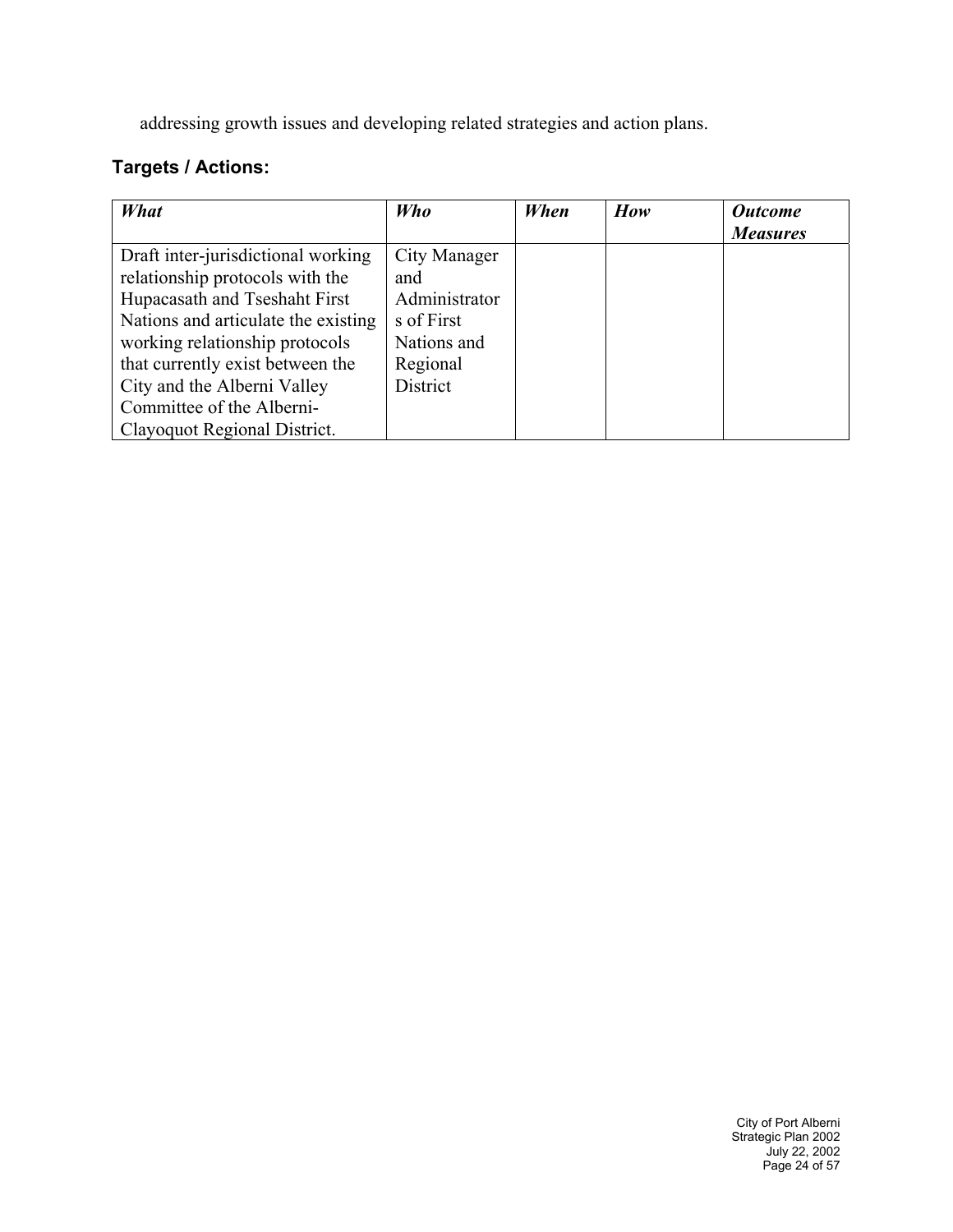## *Strategic Priority:* **Information Technology**

**Purpose:** To ensure an integrated comprehensive information technology system that enables increased effectiveness and efficiency in the delivery of municipal services.

*Strategic Goal #1: Create User Group* – to increase the communication among users in order to effectively meet their needs and to provide improved internal customer service.

**Objective 1.1:** To establish the structure and functions of a "user group" that would best facilitate an efficient user group and to select user group members to carry out the established functions.

| What                             | Who | When | How | <b>Outcome</b><br><b>Measures</b> |
|----------------------------------|-----|------|-----|-----------------------------------|
| Determine working group size and |     |      |     |                                   |
| skill sets that members should   |     |      |     |                                   |
| possess.                         |     |      |     |                                   |
| Determine Department area        |     |      |     |                                   |
| concerns or functional area      |     |      |     |                                   |
| operation participation          |     |      |     |                                   |
| Determine facilitation and       |     |      |     |                                   |
| coordination of group meetings   |     |      |     |                                   |
| Determine whether employee group |     |      |     |                                   |
| members include both union and   |     |      |     |                                   |
| exempt                           |     |      |     |                                   |
| Select user group members.       |     |      |     |                                   |
| Determine scope of group topics  |     |      |     |                                   |
| and commencement date of user    |     |      |     |                                   |
| group activity.                  |     |      |     |                                   |

#### **Targets / Actions:**

*Strategic Goal #2: Web Presence* – to utilize the City's web page to enhance communication and marketing and to improve customer service.

• *Objective 2.1:* To develop an efficient, effective process of supplying and developing information for presentation on the City's web page.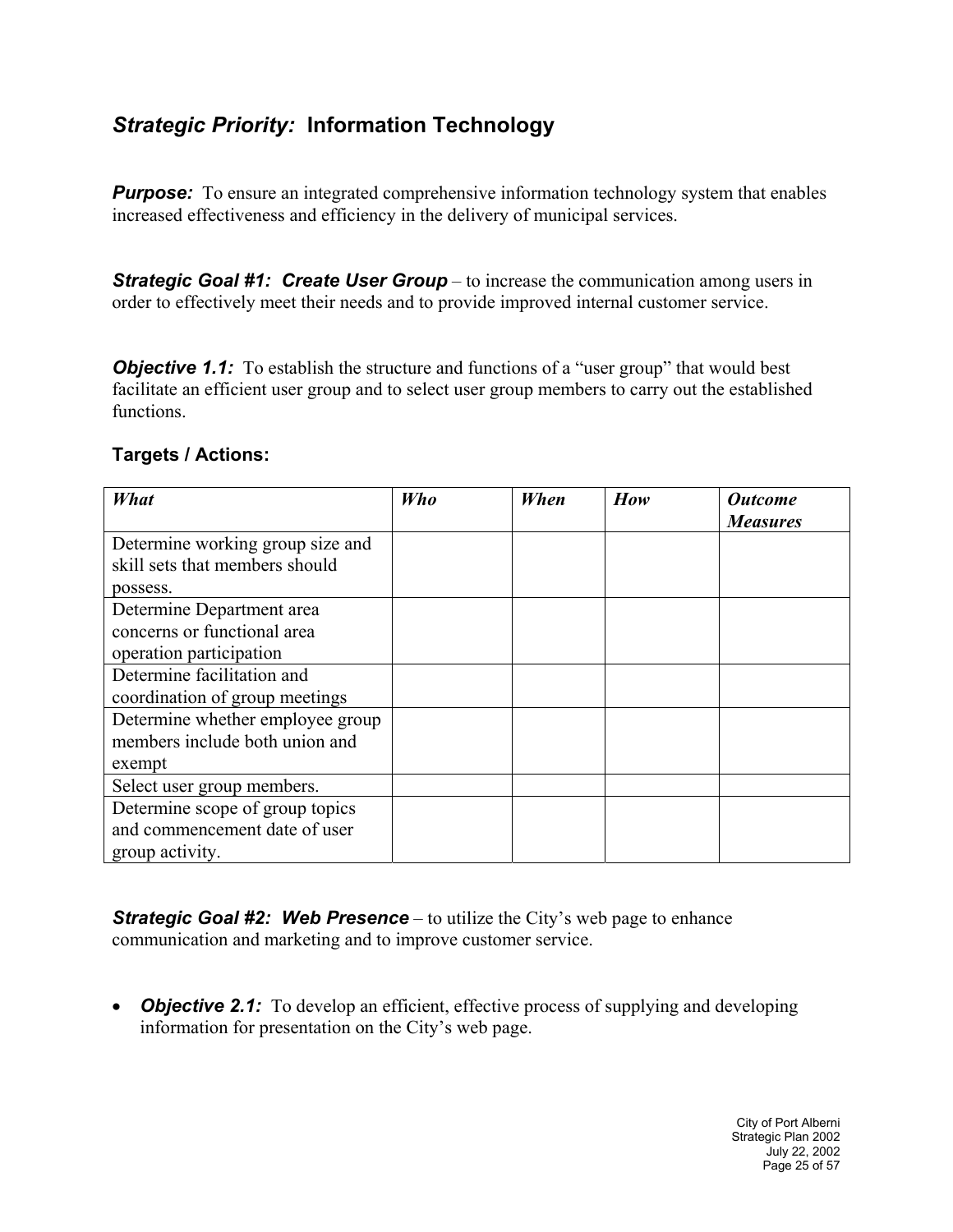#### **Targets / Actions:**

| What                              | Who | When | How | <b>Outcome</b><br><b>Measures</b> |
|-----------------------------------|-----|------|-----|-----------------------------------|
| Review current process of         |     |      |     |                                   |
| providing information to IT       |     |      |     |                                   |
| Determine alternate methods where |     |      |     |                                   |
| deemed necessary                  |     |      |     |                                   |

• *Objective 2.2:* To determine internal and external needs for a World Wide Web presence.

#### **Targets / Actions**

| What                               | <b>Who</b> | When | How | <b>Outcome</b><br><b>Measures</b> |
|------------------------------------|------------|------|-----|-----------------------------------|
| Determine internal needs           |            |      |     |                                   |
| Determine marketing and visibility |            |      |     |                                   |
| needs                              |            |      |     |                                   |
| Determine the feasibility of e-    |            |      |     |                                   |
| commerce                           |            |      |     |                                   |

*Strategic Goal #3: Training* – to provide a comprehensive training program for staff to ensure the most effective and efficient use of the information technology provided

• *Objective 3.1:* Working with HR, to identify training needs for hardware and software for the individual users of information technology systems.

#### **Targets / Actions**

| What                                 | Who | When | How | <b>Outcome</b><br><b>Measures</b> |
|--------------------------------------|-----|------|-----|-----------------------------------|
| Assist in finding training aids and  |     |      |     |                                   |
| sources                              |     |      |     |                                   |
| Assist in developing standards in IT |     |      |     |                                   |
| training                             |     |      |     |                                   |

• *Objective 3.2:* To assist in identifying a training area suitably configured with the necessary equipment.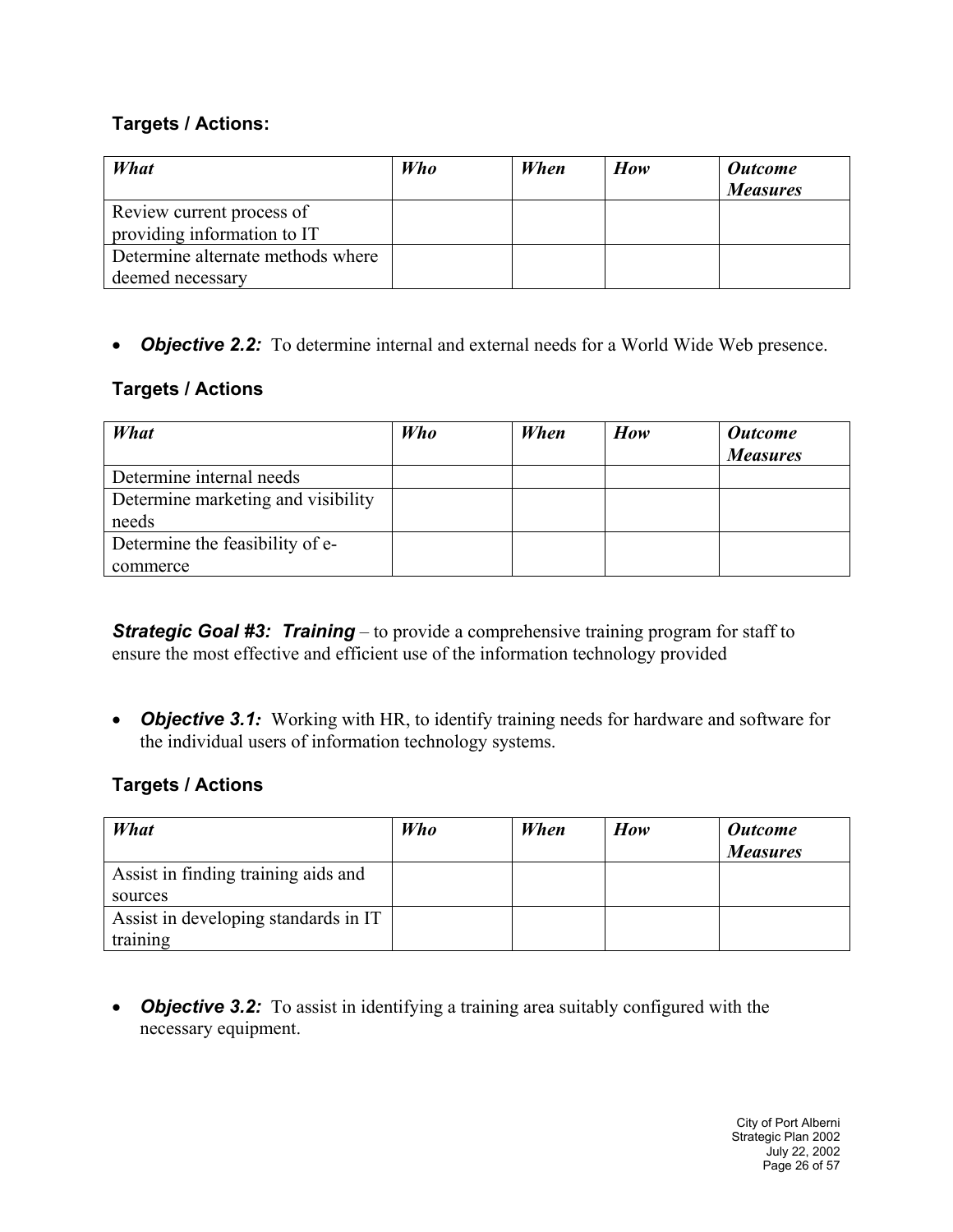#### **Targets / Actions:**

| What                                | <b>Who</b> | When | How | <b>Outcome</b><br><b>Measures</b> |
|-------------------------------------|------------|------|-----|-----------------------------------|
| Examine potential training areas    |            |      |     |                                   |
| Determine hardware and software     |            |      |     |                                   |
| needs in concert with HR identified |            |      |     |                                   |
| training requirements               |            |      |     |                                   |

*Strategic Goal #4: Records Management* – to develop a centralized system of records management for citywide, intra and inter-departmental, use.

*Objective 4.1:* To implement a computerized records management system

| What                                  | Who | When | How | <b>Outcome</b>  |
|---------------------------------------|-----|------|-----|-----------------|
|                                       |     |      |     | <b>Measures</b> |
| Determine hardware and software       |     |      |     |                 |
| needs to implement the system         |     |      |     |                 |
| Design request for proposal to        |     |      |     |                 |
| determine costs and suppliers         |     |      |     |                 |
| Train staff in conjunction Human      |     |      |     |                 |
| Resources                             |     |      |     |                 |
| Input prior year information into the |     |      |     |                 |
| system                                |     |      |     |                 |
| Implement system                      |     |      |     |                 |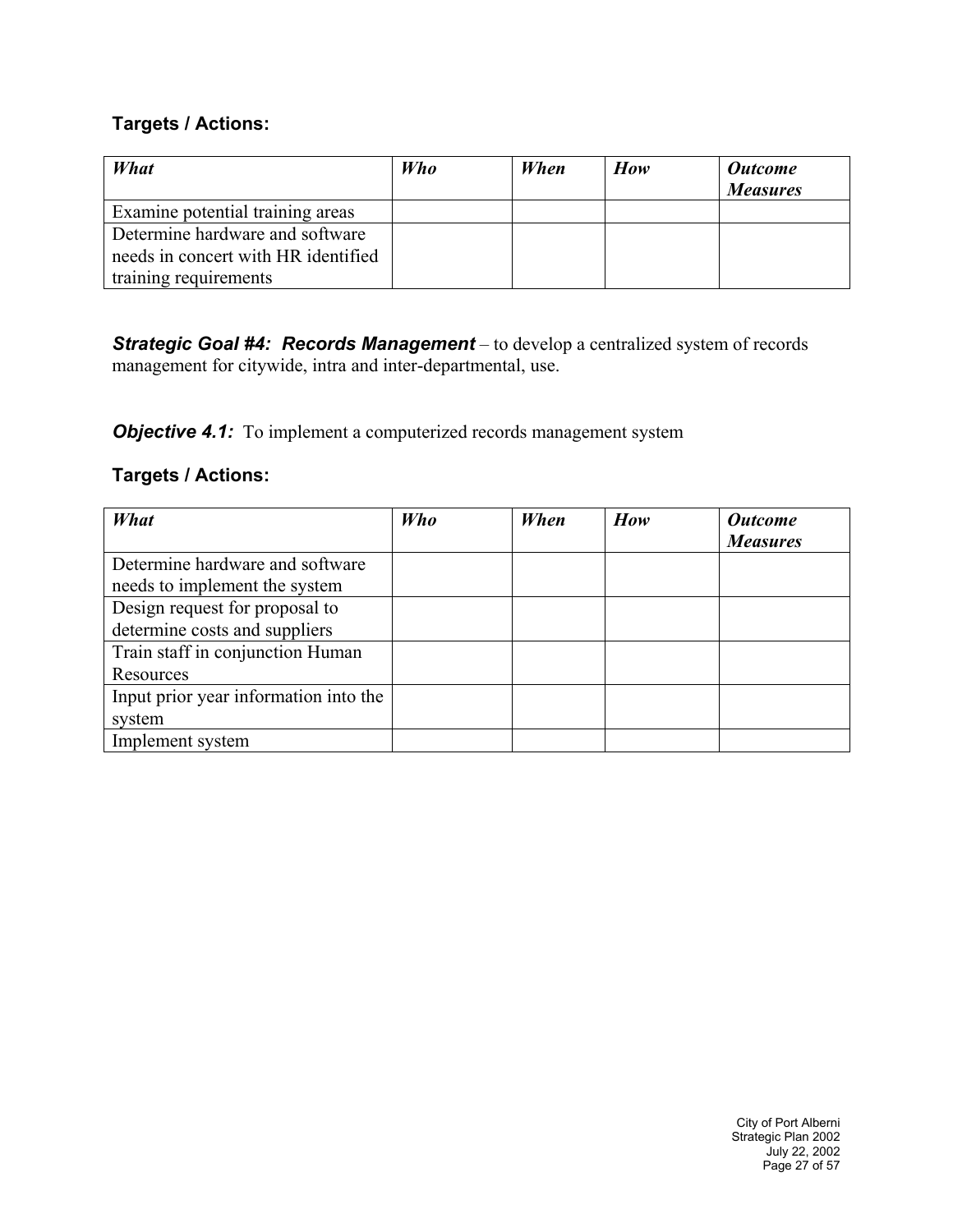## *Strategic Priority:* **Economic Development**

*Purpose:* To play a significant role as a partner with other agencies in fostering the health and well being of all Alberni Valley residents by promoting Economic Development both in the City and the surrounding area.

*Strategic Goal #1:**Integration and Co-ordination* - to ensure that the City actively encourages the integration and coordination of economic development services in order to provide effective and efficient service and to prevent duplication.

• *Objective 1.1:* To host regular management meetings with the staff of the Economic Development Commission, the Chamber of Commerce, Pacific Rim Tourism Association, Community Futures and PRTA for the purpose of sharing information and bringing the collective resources of these agencies to bear in cooperative economic development initiatives that will be undertaken by this group.

| What                                                                                                                                                                              | Who             | When | How | <b>Outcome</b><br><b>Measures</b> |
|-----------------------------------------------------------------------------------------------------------------------------------------------------------------------------------|-----------------|------|-----|-----------------------------------|
| Develop draft terms of reference<br>and ground rules for the working                                                                                                              | City<br>Manager |      |     |                                   |
| relationships and meetings of this                                                                                                                                                |                 |      |     |                                   |
| group.<br>Check out the willingness of the<br>people involved to participate in<br>such a group and obtain their<br>feedback on the draft terms of<br>reference and ground rules. | City<br>Manager |      |     |                                   |
| Invite representatives to semi-<br>monthly City Manager's<br>Development Meetings                                                                                                 | City<br>Manager |      |     |                                   |

#### **Targets / Actions:**

*Strategic Goal #2: Information Delivery* - to provide comprehensive and relevant information to attract and assist developers.

• *Objective 2.1:* to undertake the gathering feedback from recent developers in Port Alberni concerning their evaluation of resources provided by the City and where they believe that our customer service to developers can be improved.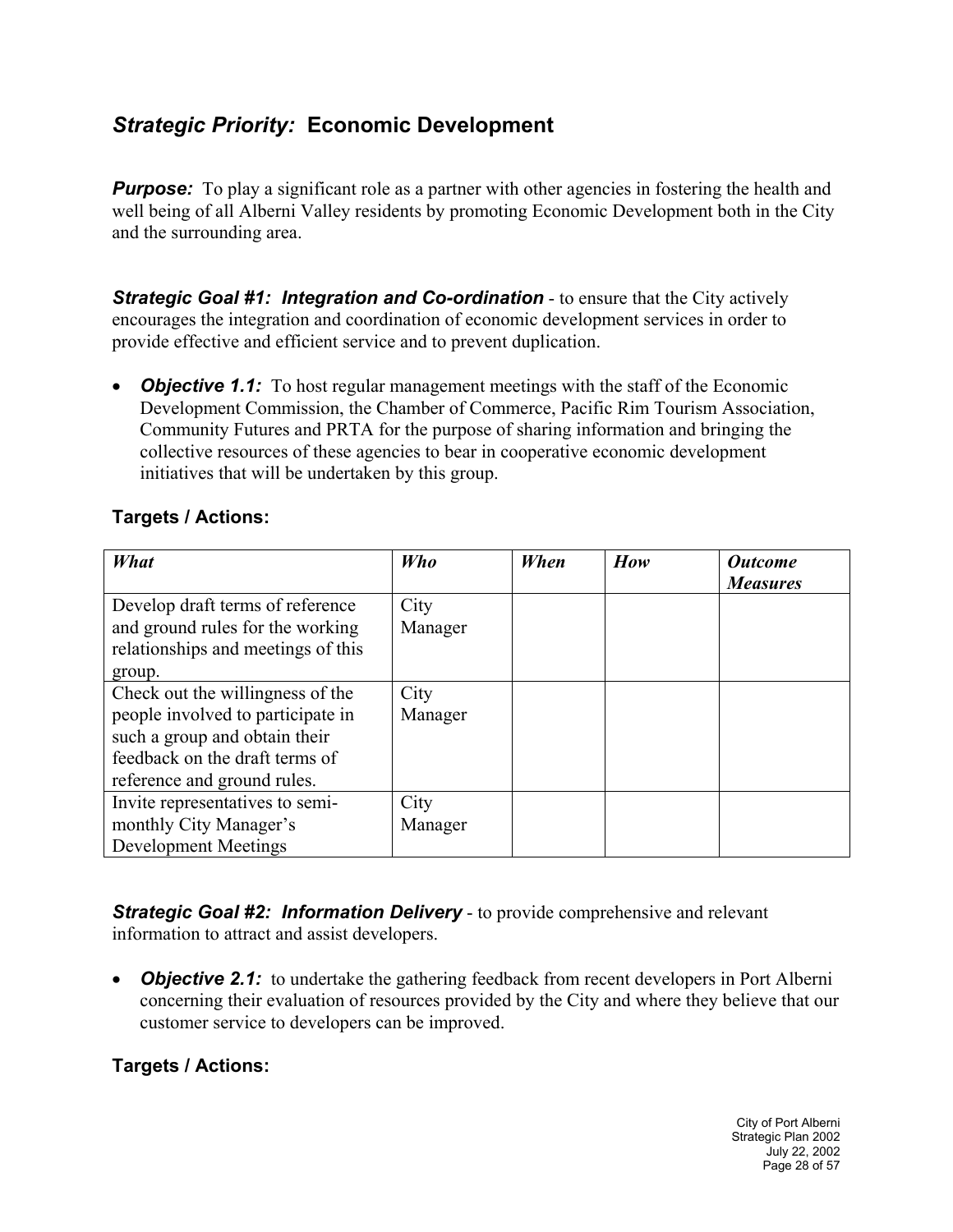| What                                 | Who          | When | How | <b>Outcome</b>  |
|--------------------------------------|--------------|------|-----|-----------------|
|                                      |              |      |     | <b>Measures</b> |
| Individually contact companies       | City Planner |      |     |                 |
| currently undertaking development    |              |      |     |                 |
| work in the Alberni Valley, or       |              |      |     |                 |
| recently completing work and         |              |      |     |                 |
| determine what information they      |              |      |     |                 |
| need and where they would look.      |              |      |     |                 |
| Ask such contacts to comment on      | City Planner |      |     |                 |
| their experience in dealing with the |              |      |     |                 |
| City: the timeliness and             |              |      |     |                 |
| effectiveness of information and     |              |      |     |                 |
| assistance provided to them, the     |              |      |     |                 |
| timeliness of carrying out processes |              |      |     |                 |
| such as rezoning, and; what          |              |      |     |                 |
| improvements in service they         |              |      |     |                 |
| would like to see the City           |              |      |     |                 |
| accomplish.                          |              |      |     |                 |

• *Objective 2.2:* to review and update our Community Profile and to develop a summary form of the Profile, (in consultation with other agencies), that can be mass-produced in a professional format and conveyed to Real Estate Agencies and other organizations that may be approached by potential developers and investors.

| What                              | Who           | When | How | <i><b>Outcome</b></i> |
|-----------------------------------|---------------|------|-----|-----------------------|
|                                   |               |      |     | <b>Measures</b>       |
| Meet with the Economic            | City Engineer |      |     |                       |
| Development Officer, (EDO), City  |               |      |     |                       |
| Manager and City Planner to       |               |      |     |                       |
| establish the desired format and  |               |      |     |                       |
| content for a summary Profile.    |               |      |     |                       |
| Determine if the EDO can          | City Engineer |      |     |                       |
| expeditiously edit the Profile to |               |      |     |                       |
| arrive at the desired summary     |               |      |     |                       |
| document.                         |               |      |     |                       |
| "Test market" the summary         | City          |      |     |                       |
| document with a group of local    | Manager.      |      |     |                       |
| realtors and others who would use | EDO and       |      |     |                       |
| such a document).                 | City Engineer |      |     |                       |
| Obtain the resources needed to    | City Engineer |      |     |                       |
| mass-produce the summary Profile, |               |      |     |                       |
| produce and then distribute it.   |               |      |     |                       |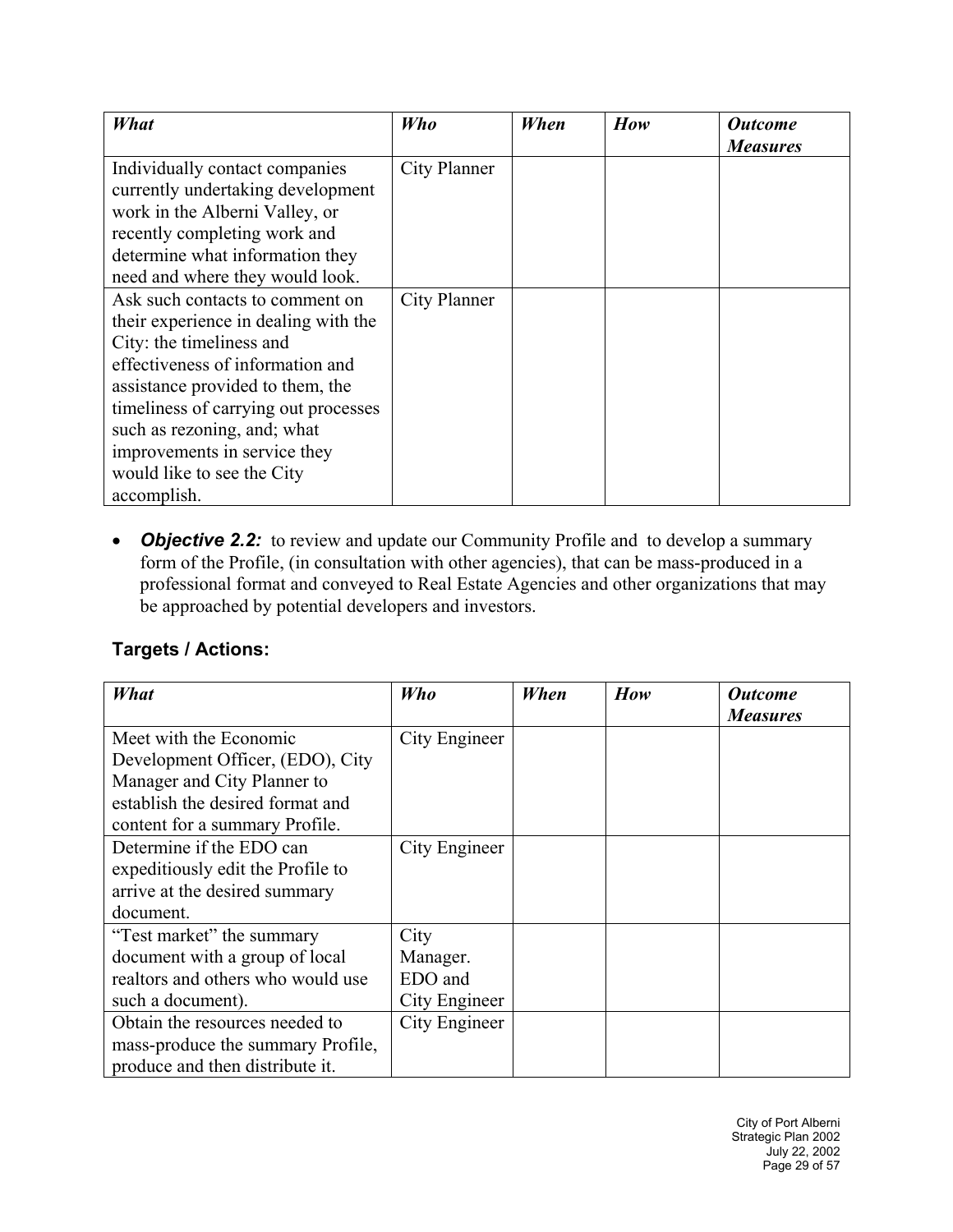*Strategic Goal #3: Promotion of Opportunities* - to identify and promote economic development opportunities in order to attract enterprises to the community.

• *Objective 3.1:* To facilitate communication of Economic Development inquiries to all appropriate agencies involved (EDC, Chamber of Commerce, Pacific Rim Tourism Association, Community Futures, Regional District Administrator, City Engineering/ Planning) to ensure that as much assistance as possible is provided to potential developers.

#### **Targets / Actions:**

| What                               | <b>Who</b>  | When | How | <b>Outcome</b><br><b>Measures</b> |
|------------------------------------|-------------|------|-----|-----------------------------------|
| Facilitate meaningful inter-agency | City        |      |     |                                   |
| discussions at semi-monthly        | Manager and |      |     |                                   |
| development meetings.              | attendees   |      |     |                                   |

• *Objective 3.2:* To initiate innovative and creative thinking aimed at establishing non-tax revenue to alleviate the burden on traditional sources of municipal taxation*.* 

#### **Targets / Actions:**

| What | Who | When | How | <b>Outcome</b><br><b>Measures</b> |
|------|-----|------|-----|-----------------------------------|
|      |     |      |     |                                   |

*Strategic Goal #4:* **Property Marketing** – to aggressively market the sale or lease of Cityowned properties.

• *Objective 4.1:* To prepare a list, (including their zoning, permitted uses, dimensions, services, appraised or assessed values – asking prices, etc.), of all City-owned properties that are available for sale or lease.

#### **Targets / Actions:**

| What                                                                     | Who          | When | How | <b>Outcome</b><br><b>Measures</b> |
|--------------------------------------------------------------------------|--------------|------|-----|-----------------------------------|
| Update the City's land inventory<br>and ensure that details on available | City Planner |      |     |                                   |
| properties are current and accurate                                      |              |      |     |                                   |

City of Port Alberni Strategic Plan 2002 July 22, 2002 Page 30 of 57 • **Objective 4.2:** To recommend a revision to the City's "Finder's Fee" policy to take into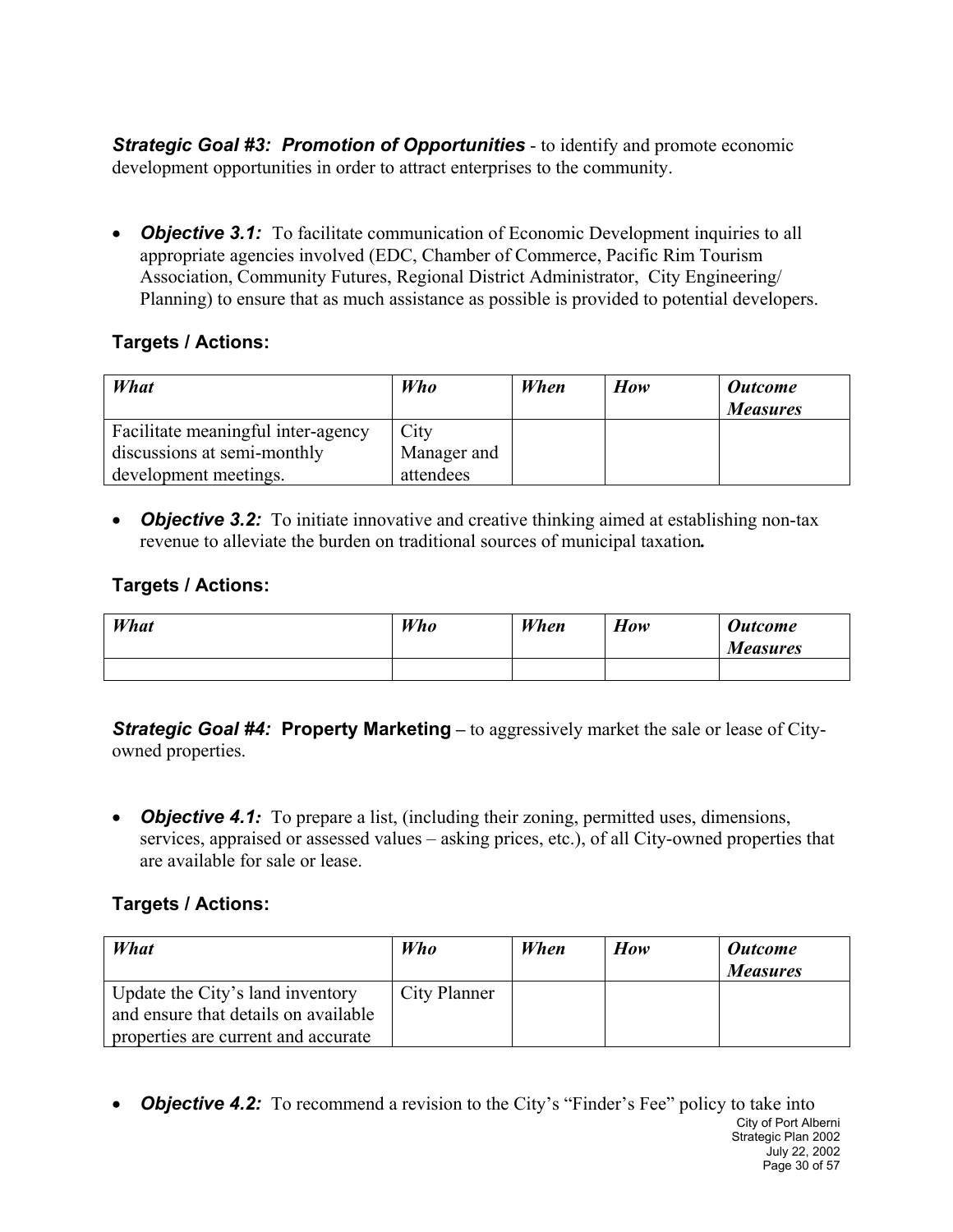account the provision of some incentive to finders of Lessees, as well as Purchasers (as currently provided for in the policy), of City-owned properties.

#### **Targets / Actions:**

| What                                                    | Who             | When | How | <b>Outcome</b><br><b>Measures</b> |
|---------------------------------------------------------|-----------------|------|-----|-----------------------------------|
| Draft a policy revision for<br>Council's consideration. | City<br>Manager |      |     |                                   |

• **Objective 4.3:** To meet with local Realtors to explain the revised "Finder's Fee" policy, to provide to them and review with them the property information and to encourage their active marketing of City-owned property.

| What                                                                                                                                  | <b>Who</b>      | When | How | <b>Outcome</b><br><b>Measures</b> |
|---------------------------------------------------------------------------------------------------------------------------------------|-----------------|------|-----|-----------------------------------|
| Prepare the required information to<br>convey to Realtors and arrange a<br>meeting with them to review the<br>policy and information. | City<br>Manager |      |     |                                   |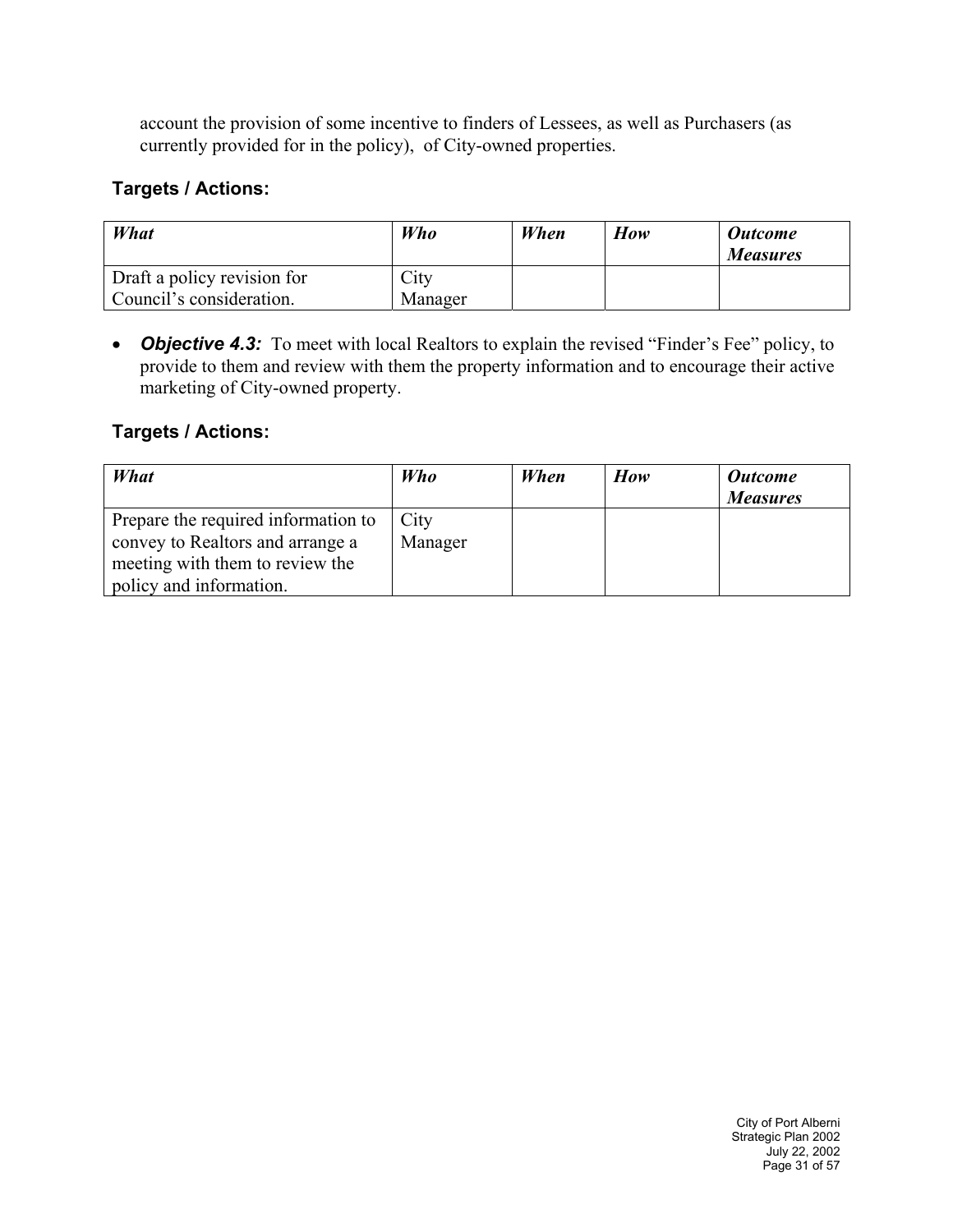## *Strategic Priority:* **Human Resources**

**Purpose:** To ensure a qualified, motivated workforce in a healthy work environment in order to deliver high quality programs and services to the residents and taxpayers of Port Alberni by:

- building a corporate wide identity of the City as one organization;
- creating an effective, integrated system which ensures consistency and efficiency;
- developing and implementing human resources systems and policies;
- **Peroviding support and service to all departments and employees;**
- **•** promoting lifelong learning and skill development; and
- recognizing and valuing the unique nature and needs of each workplace.

**Strategic Goal 1: Training** – to sustain a qualified and knowledgeable work force that is satisfied, motivated, flexible, and consistently looking for new and better ways to provide services and programs. To create an environment that values and supports lifelong learning and appreciates the value it adds to both the employee and the organization.

*Objective 1.1:* To create a unified approach to mandatory training requirements by providing an annual calendar of training and developing in-house certified trainers for the delivery of training.

| What                                 | <b>Who</b>   | When | How          | <b>Outcome</b>  |
|--------------------------------------|--------------|------|--------------|-----------------|
|                                      |              |      |              | <b>Measures</b> |
| Develop a list of all mandatory      | Work group   |      | Survey       |                 |
| training.                            | $-$ Theresa, |      | managers;    |                 |
|                                      | Norm,        |      | check job    |                 |
|                                      | Lawrie, Tim, |      | descriptions |                 |
|                                      | Lee          |      |              |                 |
| Develop a list of current and        | Work group   |      |              |                 |
| potential trainers                   |              |      |              |                 |
| Determine current and minimum        |              |      |              |                 |
| training standards for each          |              |      |              |                 |
| department                           |              |      |              |                 |
| Determine prerequisites for training |              |      |              |                 |
| Develop a quality control program    |              |      |              |                 |
| for all training                     |              |      |              |                 |
| Ensure that all training delivered   |              |      |              |                 |
| meets quality standards              |              |      |              |                 |

#### **Targets/Actions:**

• *Objective 1.2:* To develop and deliver a training program that focuses on on-going employee development.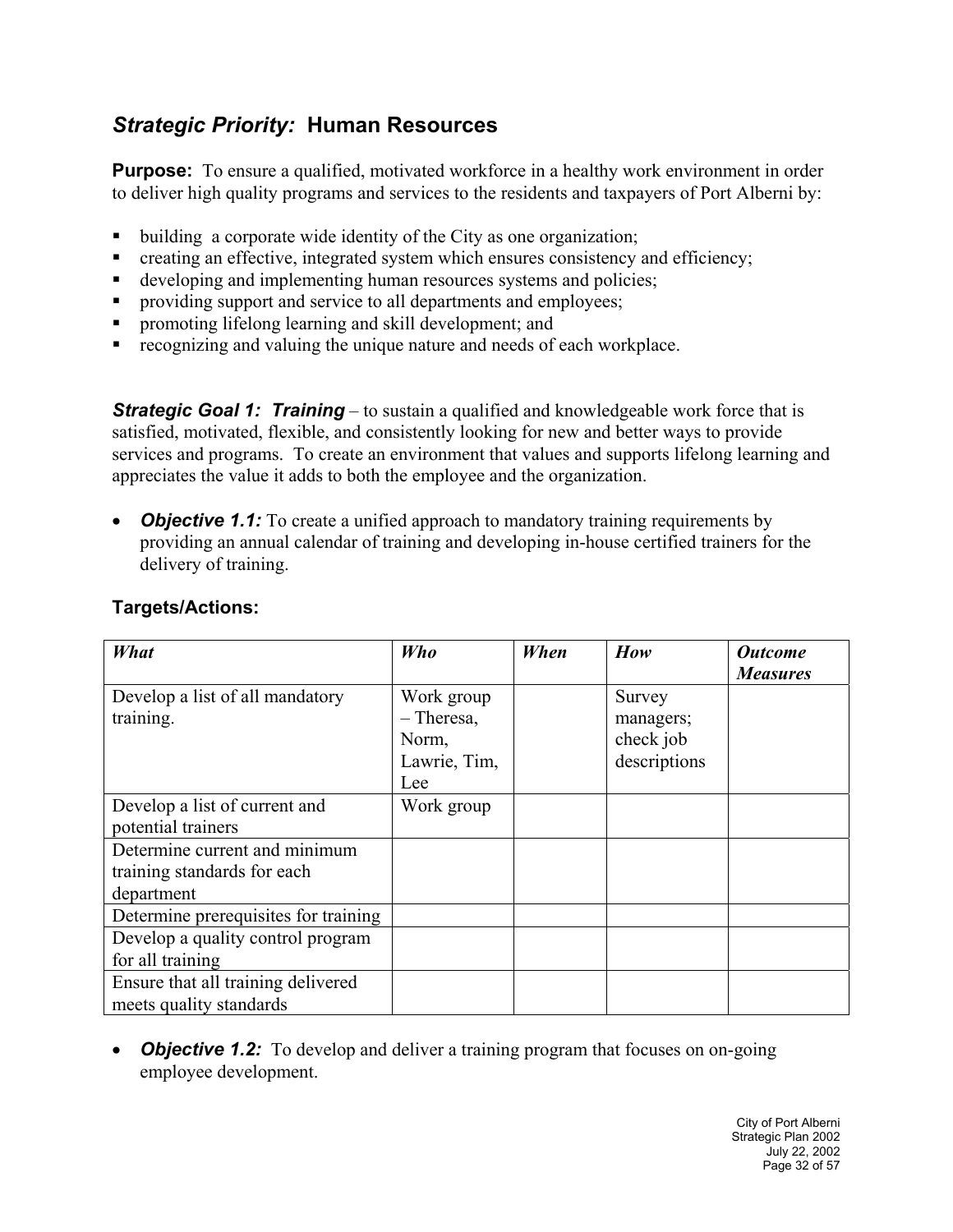#### **Targets/Actions:**

| What                                  | Who | When | How | <b>Outcome</b>  |
|---------------------------------------|-----|------|-----|-----------------|
|                                       |     |      |     | <b>Measures</b> |
| Determine current skill levels and    |     |      |     |                 |
| employee aspirations                  |     |      |     |                 |
| Determine employer current and        |     |      |     |                 |
| future requirements – link to         |     |      |     |                 |
| succession planning                   |     |      |     |                 |
| Develop policy regarding              |     |      |     |                 |
| onsite/travel; on time/own time; etc. |     |      |     |                 |
| Develop training programs to meet     |     |      |     |                 |
| employee/employer needs               |     |      |     |                 |
| Develop partnerships/linkages with    |     |      |     |                 |
| other organizations who deliver       |     |      |     |                 |
| training                              |     |      |     |                 |
| Develop a learning centre/training    |     |      |     |                 |
| lab                                   |     |      |     |                 |
| Develop in house training resources   |     |      |     |                 |
| - trainers, AV resources, etc.        |     |      |     |                 |

*Objective 1.3:* To develop and deliver a customer service training program.

#### **Targets/Actions:**

| What                                                                                                                                 | Who | When | How | <b>Outcome</b><br><b>Measures</b> |
|--------------------------------------------------------------------------------------------------------------------------------------|-----|------|-----|-----------------------------------|
| Develop an in-house customer<br>service training program that could<br>be utilized by all city departments.                          |     |      |     |                                   |
| Select and train customer service<br>workshop leaders.                                                                               |     |      |     |                                   |
| Deliver customer service training<br>workshops to each department on<br>an on-going basis.                                           |     |      |     |                                   |
| Monitor customer service concerns<br>and complaints in order to<br>continually improve the delivery of<br>customer service training. |     |      |     |                                   |

• *Objective 1.4:* To develop and deliver a training/educational program that focuses on employee well being and the creation of a healthy work environment.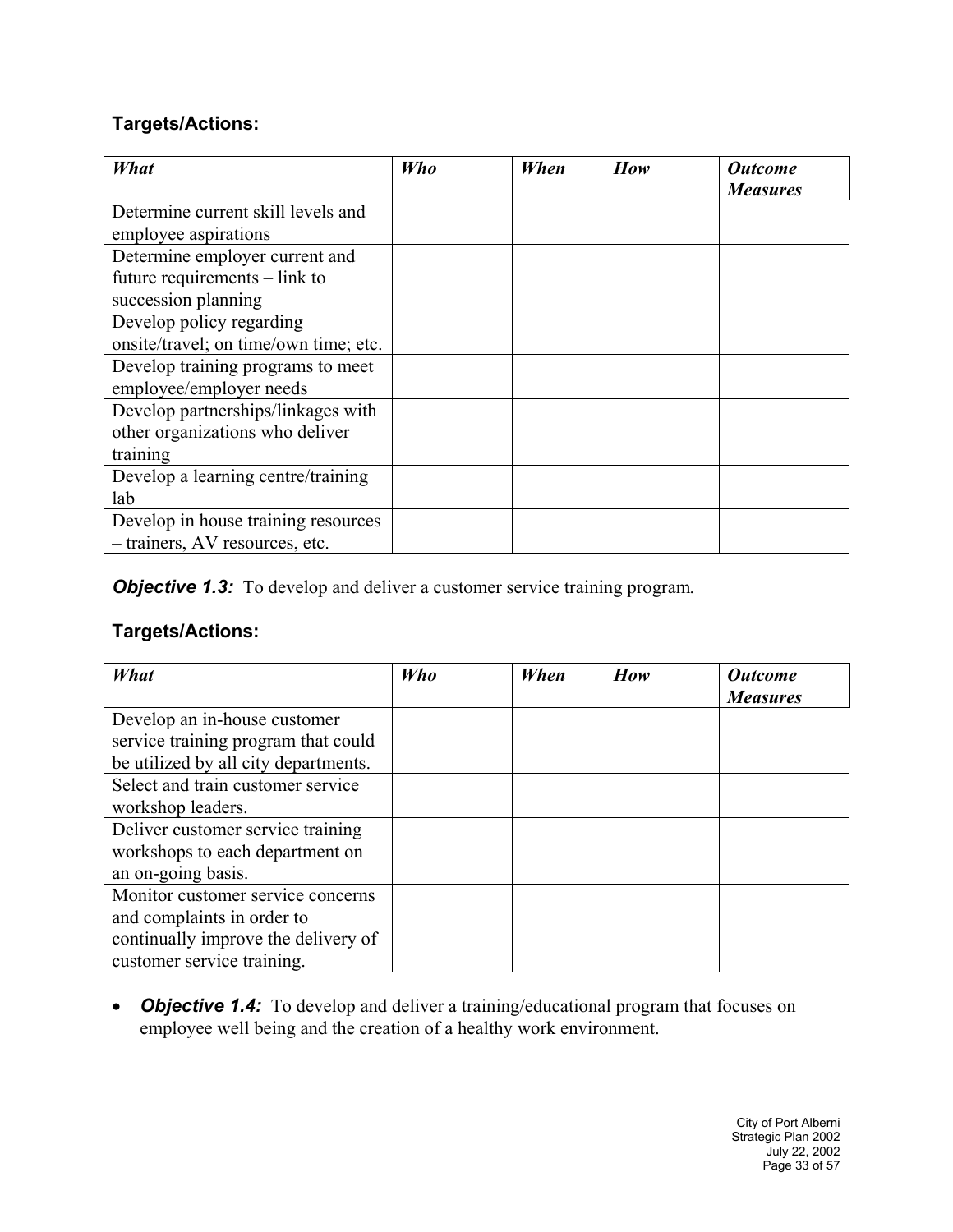#### **Targets/Actions:**

| What                                | Who | When | How | <b>Outcome</b><br><b>Measures</b> |
|-------------------------------------|-----|------|-----|-----------------------------------|
| Develop an employee fitness         |     |      |     |                                   |
| promotion/education program,        |     |      |     |                                   |
| including stress management,        |     |      |     |                                   |
| leisure/fitness activities          |     |      |     |                                   |
| Work with EFAP to promote           |     |      |     |                                   |
| workplace wellness                  |     |      |     |                                   |
| Incorporate healthy behaviours into |     |      |     |                                   |
| how we conduct business, e.g. food  |     |      |     |                                   |
| for meetings, work/life balance     |     |      |     |                                   |

**Strategic Goal 2: Recruitment/Hiring** - to develop policies and systems that ensure the effective recruitment, hiring, orientation and evaluation of employees in order to maintain a highly skilled workforce; and to create the awareness among managers and supervisors that the hiring process is vital to long term organizational effectiveness and that it is essential to view new hires as potentially lifelong employees.

*Objective 2.1:* To ensure a highly skilled workforce through an effective hiring and selection process.

| What                                  | Who | When | How | <b>Outcome</b>  |
|---------------------------------------|-----|------|-----|-----------------|
|                                       |     |      |     | <b>Measures</b> |
| Identify minimum hiring standards     |     |      |     |                 |
| for all positions (fitness, technical |     |      |     |                 |
| skills, knowledge, etc.)              |     |      |     |                 |
| Determine department/managers         |     |      |     |                 |
| needs in the recruiting process.      |     |      |     |                 |
| Create a consistent, centralized      |     |      |     |                 |
| recruitment function – including      |     |      |     |                 |
| standardized application              |     |      |     |                 |
| forms/processes, advertising, etc.    |     |      |     |                 |
| Co-ordinate the testing/short listing |     |      |     |                 |
| process                               |     |      |     |                 |
| Develop a consistent interview        |     |      |     |                 |
| philosophy (policy)                   |     |      |     |                 |
| Select an appropriate interview       |     |      |     |                 |
| method                                |     |      |     |                 |
| Train managers/supervisors in         |     |      |     |                 |
| interview method                      |     |      |     |                 |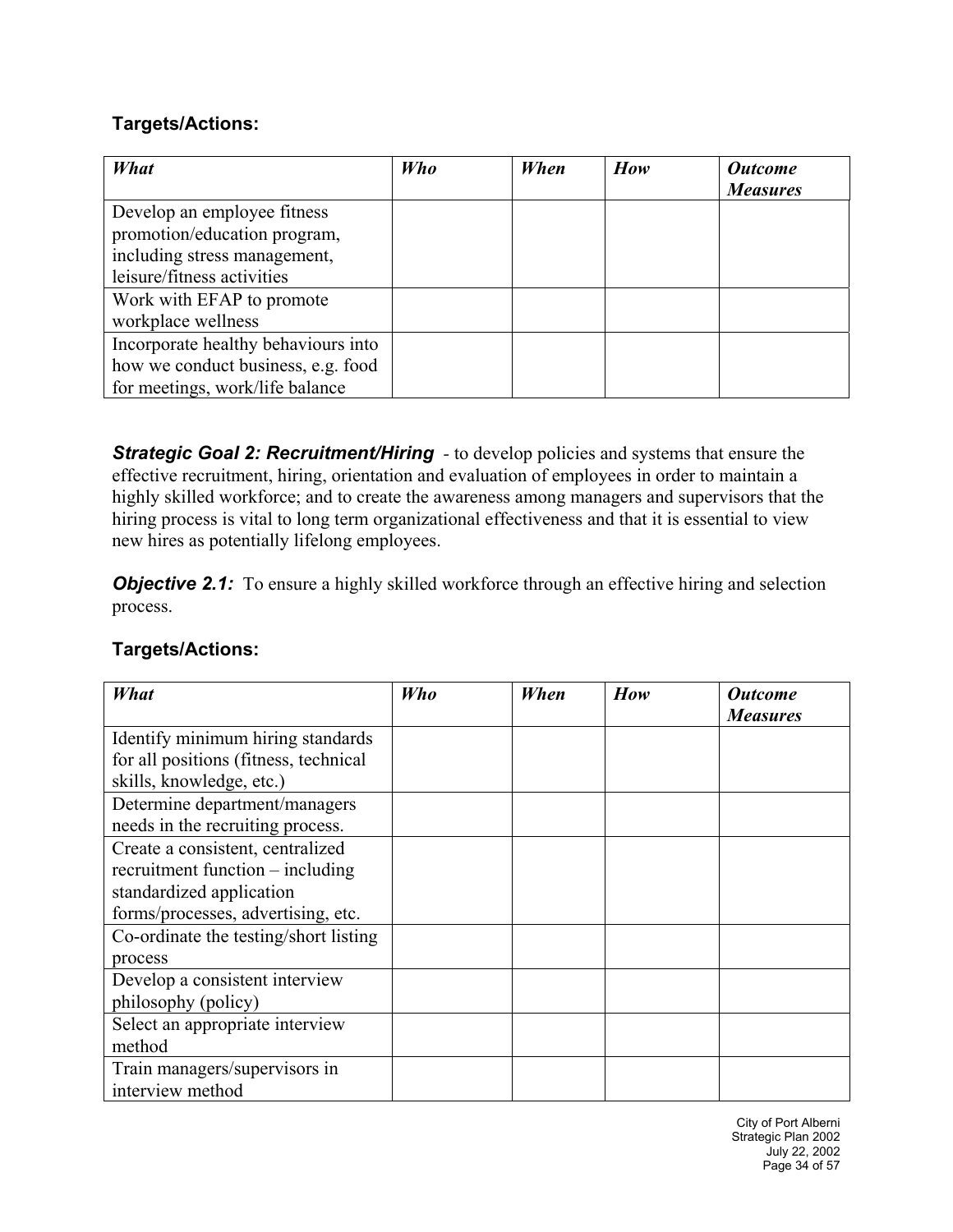| Establish an effective reference  |  |  |
|-----------------------------------|--|--|
| checking system                   |  |  |
| Implement a standardize letter of |  |  |
| hire and employment package.      |  |  |

• *Objective 2.2:* To monitor a gender-neutral physical testing and evaluation system for new employees and an ongoing system to ensure staff remains fit after they are hired.

#### **Targets/Actions:**

| What                                                                           | Who      | When | How | <b>Outcome</b><br><b>Measures</b> |
|--------------------------------------------------------------------------------|----------|------|-----|-----------------------------------|
| Monitor the policy on gender<br>neutral fitness test for specific<br>positions | Managers | 2002 |     |                                   |
| Recommend appropriate changes to<br>the policy if necessary.                   |          |      |     |                                   |

• *Objective 2.3:* To ensure that job descriptions reflect current practices and meet the needs of the organization.

#### **Targets/Actions:**

| What                               | <b>Who</b> | When | How | <b>Outcome</b><br><b>Measures</b> |
|------------------------------------|------------|------|-----|-----------------------------------|
| Standardize all job descriptions – |            |      |     |                                   |
| format, type of content, etc.      |            |      |     |                                   |
| Create a data base of all job      |            |      |     |                                   |
| descriptions                       |            |      |     |                                   |

• *Objective 2.4:* To develop and deliver a quality orientation program to ensure that new employees are truly welcomed and made to feel part of the greater whole, (i.e. integrated into the organization).

| What                                                                                                                      | <b>Who</b> | When | How | <b>Outcome</b><br><b>Measures</b> |
|---------------------------------------------------------------------------------------------------------------------------|------------|------|-----|-----------------------------------|
| Develop a standardized orientation<br>program for all employees –<br>including orientation to City's<br>Vision and Values |            |      |     |                                   |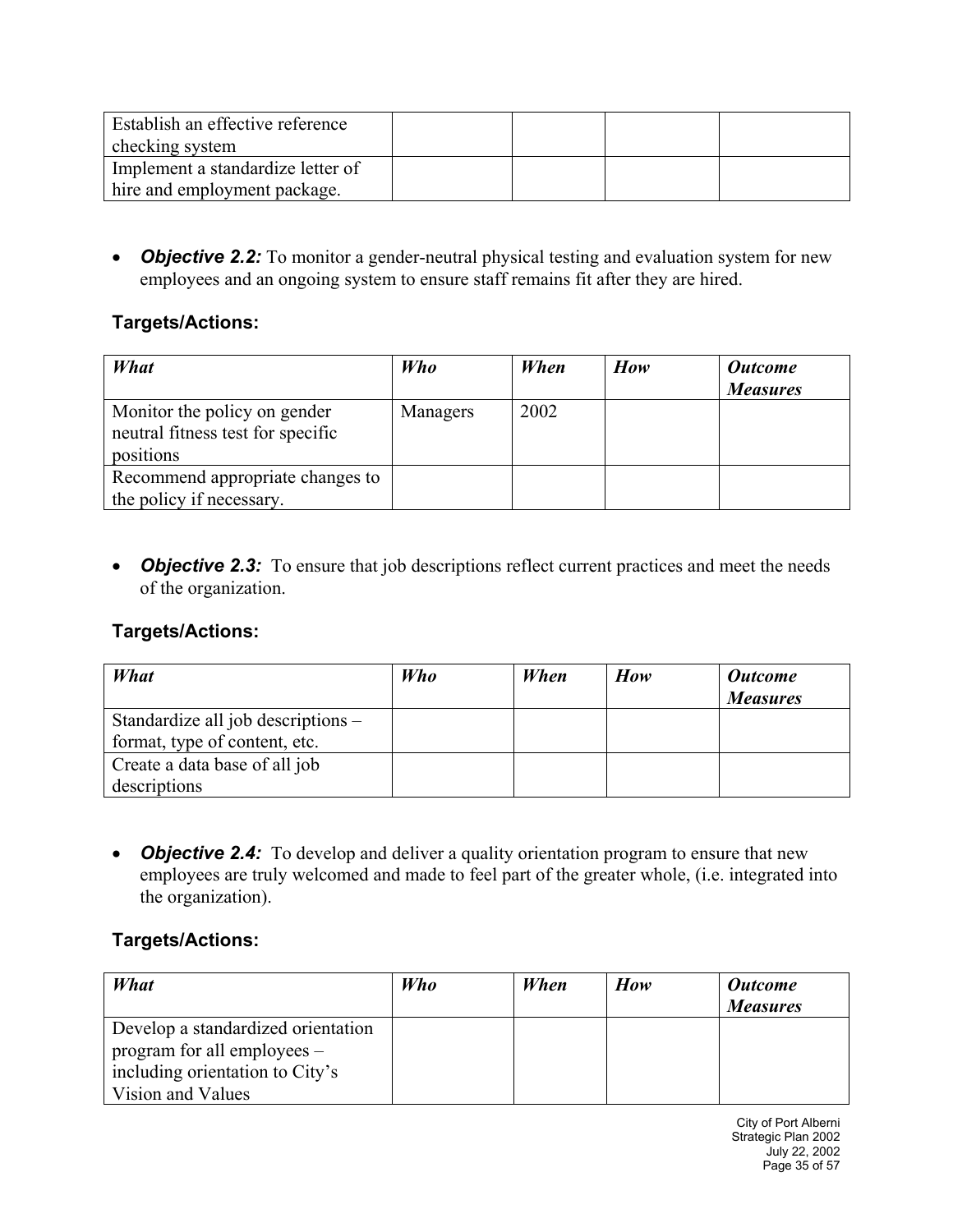| Revise orientation manual                |  |  |
|------------------------------------------|--|--|
| Develop site/job specific                |  |  |
| orientation programs for all             |  |  |
| positions                                |  |  |
|                                          |  |  |
| Develop and deliver a train the          |  |  |
| trainers program to train those staff    |  |  |
| who would deliver the orientation        |  |  |
| <b>Track Orientation through Records</b> |  |  |
| <b>Management System</b>                 |  |  |

• *Objective 2.5:* To establish open lines of communication between the supervisor and probationary employee in order to utilize the probation period to ensure that the city maintains a highly qualified workforce.

#### **Targets/Actions:**

| What                             | Who | When | How | <b>Outcome</b><br><b>Measures</b> |
|----------------------------------|-----|------|-----|-----------------------------------|
| Establish clear understanding of |     |      |     |                                   |
| expectations                     |     |      |     |                                   |
| Train supervisors in giving      |     |      |     |                                   |
| effective feedback and managing  |     |      |     |                                   |
| the probationary period          |     |      |     |                                   |
| Develop a standard for regular   |     |      |     |                                   |
| meetings (feedback, performance  |     |      |     |                                   |
| evaluation)                      |     |      |     |                                   |
| Develop and utilize written      |     |      |     |                                   |
| performance forms                |     |      |     |                                   |
| Track probation period through   |     |      |     |                                   |
| records management system.       |     |      |     |                                   |

*Strategic Goal 3: Succession Planning –* to develop a process for planning for succession whereby knowledge and experience is embedded in the organization and to develop a transparent and widely communicated process for career path development.

• *Objective 3.1:* To identify specific succession planning needs of the organization.

| What | Who | When | $\mathbf{r}$<br><b>How</b> | <b>Outcome</b>  |
|------|-----|------|----------------------------|-----------------|
|      |     |      |                            | <b>Measures</b> |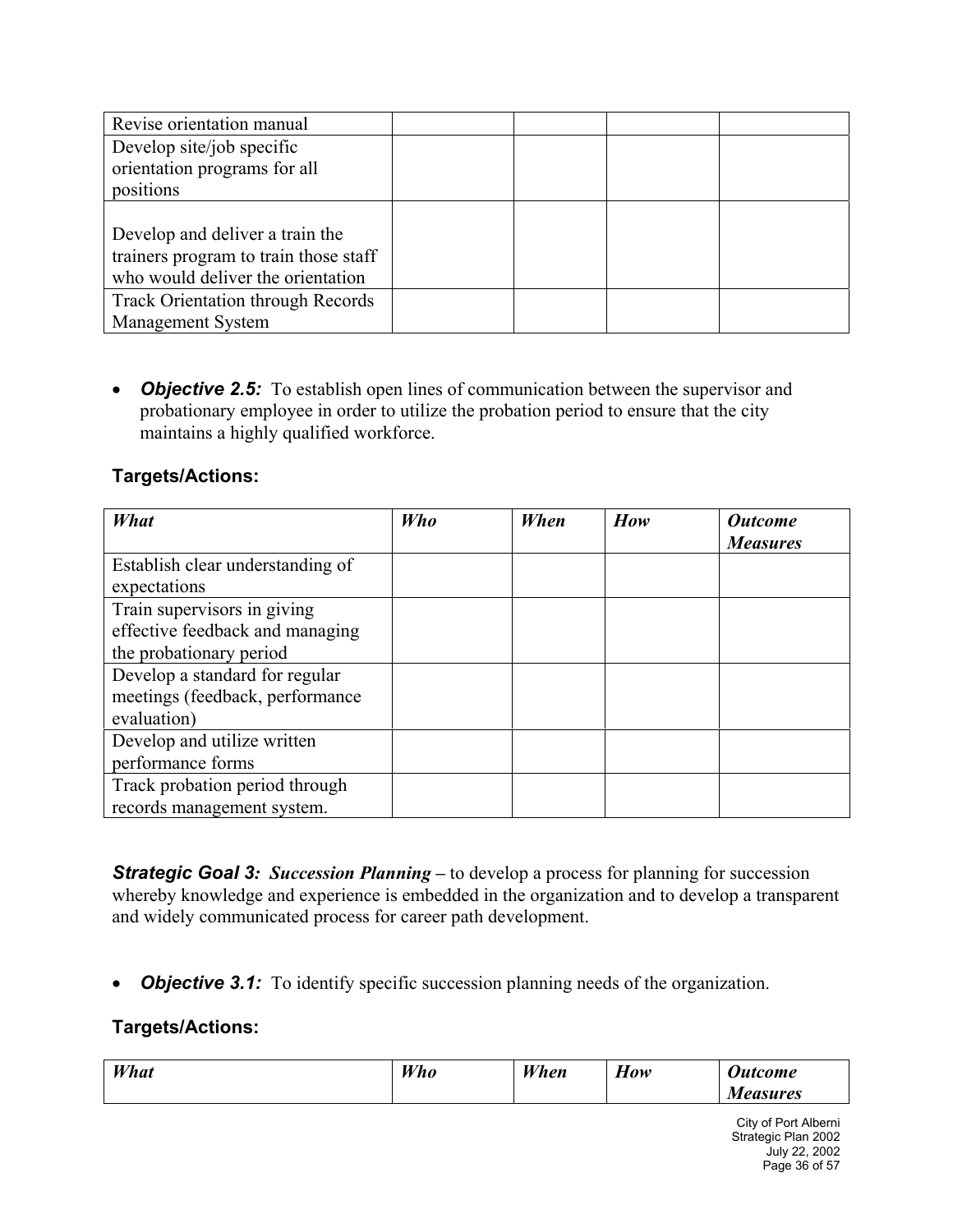| Clarify purpose and outcomes of a    |  |  |
|--------------------------------------|--|--|
| succession planning process with     |  |  |
| the City Manager                     |  |  |
|                                      |  |  |
| Develop principles to guide the      |  |  |
| succession planning process.         |  |  |
| Determine strengths and              |  |  |
| vulnerabilities inherent in the      |  |  |
| organization's culture as it relates |  |  |
| to implementing succession           |  |  |
| planning.                            |  |  |
| Determine the organization's future  |  |  |
| skills requirements, including       |  |  |
| leadership development               |  |  |
| competencies and technical           |  |  |
| competencies. (attach to job         |  |  |
| descriptions)                        |  |  |
| Identify critical jobs and critical  |  |  |
| skills.                              |  |  |
| Gather information related to        |  |  |
| potential retirement dates of        |  |  |
| employees.                           |  |  |
| Develop a five-year forecast of      |  |  |
| needs.                               |  |  |

## • *Objective 3.2:* To develop a succession planning program for the City.

## **Targets/Actions:**

| What                                  | Who | When | How | <b>Outcome</b><br><b>Measures</b> |
|---------------------------------------|-----|------|-----|-----------------------------------|
| Educate managers on succession        |     |      |     |                                   |
| planning and talent development.      |     |      |     |                                   |
| Develop and implement a process       |     |      |     |                                   |
| to assess individuals $-$ incumbents  |     |      |     |                                   |
| against competencies.                 |     |      |     |                                   |
| Train managers on accountability      |     |      |     |                                   |
| for developing staff and on           |     |      |     |                                   |
| acquiring future skills (how to       |     |      |     |                                   |
| coach employees, communicate          |     |      |     |                                   |
| succession planning to all            |     |      |     |                                   |
| employees, etc.)                      |     |      |     |                                   |
| Identify pool of potential successors |     |      |     |                                   |
| - evaluate individuals looking for    |     |      |     |                                   |

City of Port Alberni Strategic Plan 2002 July 22, 2002 Page 37 of 57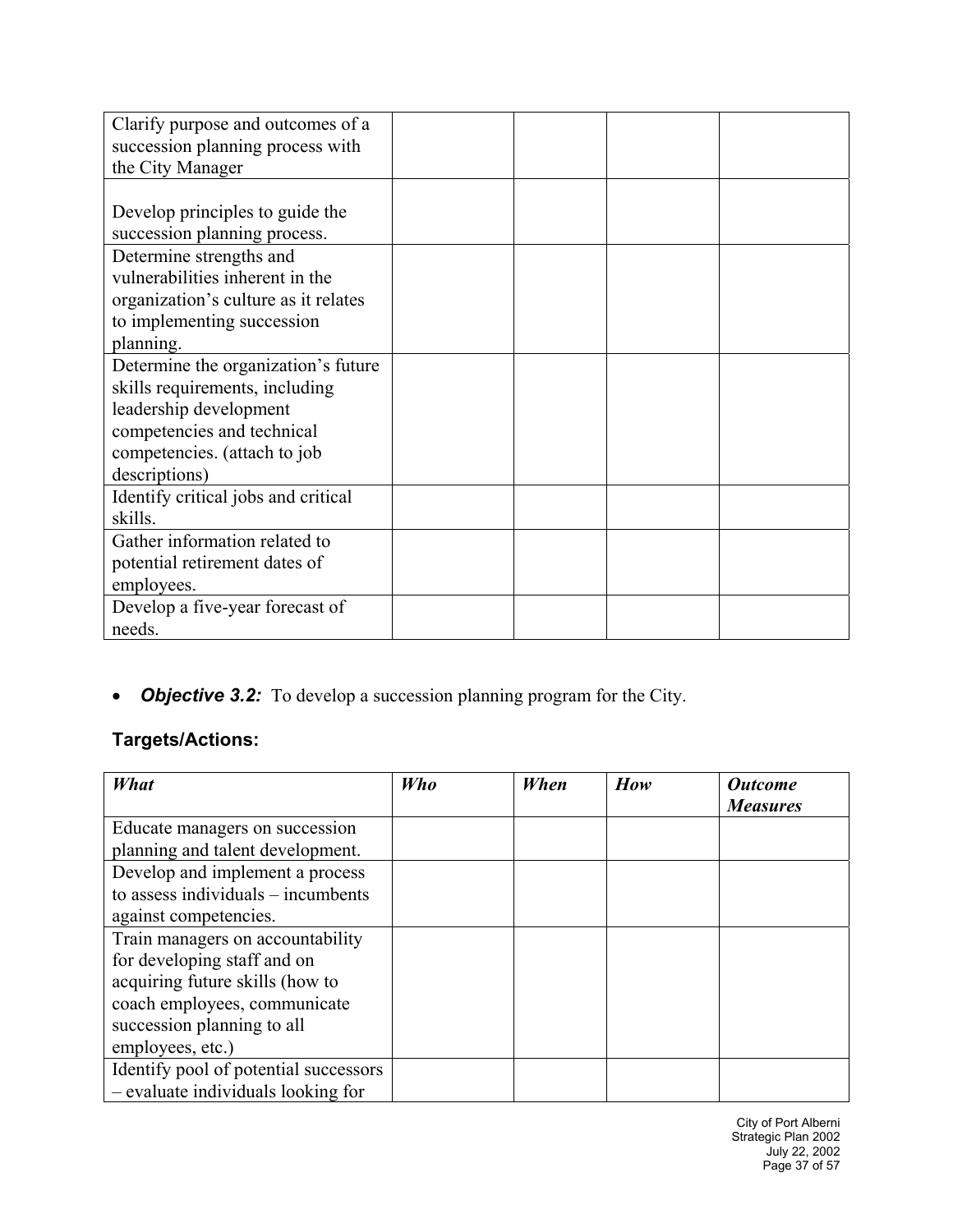| high and/or potential performers        |  |  |
|-----------------------------------------|--|--|
| and create development plans for        |  |  |
| each individual.                        |  |  |
| Gather information on best              |  |  |
| practices in succession planning.       |  |  |
| Recommend a process for                 |  |  |
| succession planning.                    |  |  |
| Develop a policy on succession          |  |  |
| planning – including a statement on     |  |  |
| internal/external filling of positions. |  |  |
| Re-evaluate job descriptions in         |  |  |
| advance of vacancies in order to        |  |  |
| adapt them to forecasted needs.         |  |  |
| Develop a system of regular review      |  |  |
| of job descriptions. Communicate        |  |  |
| potential changes to the workforce.     |  |  |

• *Objective 3.3:* To connect the training and employee development program to the succession planning needs of the organization.

#### **Targets/Actions:**

| What                                 | Who | When | How | <b>Outcome</b><br><b>Measures</b> |
|--------------------------------------|-----|------|-----|-----------------------------------|
| Implement individual development     |     |      |     |                                   |
| plans.                               |     |      |     |                                   |
| Develop a consistent policy and      |     |      |     |                                   |
| process of how the city will support |     |      |     |                                   |
| (pay for) staff training requests.   |     |      |     |                                   |
| Communicate training/development     |     |      |     |                                   |
| opportunities to staff.              |     |      |     |                                   |
|                                      |     |      |     |                                   |
| Create a culture where employees     |     |      |     |                                   |
| are pursuing training and            |     |      |     |                                   |
| development, and communicating       |     |      |     |                                   |
| their career aspirations.            |     |      |     |                                   |

**Strategic Goal 4: Performance Evaluation** - to create an evaluation system that supports the ongoing development and improvement of the employee performance; and to create an organization where performance measures and evaluations are welcomed and utilized as a tool for motivating and supporting employees and managers.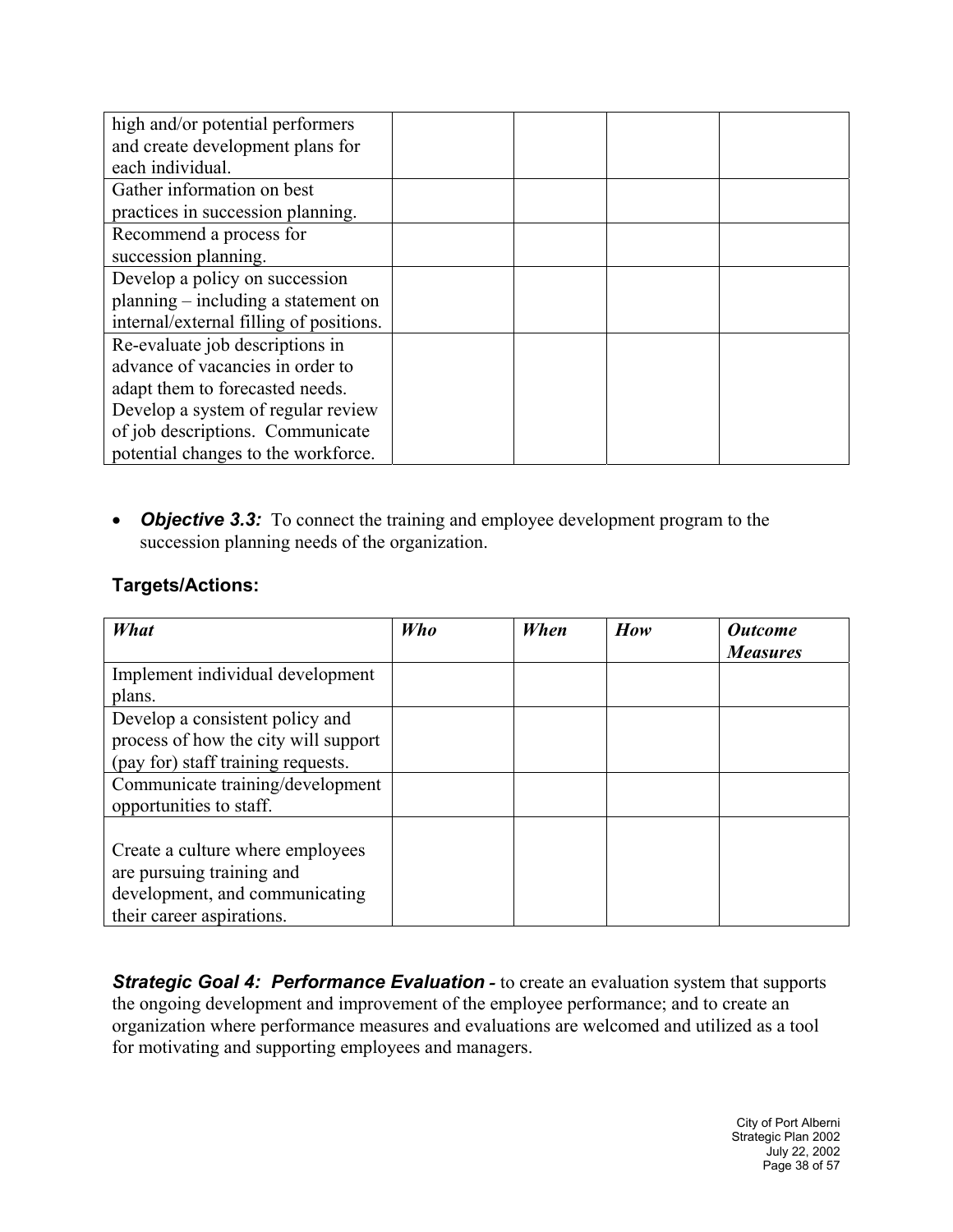• *Objective 4.1:* To develop a Performance Evaluation system for the organization.

City of Port Alberni Strategic Plan 2002 July 22, 2002 Page 39 of 57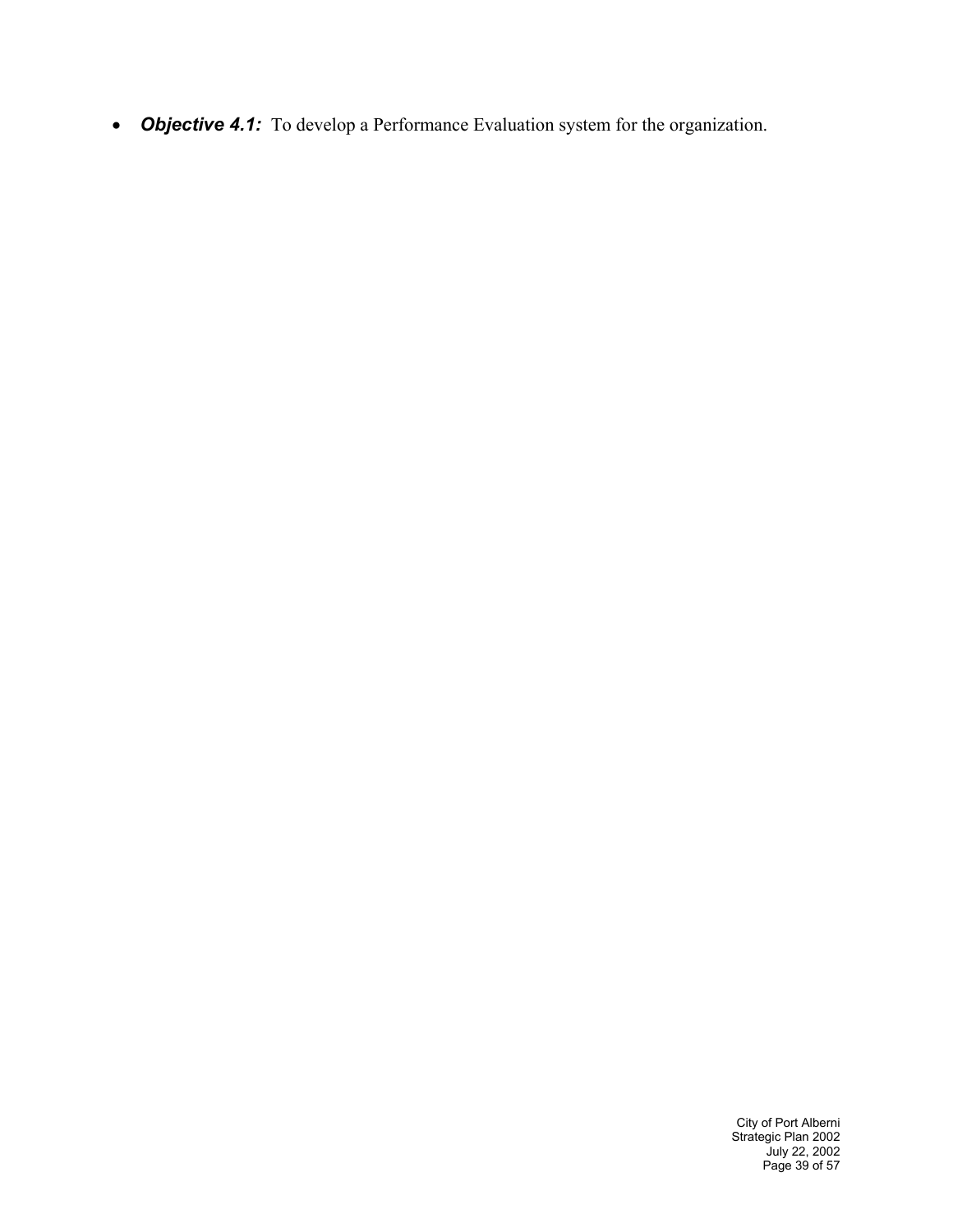#### *Targets/Actions:*

| <b>What</b>                            | <b>Who</b> | When | How | <b>Outcome</b>  |
|----------------------------------------|------------|------|-----|-----------------|
|                                        |            |      |     | <b>Measures</b> |
| Research best practices in             |            |      |     |                 |
| performance evaluations - obtain       |            |      |     |                 |
| existing models and tools from         |            |      |     |                 |
| other organizations.                   |            |      |     |                 |
| Seek input from other managers and     |            |      |     |                 |
| CUPE. Ensure management/CUPE           |            |      |     |                 |
| co-operation/relationship to support   |            |      |     |                 |
| implementation.                        |            |      |     |                 |
| Develop a process and policy. To       |            |      |     |                 |
| include: purpose, when takes place,    |            |      |     |                 |
| who does it, how often, etc.           |            |      |     |                 |
| Develop follow-up procedures re:       |            |      |     |                 |
| poor evaluation, future training, etc. |            |      |     |                 |
| Develop specific performance           |            |      |     |                 |
| evaluation tools that identify         |            |      |     |                 |
| performance criteria including a       |            |      |     |                 |
| focus on wellness.                     |            |      |     |                 |
| Communicate process to all             |            |      |     |                 |
| employees                              |            |      |     |                 |
| Communicate employer                   |            |      |     |                 |
| expectations and performance           |            |      |     |                 |
| evaluation process to all employees    |            |      |     |                 |
| at time of hire. (Orientation)         |            |      |     |                 |
| Communicate employer                   |            |      |     |                 |
| expectations and individual            |            |      |     |                 |
| performance to all employees           |            |      |     |                 |
| through succession planning            |            |      |     |                 |
| process                                |            |      |     |                 |

• **Objective 4.2:** To ensure that all managers are equipped with the knowledge and skills to fairly and consistently implement Performance Evaluation process.

| What                                 | Who | When | How | <b>Outcome</b>  |
|--------------------------------------|-----|------|-----|-----------------|
|                                      |     |      |     | <b>Measures</b> |
| Provide training for all managers on |     |      |     |                 |
| implementation.                      |     |      |     |                 |
| Develop process for employee         |     |      |     |                 |
| appeal                               |     |      |     |                 |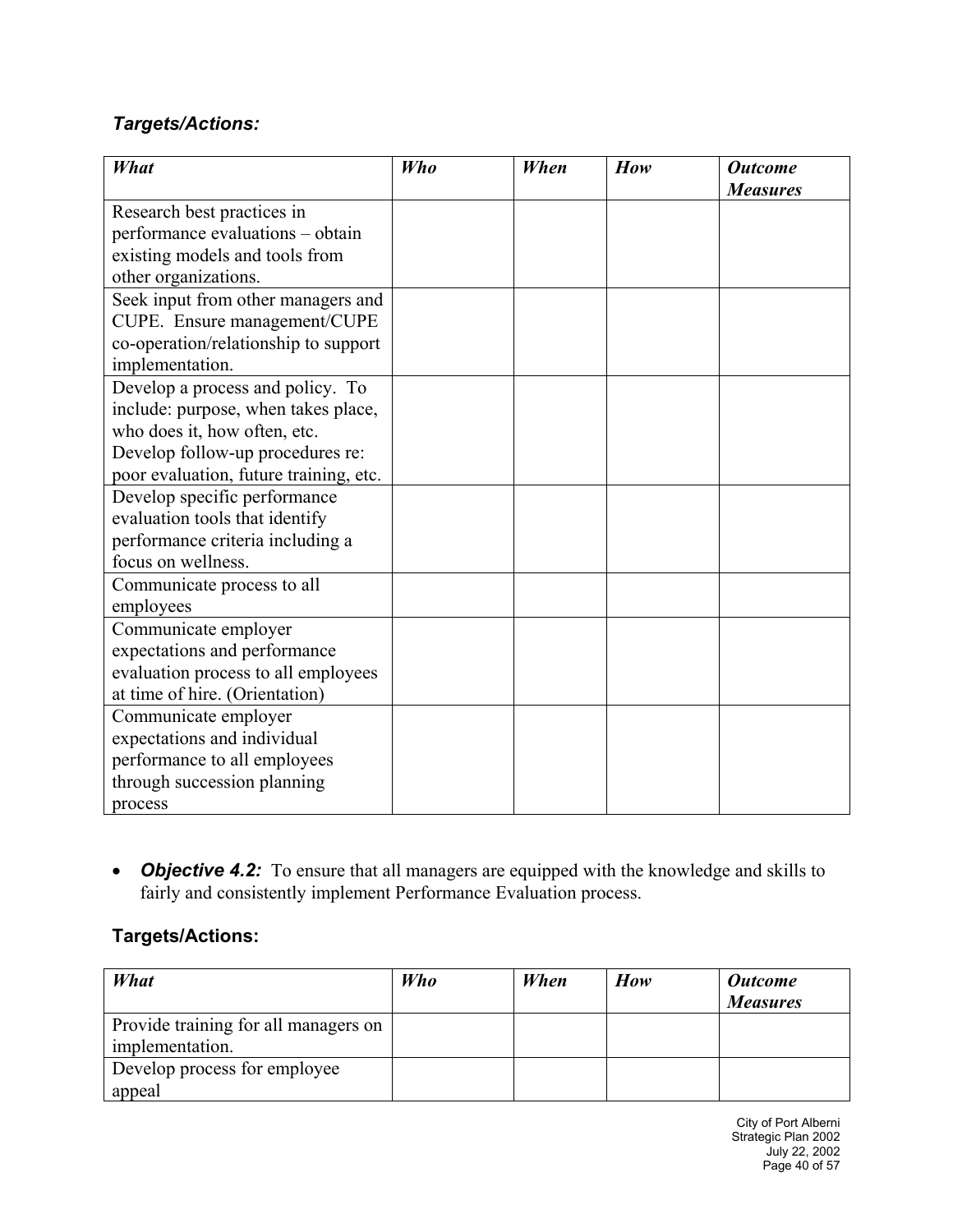*Strategic Goal 5: Records Management –* to develop a centralized system of records management that is effective and efficient and assists in achieving the purposes of the Human Resource function.

• *Objective 5.1:* To implement a computerized human resource records management system that effectively supports the functions of recruitment, hiring, training and performance evaluation of employees.

#### **Targets/Actions:**

| <b>What</b>                                                                                         | Who                                        | When | How | <b>Outcome</b><br><b>Measures</b> |
|-----------------------------------------------------------------------------------------------------|--------------------------------------------|------|-----|-----------------------------------|
| Collect information from staff on<br>their needs for HR information                                 | Work Group<br>$-$ Theresa,<br>Scott, Kathy |      |     |                                   |
| Look at ability of current program<br>to meet Human Resources Needs                                 | Ann, Chris,<br>Theresa, and<br>IT Group    |      |     |                                   |
| Determine what current information<br>is maintained by whom and where                               |                                            |      |     |                                   |
| Determine what information should<br>be maintained                                                  |                                            |      |     |                                   |
| <b>Investigate Record Keeping</b><br>program currently used by Vince                                |                                            |      |     |                                   |
| Determine policies and a system for<br>maintaining the information $-$<br>including access/security |                                            |      |     |                                   |
| Train staff on using the system<br>Input information into the system                                |                                            |      |     |                                   |

*Strategic Goal #6: Human Resource System Administration - to develop and sustain a* human resource management system, (including the human, physical and financial resources) in order to accomplish the vision, mission and strategic goals.

(A human resource management system consists of six basic functional areas: human resource planning, human resource staffing, human resource development, compensation and benefits, safety and health, and employee and labour relations. Key to the success of the system is human resources information management and professional practices).

• *Objective 6.1:* To develop an integrated, consistent and collaborative approach to the delivery of human resource programs and services in support of and in cooperation with managers and supervisors.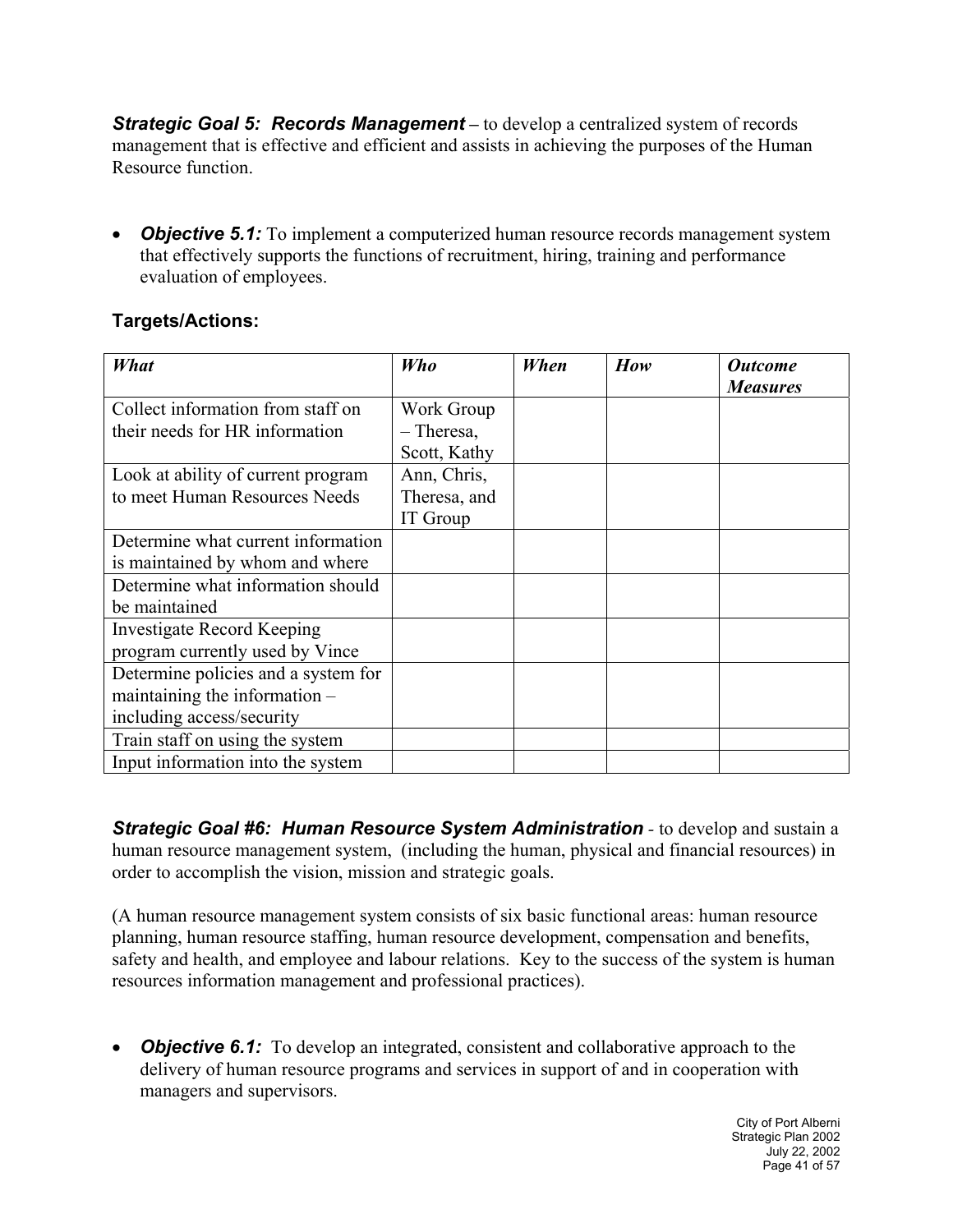#### **Targets/Actions:**

| What                               | <b>Who</b> | When | How | <b>Outcome</b><br><b>Measures</b> |
|------------------------------------|------------|------|-----|-----------------------------------|
| Determine who currently does       |            |      |     |                                   |
| which human resources functions    |            |      |     |                                   |
| Develop a model for integrating    |            |      |     |                                   |
| existing and future human resource |            |      |     |                                   |
| functions.                         |            |      |     |                                   |

• *Objective 6.2:* To increase the recognition and celebration of the contributions of the employees of the City of Port Alberni.

| What                                | Who | When | How | <b>Outcome</b><br><b>Measures</b> |
|-------------------------------------|-----|------|-----|-----------------------------------|
| Research best practices in employee |     |      |     |                                   |
| recognition programs.               |     |      |     |                                   |
| Educate all staff on employee       |     |      |     |                                   |
| recognition.                        |     |      |     |                                   |
| Develop guidelines and procedures   |     |      |     |                                   |
| for employee recognition            |     |      |     |                                   |
| Extend employee recognition to the  |     |      |     |                                   |
| community – recognizing city        |     |      |     |                                   |
| employees in the community          |     |      |     |                                   |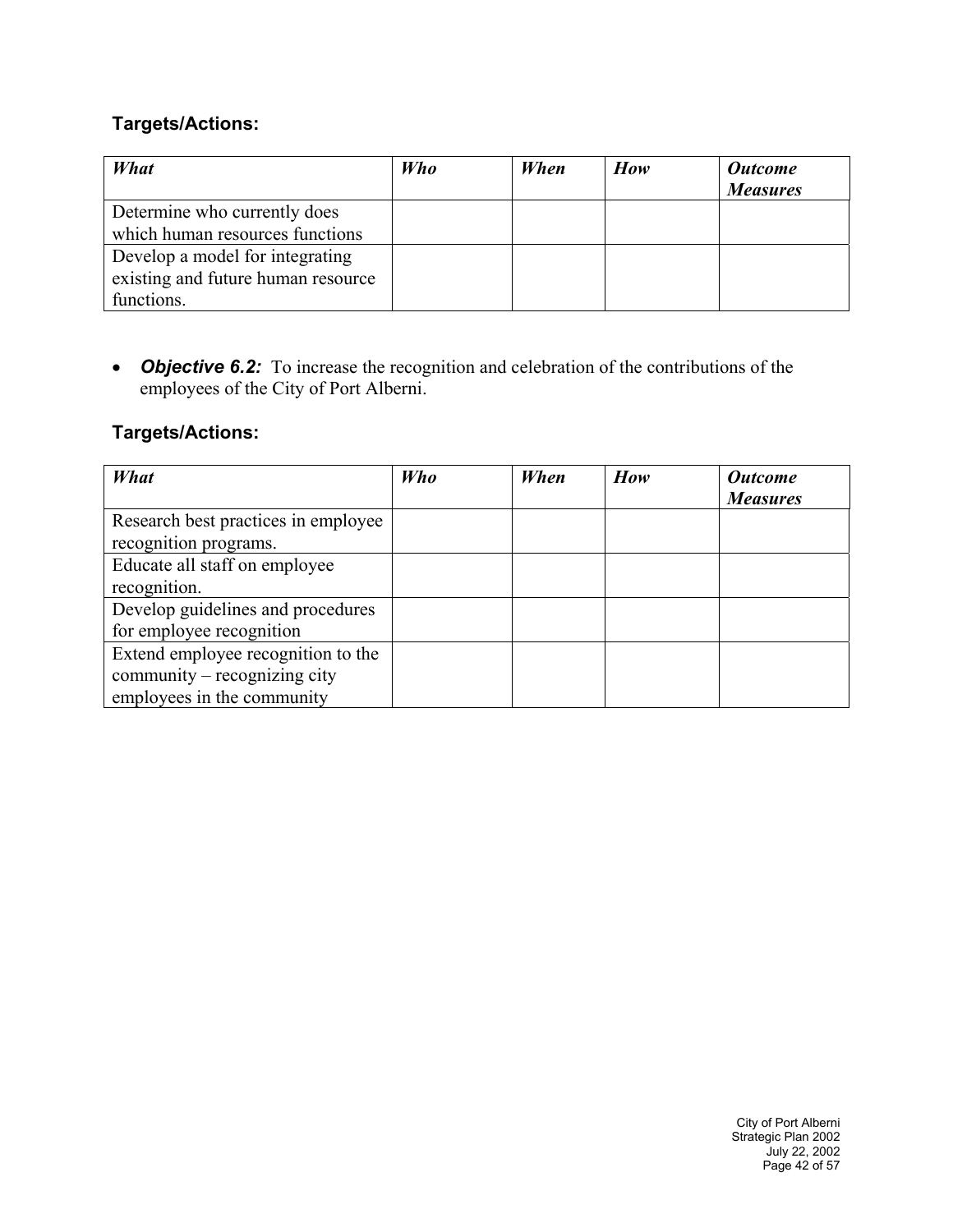## *Strategic Priority:* **Marketing**

**Purpose:** To develop and implement a marketing plan so that the City's recreation, sport and heritage tourism assets are effectively promoted; to educate the public about the other programs and services provided by the City in order to create increased understanding of and support for the benefits provided by those programs and services; and, to establish reciprocal and cooperative promotional efforts with other agencies tasked with marketing of their similar products and services.

*Strategic Goal #1: Tourism* – to create a tourism strategy, which emphasizes Sports Tourism and Heritage Tourism.

• *Objective 1.1:* To implement the Alberni Valley Multiplex Marketing Plan.

| What                                | Who | When | How | <b>Outcome</b><br><b>Measures</b> |
|-------------------------------------|-----|------|-----|-----------------------------------|
| Review this marketing plan to       |     |      |     |                                   |
| determine the mix of resources      |     |      |     |                                   |
| required to implement the plan      |     |      |     |                                   |
| successfully.                       |     |      |     |                                   |
| Obtain the human, financial, and    |     |      |     |                                   |
| material resources required to      |     |      |     |                                   |
| implement the plan.                 |     |      |     |                                   |
| Allocate tasks contained in the     |     |      |     |                                   |
| marketing plan to appropriate staff |     |      |     |                                   |
| members and/or volunteers where     |     |      |     |                                   |
| appropriate.                        |     |      |     |                                   |
| Evaluate progress on a regular      |     |      |     |                                   |
| basis.                              |     |      |     |                                   |
| Compile a list of upcoming events   |     |      |     |                                   |
| Contact event organizers to         |     |      |     |                                   |
| investigate how Sport Tourism can   |     |      |     |                                   |
| be incorporated into their event.   |     |      |     |                                   |
| Task a committee to coordinate the  |     |      |     |                                   |
| 2003 AVICC, using this as a         |     |      |     |                                   |
| showcase to the island's community  |     |      |     |                                   |
| leaders of the opportunities and    |     |      |     |                                   |
| successes within the Alberni Valley |     |      |     |                                   |
| in sport tourism.                   |     |      |     |                                   |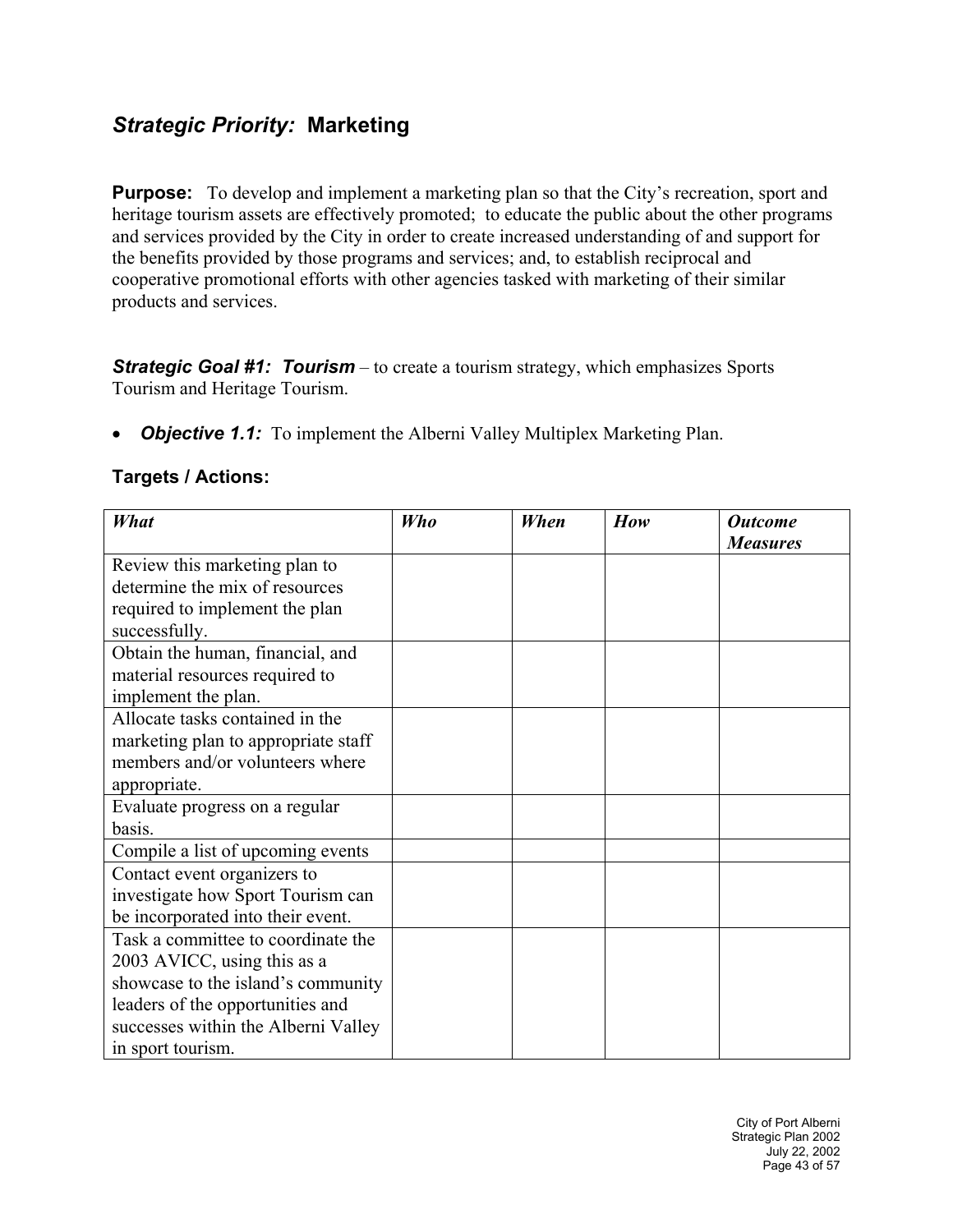• **Objective 1.2:** To implement the Heritage Tourism Marketing Plan.

#### **Targets / Actions:**

| What                                  | <b>Who</b> | When | How | <b>Outcome</b><br><b>Measures</b> |
|---------------------------------------|------------|------|-----|-----------------------------------|
| Review this marketing plan to         |            |      |     |                                   |
| determine the mix of resources        |            |      |     |                                   |
| required to implement the plan        |            |      |     |                                   |
| successfully.                         |            |      |     |                                   |
| Obtain the human, financial, and      |            |      |     |                                   |
| material resources required to        |            |      |     |                                   |
| implement the plan.                   |            |      |     |                                   |
| Allocate tasks contained in the       |            |      |     |                                   |
| marketing plan to appropriate staff   |            |      |     |                                   |
| members and/or volunteers where       |            |      |     |                                   |
| appropriate.                          |            |      |     |                                   |
| Evaluate progress on a regular        |            |      |     |                                   |
| basis.                                |            |      |     |                                   |
| Compile a list of upcoming events     |            |      |     |                                   |
| Contact event organizers to           |            |      |     |                                   |
| investigate how Heritage Tourism      |            |      |     |                                   |
| can be incorporated into their event. |            |      |     |                                   |
| Task a committee to coordinate the    |            |      |     |                                   |
| 2003 AVICC, using this as a           |            |      |     |                                   |
| showcase to the island's community    |            |      |     |                                   |
| leaders of the opportunities and      |            |      |     |                                   |
| successes within the Alberni Valley   |            |      |     |                                   |
| in heritage tourism.                  |            |      |     |                                   |

• *Objective 1.3:* To actively offer to display and circulate tourism promotional material available from other agencies, (e.g. Sport Fishery Committee, First Nations, Chamber of Commerce, Arts Council, etc.) at City-owned facilities, through internet links from the City's web site and at City-organized events, on a reciprocating basis with these other agencies.

| What                                | <b>Who</b> | When | How | <b>Outcome</b><br><b>Measures</b> |
|-------------------------------------|------------|------|-----|-----------------------------------|
| Establish a regular contact system  |            |      |     |                                   |
| and mailing/delivery system to      |            |      |     |                                   |
| accept material that agencies might |            |      |     |                                   |
| want the City to display at major   |            |      |     |                                   |
| facilities and special events, and  |            |      |     |                                   |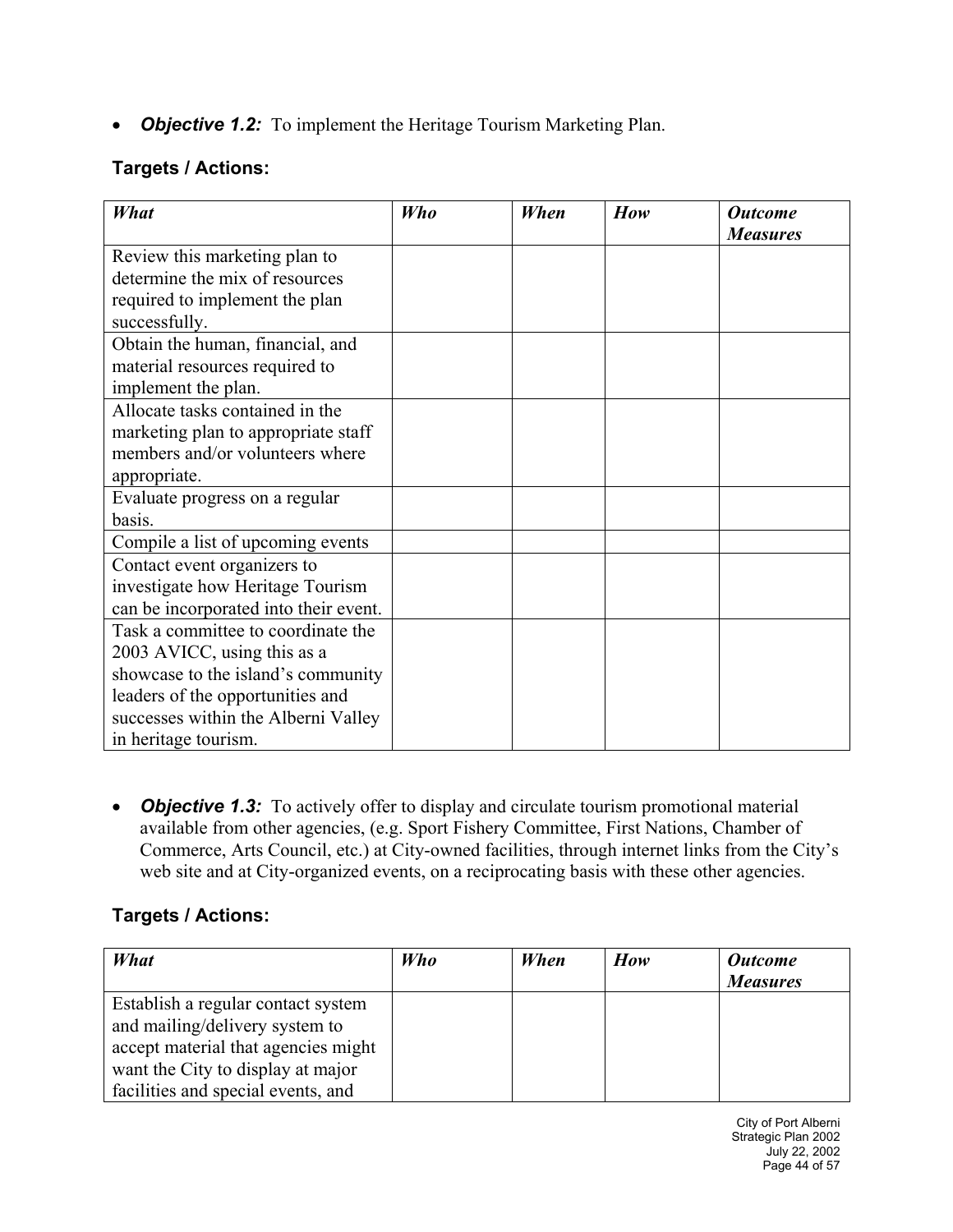| - -- - -<br>- --<br>VK<br>ж. |  |  |
|------------------------------|--|--|
|                              |  |  |

• *Objective 1.4:* To identify and take advantage of the promotional opportunities available in conjunction with upcoming events where the City can, with the consent of the event organizers, profile Sport and Heritage Tourism, (e.g. 2003 AVICC Conference, Sorority Conferences, Salmon Derby, Annual Drag Racing Event, Annual Go Cart Grand Prix, Fall Fair, 2004 BC Winter Games, etc).

#### **Targets / Actions:**

| What                                  | <b>Who</b> | When | How | <b>Outcome</b><br><b>Measures</b> |
|---------------------------------------|------------|------|-----|-----------------------------------|
| Prepare / obtain a list of major,     |            |      |     |                                   |
| recurring or one-time special events  |            |      |     |                                   |
| which present opportunities for       |            |      |     |                                   |
| marketing our sport and heritage      |            |      |     |                                   |
| assets.                               |            |      |     |                                   |
| Develop / obtain sport and heritage   |            |      |     |                                   |
| display materials that can be used to |            |      |     |                                   |
| market sport and heritage tourism.    |            |      |     |                                   |
| Approach the organizers of these      |            |      |     |                                   |
| events to see if they would allow     |            |      |     |                                   |
| the City to provide promotional       |            |      |     |                                   |
| information for delegate kits, or to  |            |      |     |                                   |
| set up a display.                     |            |      |     |                                   |

• *Objective 1.5:* To co-operate with and to provide assistance in the preparation of event hosting bid packages to community groups in their efforts to obtain/secure significant events for our community.

| What                                  | <b>Who</b> | When | How | <b>Outcome</b>  |
|---------------------------------------|------------|------|-----|-----------------|
|                                       |            |      |     | <b>Measures</b> |
| Put together an opportunities and     |            |      |     |                 |
| facilities specifications sheet for a |            |      |     |                 |
| promotions package.                   |            |      |     |                 |
| Maintain a library of models of       |            |      |     |                 |
| successful past event hosting bid     |            |      |     |                 |
| packages for reference by bidders     |            |      |     |                 |
| for new events.                       |            |      |     |                 |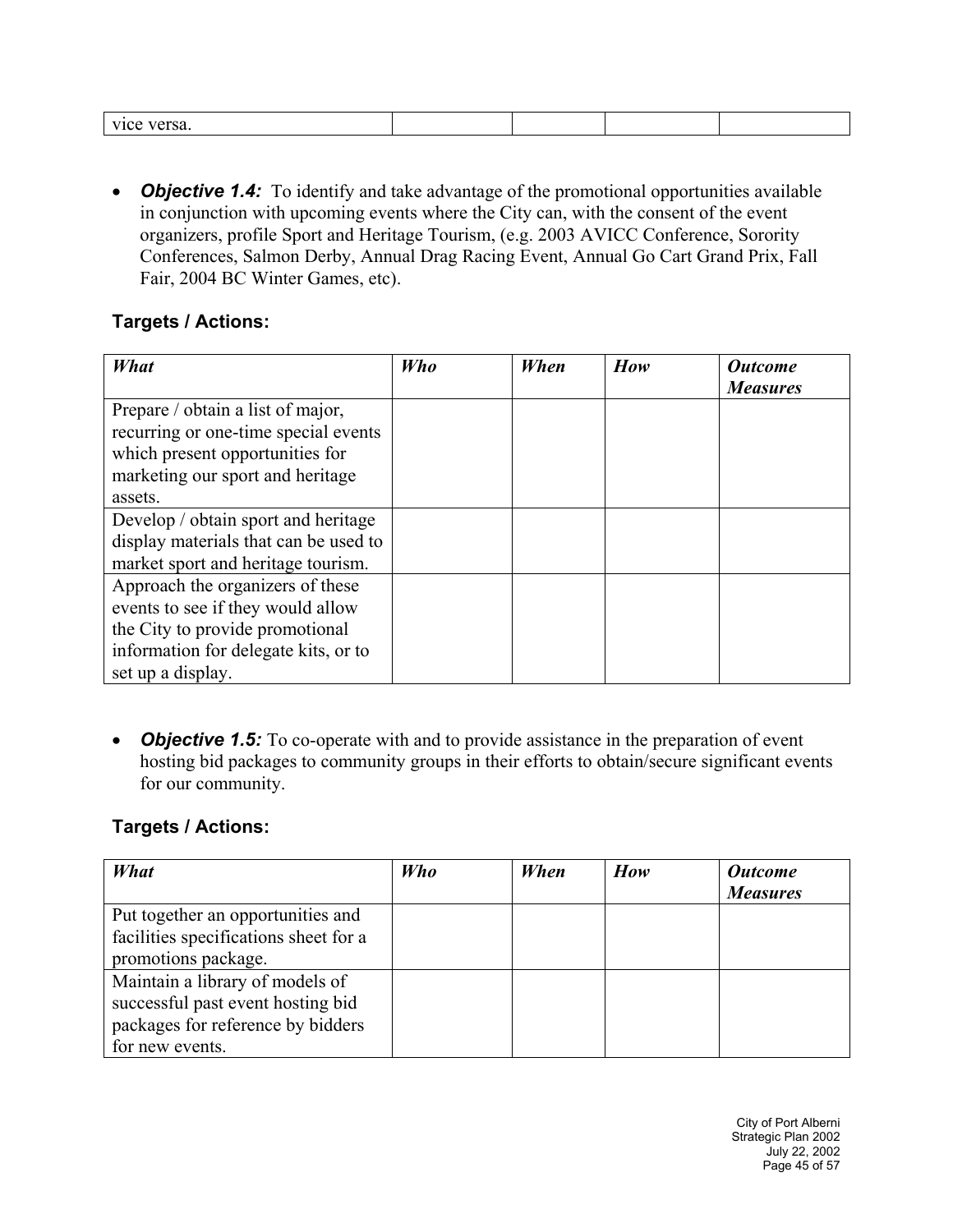*Strategic Goal #2: Partnering* – to partner with organizations, agencies and businesses to positively promote the Alberni Valley and its opportunities.

• *Objective 2.1:* To create a network of partners involved in promoting tourism in the Alberni Valley in order to become more effective and efficient in sharing resources to promote the tourism assets of the community.

#### **Targets / Actions:**

| What                                  | <b>Who</b> | When | How | <b>Outcome</b><br><b>Measures</b> |
|---------------------------------------|------------|------|-----|-----------------------------------|
| Identify potential partners and their |            |      |     |                                   |
| role, interests and resources.        |            |      |     |                                   |
| Establish a regular network to seek   |            |      |     |                                   |
| and implement opportunities in a      |            |      |     |                                   |
| coordinated effort.                   |            |      |     |                                   |

• *Objective 2.2:* To revisit and rebuild the Joint Advertising Group initiative, whereby various local agencies may pool their marketing funds to create more widespread and effective dissemination of tourism promotional material.

#### **Targets / Actions:**

| What                               | Who | When | How | <b>Outcome</b><br><b>Measures</b> |
|------------------------------------|-----|------|-----|-----------------------------------|
| Discuss the potential of re-       |     |      |     |                                   |
| establishing this group with the   |     |      |     |                                   |
| development group described in the |     |      |     |                                   |
| Economic Development strategic     |     |      |     |                                   |
| goal area; re-implement in 2003 if |     |      |     |                                   |
| consensus reached.                 |     |      |     |                                   |

**Strategic Goal #3: Customer Service** – in cooperation with the Human Resources training function, to ensure excellent customer service in order to create a positive image of the City of Port Alberni, its staff and services.

• *Objective 3.1:* To better understand customers' needs and interests in relation to the delivery of municipal services.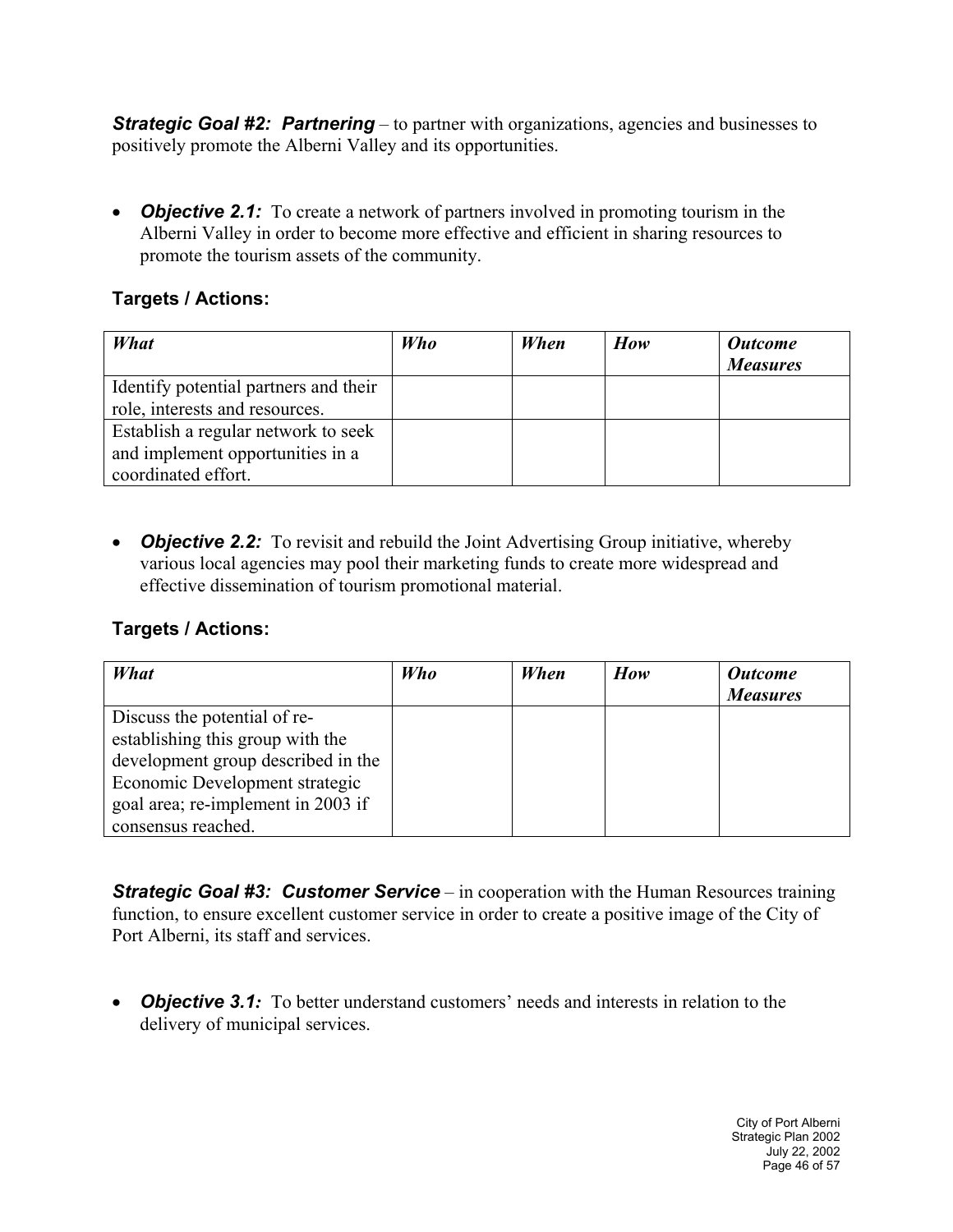#### **Targets / Actions:**

| What                                                                                                                      | Who | When | How | <b>Outcome</b><br><b>Measures</b> |
|---------------------------------------------------------------------------------------------------------------------------|-----|------|-----|-----------------------------------|
| Develop a program for customer<br>feedback which broad, inclusive<br>and relevant (focus groups,<br>satisfaction surveys) |     |      |     |                                   |
| Develop opportunities for<br>interaction and cooperation<br>amongst staff and citizens.                                   |     |      |     |                                   |

• *Objective 3.2:* To improve customer service by focusing on user-friendly approaches and systems (e.g. touch tone registrations, website development, payment options).

#### **Targets / Actions:**

| What                              | <b>Who</b> | When | How | <b>Outcome</b><br><b>Measures</b> |
|-----------------------------------|------------|------|-----|-----------------------------------|
| Assess successful opportunities   |            |      |     |                                   |
| developed in other jurisdictions. |            |      |     |                                   |
| Work with IT to implement         |            |      |     |                                   |
| opportunities available through   |            |      |     |                                   |
| maximizing the utility of current |            |      |     |                                   |
| software and City resources.      |            |      |     |                                   |

• *Objective 3.3:* To develop and deliver a customer service excellence program which enables all municipal staff to market city services and programs to residents and visitors.

#### **Targets / Actions:**

| What                                | Who | When | How | <b>Outcome</b>  |
|-------------------------------------|-----|------|-----|-----------------|
|                                     |     |      |     | <b>Measures</b> |
| Work with HR on the development     |     |      |     |                 |
| and deliver of an in-house customer |     |      |     |                 |
| service program.                    |     |      |     |                 |
| Provide appropriate, meaningful     |     |      |     |                 |
| and current training for staff      |     |      |     |                 |
| regarding City services and issues. |     |      |     |                 |
| Empower staff to provide            |     |      |     |                 |
| opportunities for citizen's use of  |     |      |     |                 |
| City services (i.e. free ticket on  |     |      |     |                 |
| train on account of being           |     |      |     |                 |

City of Port Alberni Strategic Plan 2002 July 22, 2002 Page 47 of 57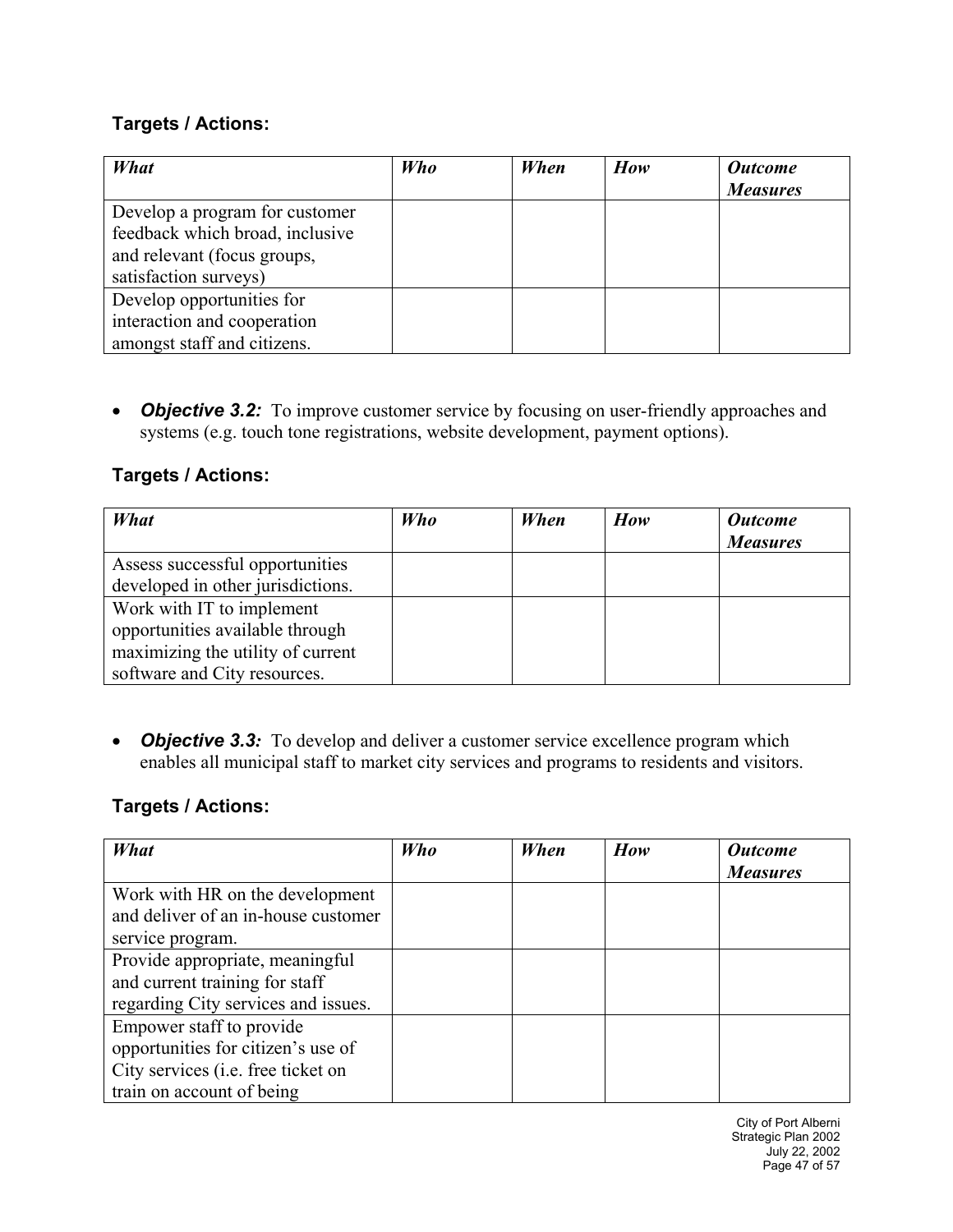| ШÇU<br>''IIVEIIIEIICEG |  |  |
|------------------------|--|--|
|                        |  |  |

*Strategic Goal #4: Communications* – to develop a communications strategy to increase and maintain citizen's knowledge and support of city services.

• **Objective 4.1:** To develop an effective, easily recognized and standardized City visual identity program.

#### **Targets / Actions:**

| What                                  | <b>Who</b> | When | How | <b>Outcome</b>  |
|---------------------------------------|------------|------|-----|-----------------|
|                                       |            |      |     | <b>Measures</b> |
| Inventory current city/department     |            |      |     |                 |
| identities and compare to vision.     |            |      |     |                 |
| Define opportunities, gaps and        |            |      |     |                 |
| conflicts.                            |            |      |     |                 |
| Resolve the need for individual       |            |      |     |                 |
| department identities and a unified   |            |      |     |                 |
| City image.                           |            |      |     |                 |
| Refine the City's visual identify and |            |      |     |                 |
| graphic standards in the context of   |            |      |     |                 |
| the five-year financial plan.         |            |      |     |                 |

• **Objective 4.2:** To assist the City's Signage Committee in developing a comprehensive and consistent signage plan.

#### **Targets / Actions:**

| What                                  | Who | When | How | <b>Outcome</b><br><b>Measures</b> |
|---------------------------------------|-----|------|-----|-----------------------------------|
|                                       |     |      |     |                                   |
| Obtain the terms of reference for     |     |      |     |                                   |
| the completion of the signage plan    |     |      |     |                                   |
| from the City Planner.                |     |      |     |                                   |
| Solicit input from community          |     |      |     |                                   |
| interests and relevant agencies.      |     |      |     |                                   |
| Assess the role of current signage    |     |      |     |                                   |
| and applicable regulations.           |     |      |     |                                   |
| Define key messages and develop       |     |      |     |                                   |
| the applicable plan in the context of |     |      |     |                                   |
| the five-year financial plan.         |     |      |     |                                   |
| Coordinate the roles of applicable    |     |      |     |                                   |
| agencies (MoT, ACRD, CoC, etc.)       |     |      |     |                                   |

City of Port Alberni Strategic Plan 2002 July 22, 2002 Page 48 of 57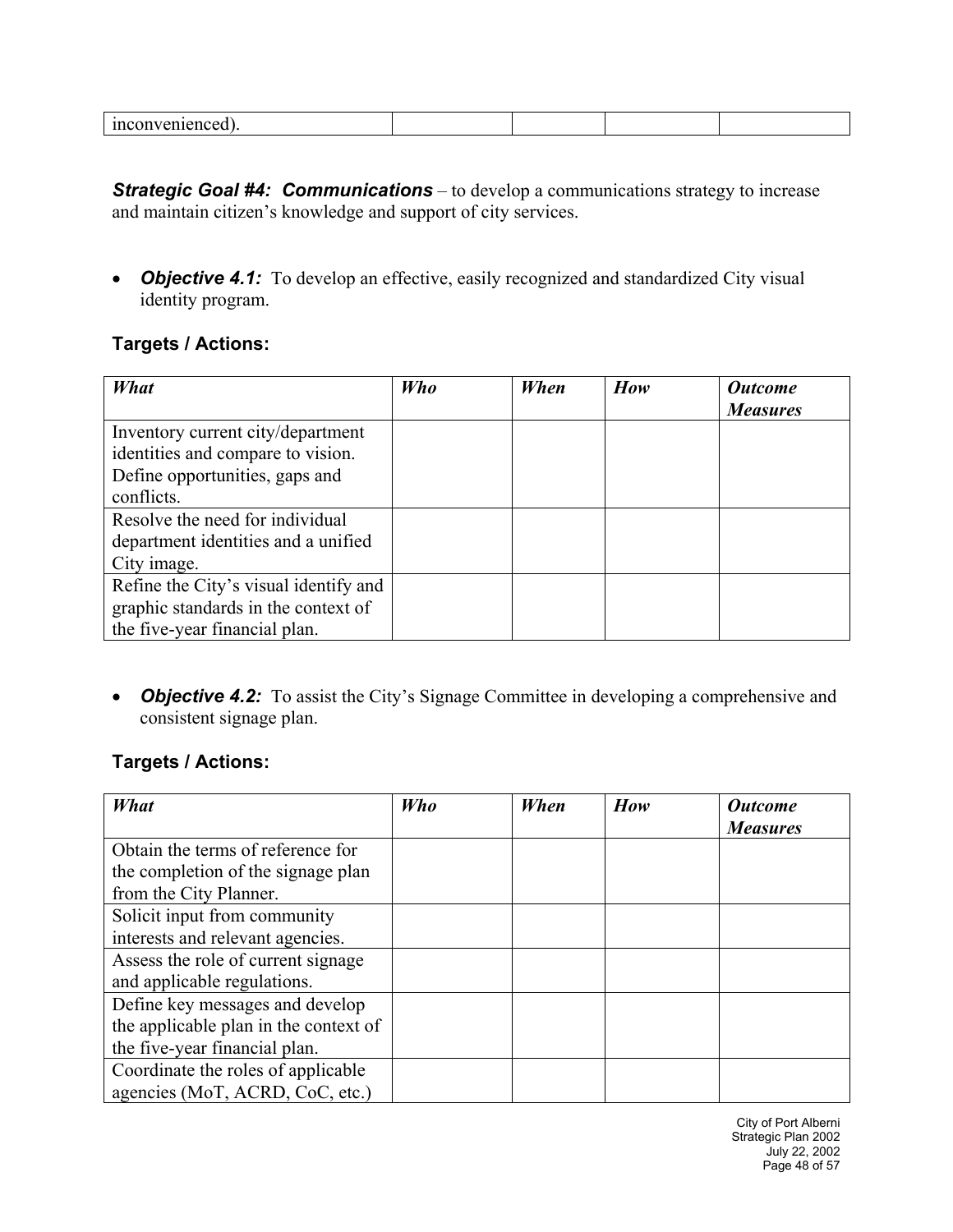• **Objective 4.3:** To develop and deliver an integrated standardized messaging system about City services (i.e.. purpose, cost, benefits, etc.).

#### **Targets / Actions:**

| What                                  | Who | When | How | <b>Outcome</b><br><b>Measures</b> |
|---------------------------------------|-----|------|-----|-----------------------------------|
| Assess City website for content,      |     |      |     |                                   |
| format, links, currency.              |     |      |     |                                   |
| Fine tune the website and intranet    |     |      |     |                                   |
| to implement the objectives of the    |     |      |     |                                   |
| strategic plan.                       |     |      |     |                                   |
| Prepare succinct, relevant and        |     |      |     |                                   |
| current descriptions of City services |     |      |     |                                   |
| for applicable media, staff and       |     |      |     |                                   |
| Council.                              |     |      |     |                                   |
|                                       |     |      |     |                                   |
| Identify external and internal        |     |      |     |                                   |
| opportunities for promotion of and    |     |      |     |                                   |
| education about City Services.        |     |      |     |                                   |
| Foster the cooperative relationships  |     |      |     |                                   |
| and increased communication           |     |      |     |                                   |
| across departments and among          |     |      |     |                                   |
| management, which has been            |     |      |     |                                   |
| established through the Strategic     |     |      |     |                                   |
| Planning process.                     |     |      |     |                                   |

• *Objective 4.4:* To work with local agencies in actively responding to inaccurate media information by providing positive and constructive information to the source of the inaccurate information.

#### **Targets / Actions:**

| What                                  | <b>Who</b> | When | How | <b>Outcome</b>  |
|---------------------------------------|------------|------|-----|-----------------|
|                                       |            |      |     | <b>Measures</b> |
| Provide media relations training for  |            |      |     |                 |
| management staff.                     |            |      |     |                 |
| Develop a proactive media             |            |      |     |                 |
| relation's strategy.                  |            |      |     |                 |
| Identify alternative media for City's |            |      |     |                 |
| messages and implement an             |            |      |     |                 |
| education program.                    |            |      |     |                 |
| Co-ordinate the handling of key       |            |      |     |                 |
| issues among management for a         |            |      |     |                 |
| unified, timely, effective response.  |            |      |     |                 |

City of Port Alberni Strategic Plan 2002 July 22, 2002 Page 49 of 57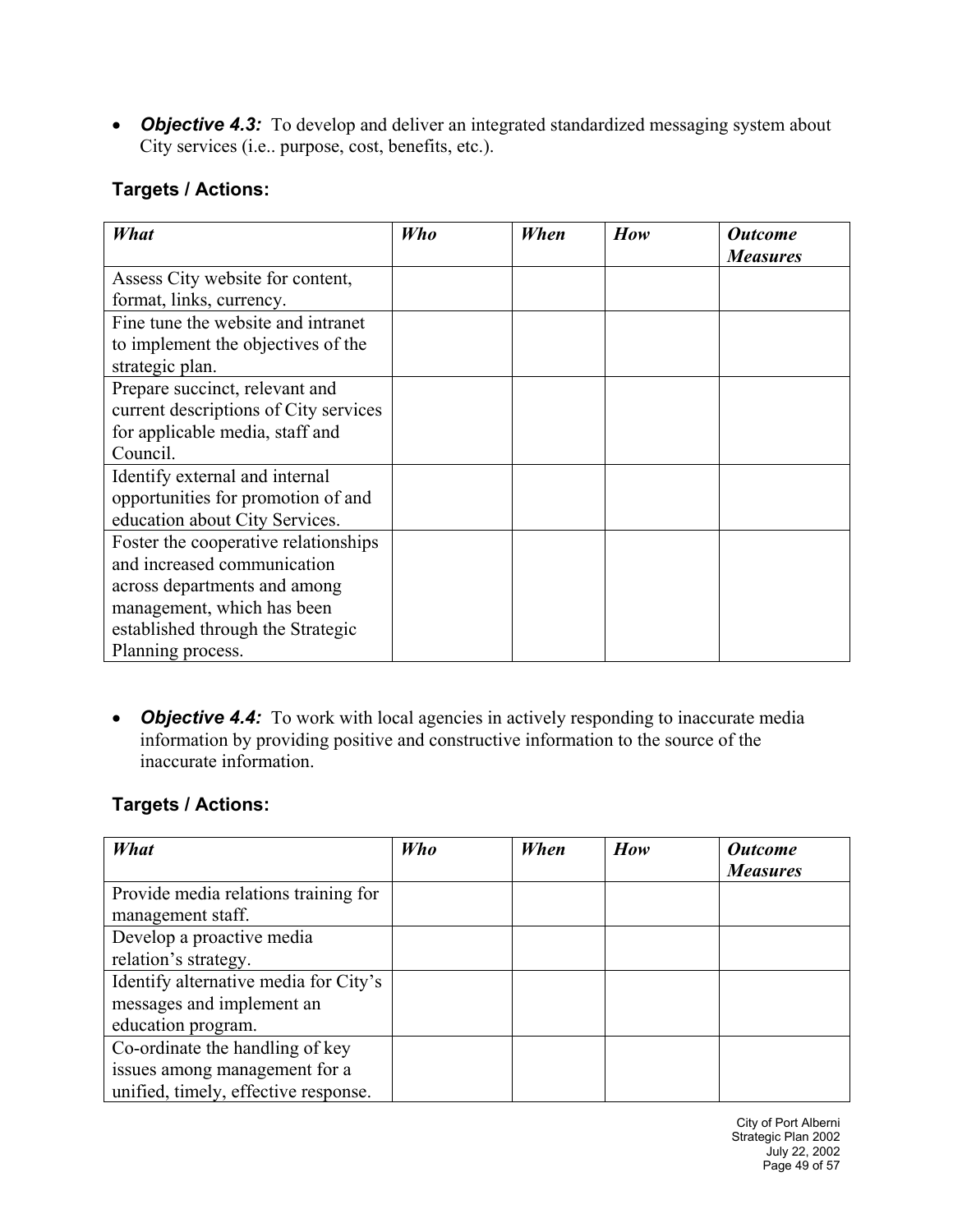## *Strategic Priority:* **Core Infrastructure**

**Purpose:** To provide and promote a cost effective and sustainable program for the operation, maintenance, expansion and replacement of City owned infrastructure. This will be accomplished by:

- Identification of infrastructure upgrading and replacement projects and related capital costs required over the next five years;
- Public education and knowledge and understanding of the core infrastructure and priorities and scheduling of projects;
- Capital leveraging techniques whereby local government investment in infrastructure projects not only takes advantage of government infrastructure grant programs, but also of the opportunities to promote private sector investment in private property upgrading;
- Review of the Equipment Replacement Reserve Fund on an ongoing basis to ensure cost effectiveness of the program;
- Cost effective operation and maintenance of major City-owned buildings, preserving investment, presenting a positive image and serving the needs of customers using the assets; and
- Development of capital reserve funds for the ongoing funding of core infrastructure upgrading and replacement needs.

*Strategic Goal #1: Long Term Planning* – to develop a comprehensive five year core infrastructure plan for the City using current best practices including the Engineering Department's five year capital planning documents as a budget guideline; and to develop a plan that includes the operation, maintenance, replacement and expansion of core infrastructure.

• *Objective 1.1:* To develop a five-year core infrastructure replacement and construction plan using a standardized format for the plan document.

#### **Targets / Actions:**

| What                                 | <b>Who</b>    | When | How | <b>Outcome</b>  |
|--------------------------------------|---------------|------|-----|-----------------|
|                                      |               |      |     | <b>Measures</b> |
| Establish a database of all existing | Work $Group-$ |      |     |                 |
| capital planning documents.          | Scott, Bill,  |      |     |                 |
|                                      | Barry, Jacob, |      |     |                 |
|                                      | Norm, Ron     |      |     |                 |
| Develop a list of infrastructure     |               |      |     |                 |
| areas that require additional data   |               |      |     |                 |
| collection and planning.             |               |      |     |                 |
| Collect specific information on      |               |      |     |                 |

City of Port Alberni Strategic Plan 2002 July 22, 2002 Page 50 of 57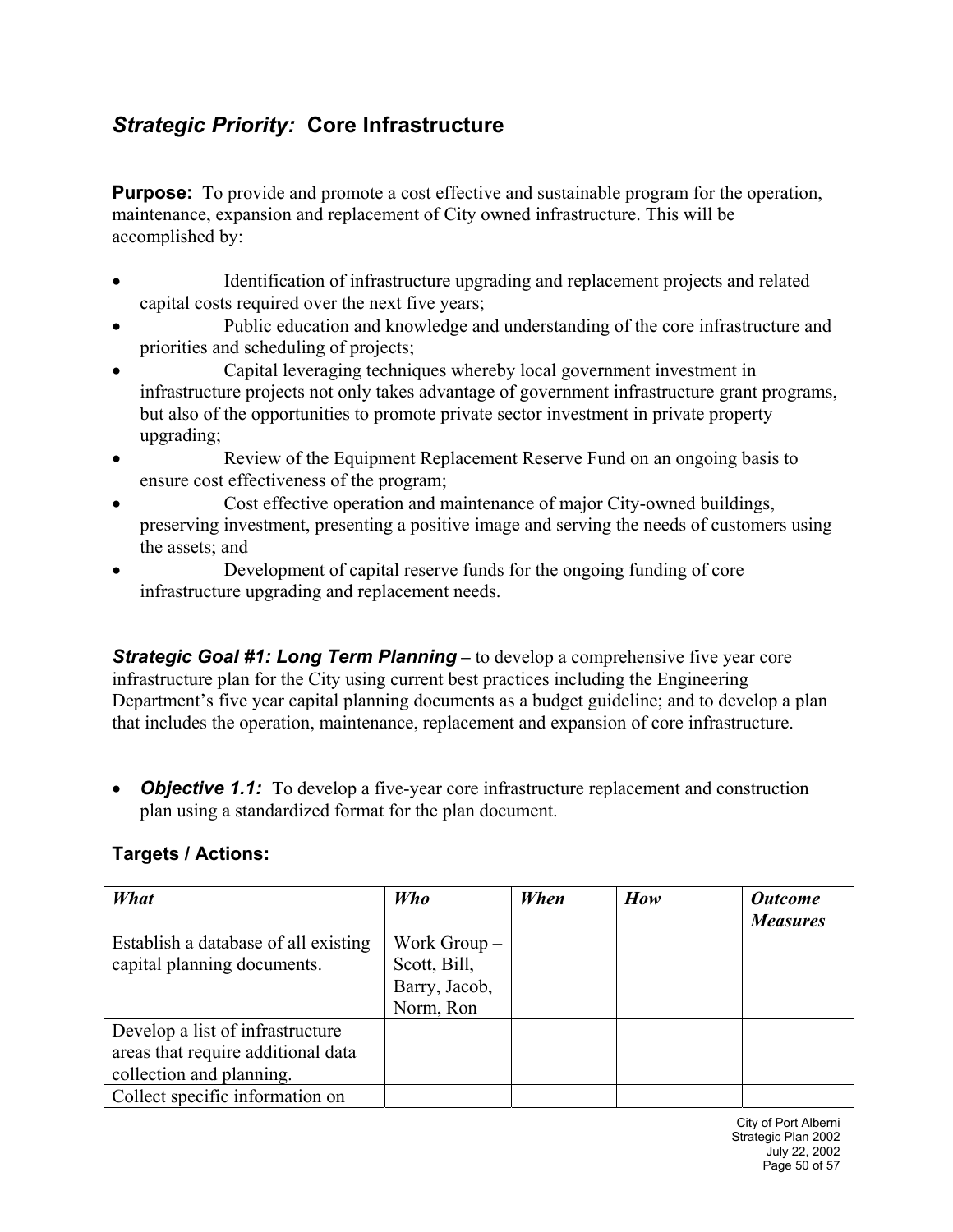| each CI group and develop   |  |  |
|-----------------------------|--|--|
| appropriate plans for each. |  |  |

**Strategic Goal #2: Equipment Replacement Reserve Funding - to maintain an** accurate database and readily available document for all equipment included in the ERRF program and to develop and promote the benefits and rationale behind the ERRF program.

• *Objective 2.1:* To update and refine the current ERRF database as may be required.

#### **Targets / Actions:**

| What                                                                                                | Who | When | How | <b>Outcome</b><br><b>Measures</b> |
|-----------------------------------------------------------------------------------------------------|-----|------|-----|-----------------------------------|
| Collect information pertaining to<br>the ERRF Program                                               |     |      |     |                                   |
| <b>Consult with Information Systems</b><br>staff about the development of an<br>equipment database. |     |      |     |                                   |
| Create a data base for each piece<br>of ERRF equipment                                              |     |      |     |                                   |
| Review the existing Asset<br>Inventory software to see if it<br>would be suitable for the program.  |     |      |     |                                   |

• *Objective 2.2:* To produce informational material to explain the ERRF Program during the annual budget review process in order to promote the benefits involved and the fiscal and operational wisdom of maintaining a healthy ERRF Program.

#### **Targets / Actions:**

| What                                  | Who | When | How | <b>Outcome</b>  |
|---------------------------------------|-----|------|-----|-----------------|
|                                       |     |      |     | <b>Measures</b> |
| Develop fact sheets for each piece    |     |      |     |                 |
| of equipment                          |     |      |     |                 |
| Prepare orientation sessions for      |     |      |     |                 |
| Council                               |     |      |     |                 |
| Develop standard ERRF reports         |     |      |     |                 |
| for replacements requests             |     |      |     |                 |
| Develop an annual report on the       |     |      |     |                 |
| ERRF program for Council to           |     |      |     |                 |
| include operating costs, the state of |     |      |     |                 |
| the equipment and recommended         |     |      |     |                 |

City of Port Alberni Strategic Plan 2002 July 22, 2002 Page 51 of 57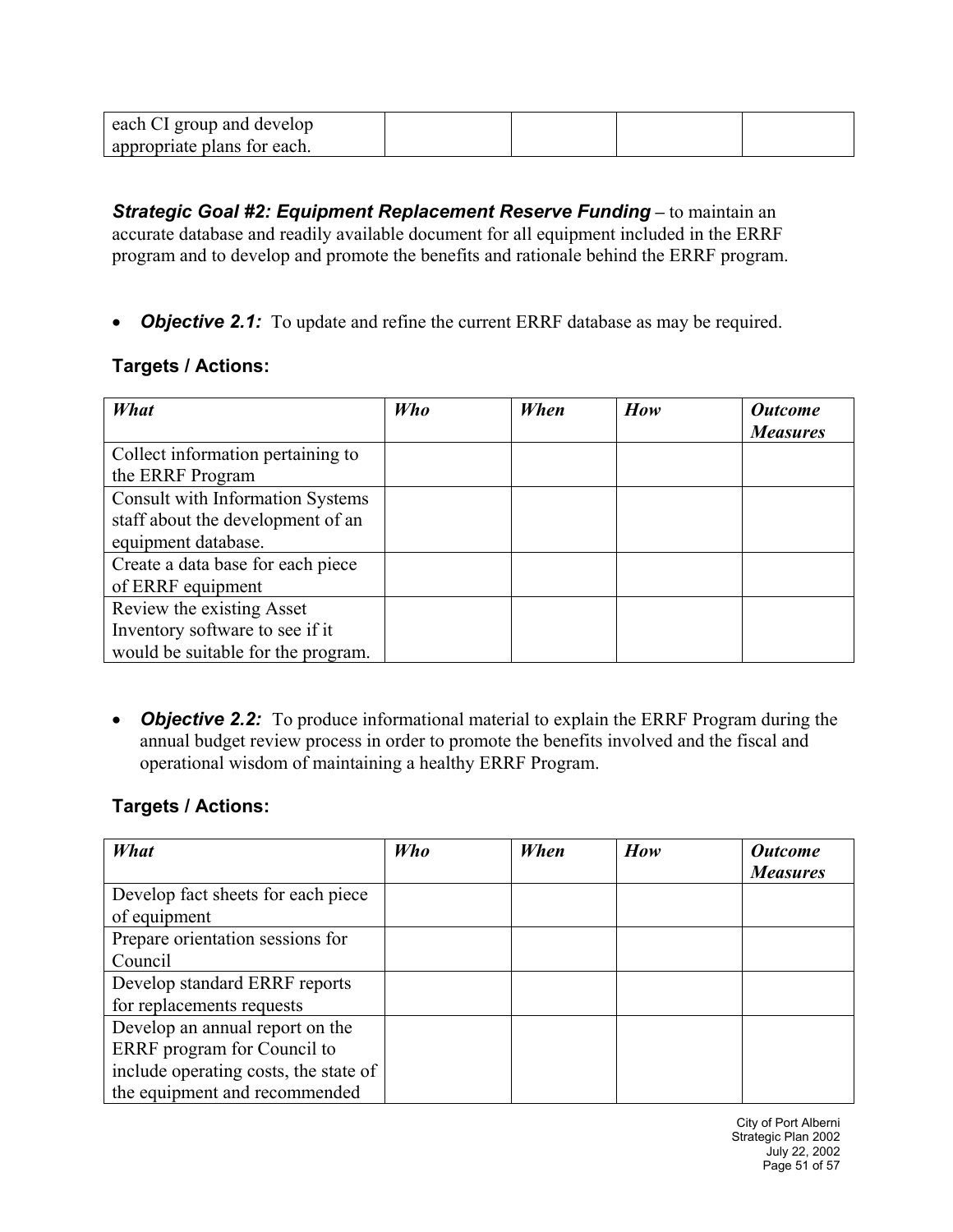| changes if any.                  |  |  |
|----------------------------------|--|--|
| Complete a comparison of similar |  |  |
| programs in other municipalities |  |  |
| including the lifespan of the    |  |  |
| equipment.                       |  |  |

**Strategic Goal #3: Efficiency** – To identify and develop cost effective and efficient practices using current and cutting edge technologies and incorporating these in core infrastructure operations.

• **Objective 3.1:** To identify cost effective practices and technology available for use in core infrastructure management.

#### **Targets / Actions:**

| What                                    | Who | When | How | <b>Outcome</b><br>measures |
|-----------------------------------------|-----|------|-----|----------------------------|
| Listing of current E&E practices in     |     |      |     |                            |
| use by the City                         |     |      |     |                            |
| Listing of available $E \& E$ practices |     |      |     |                            |
| that are available                      |     |      |     |                            |
|                                         |     |      |     |                            |
| Cost payback/benefits analysis          |     |      |     |                            |
| Select E&E practices to pursue          |     |      |     |                            |

**Strategic Goal #4: Funding** – to develop measures to maximize financial resources that can be applied to infrastructure development and maintenance.

• *Objective 4.1:* To develop standardized grants application information that can be used as a tool kit or template when grant opportunities arise.

| What                              | Who | When | How | <b>Outcome</b><br><b>Measures</b> |
|-----------------------------------|-----|------|-----|-----------------------------------|
| Develop a database of fundraising |     |      |     |                                   |
| options, methods and manuals.     |     |      |     |                                   |
| Develop a standard application    |     |      |     |                                   |
| package                           |     |      |     |                                   |
| Develop a method for distribution |     |      |     |                                   |
| of grant packages                 |     |      |     |                                   |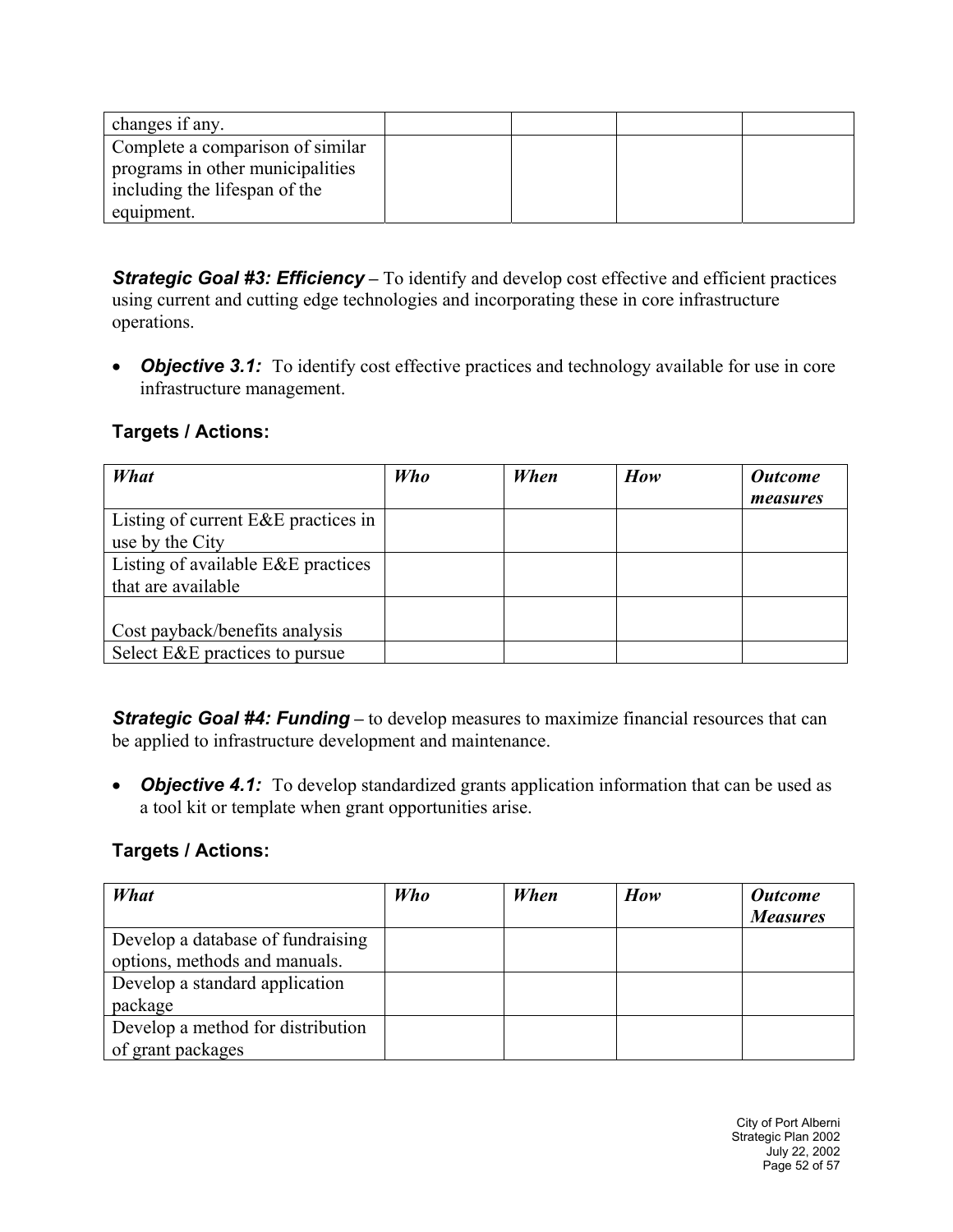• **Objective 4.2:** To develop, expand and promote ways and means to increase the City of Port Alberni's Capital Reserve program.

| What                              | Who | When | How         | <b>Outcome</b>  |
|-----------------------------------|-----|------|-------------|-----------------|
|                                   |     |      |             | <b>Measures</b> |
| Compile a listing of current      |     |      |             |                 |
| reserves.                         |     |      |             |                 |
| Develop a list of other reserves, |     |      |             |                 |
| which should be created and       |     |      |             |                 |
| associated rationale.             |     |      |             |                 |
| Develop policy and procedures for |     |      | How to      |                 |
| the use of reserves               |     |      | spend?      |                 |
|                                   |     |      | What is the |                 |
|                                   |     |      | intent?     |                 |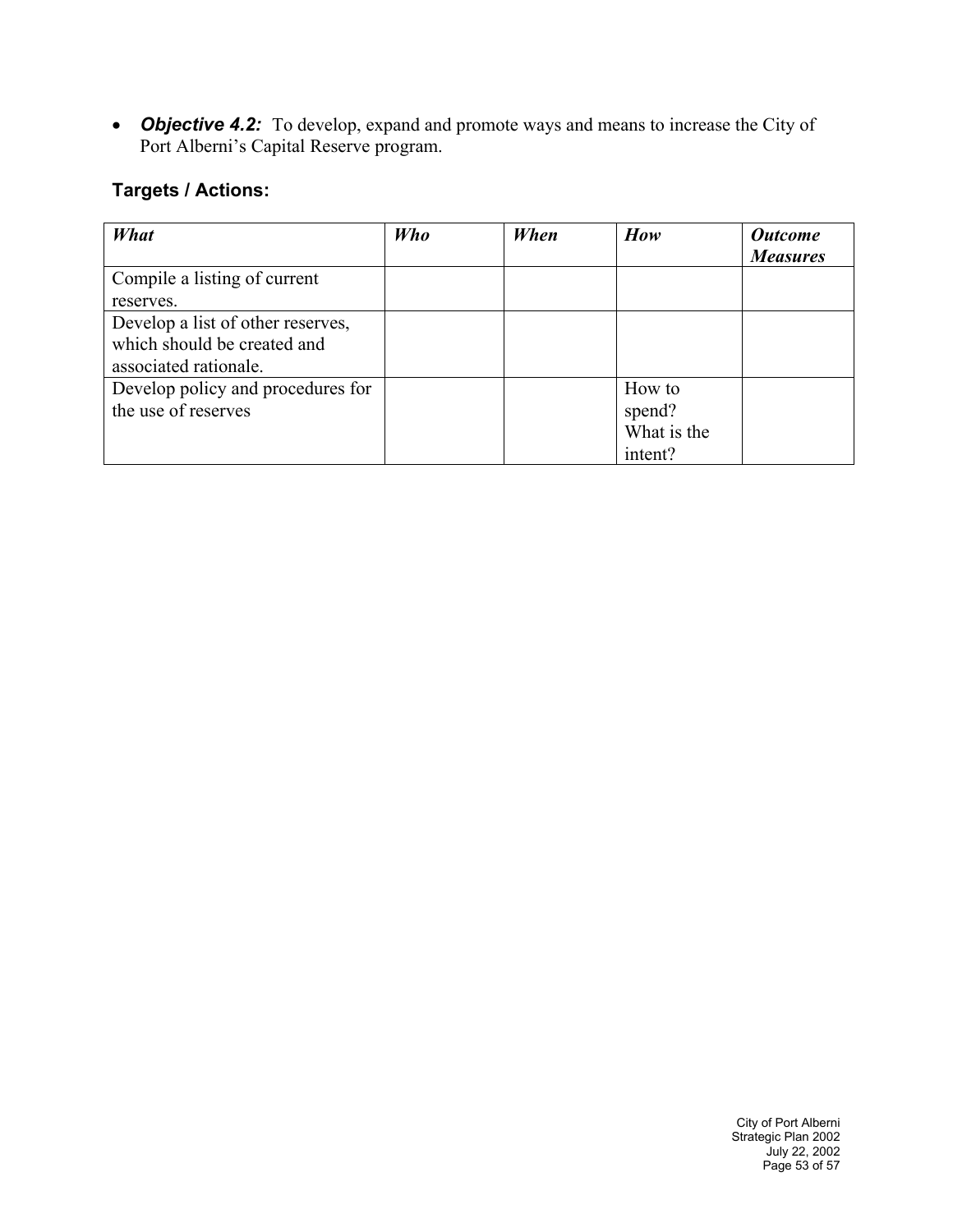## **Resource Plan - Budget**

(Insert budget information here)

City of Port Alberni Strategic Plan 2002 July 22, 2002 Page 54 of 57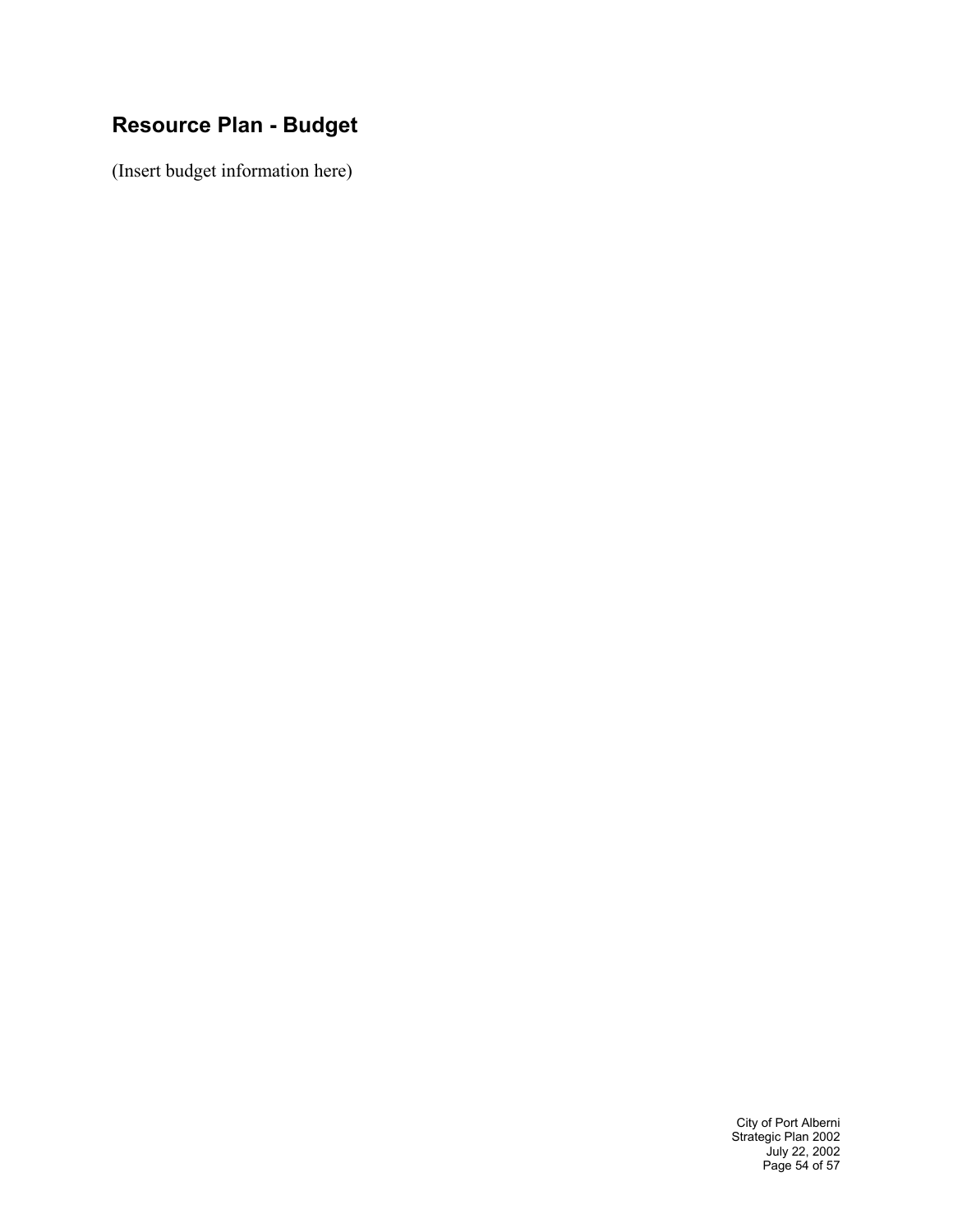## **Monitoring and Evaluation**

The translation of the Strategic Plan into action is the responsibility of City Management. The City Manager has taken leadership by establishing the strategic priorities. The management team has been divided into six focus groups based on the strategic priorities.

The focus groups have established an operational plan for each strategic priority. The operational plans have specific actions and targets which will be monitored to evaluate progress towards achieving the City of Port Alberni's vision and mission.

Progress will be reported monthly to City Council by staff. The reports will include an assessment of progress on specific goals and objectives and departmental activities related to the achievement of the vision and mission. They will also assess the implications of current constraints and variables that may affect our ability to meet the goals.

The City will report annually to the citizens of Port Alberni on our progress towards achieving the vision and mission. As the Strategic Plan is a living document, requiring regular review and updating by Council and staff, citizens are encouraged to provide input and feedback on the progress towards achieving the plan.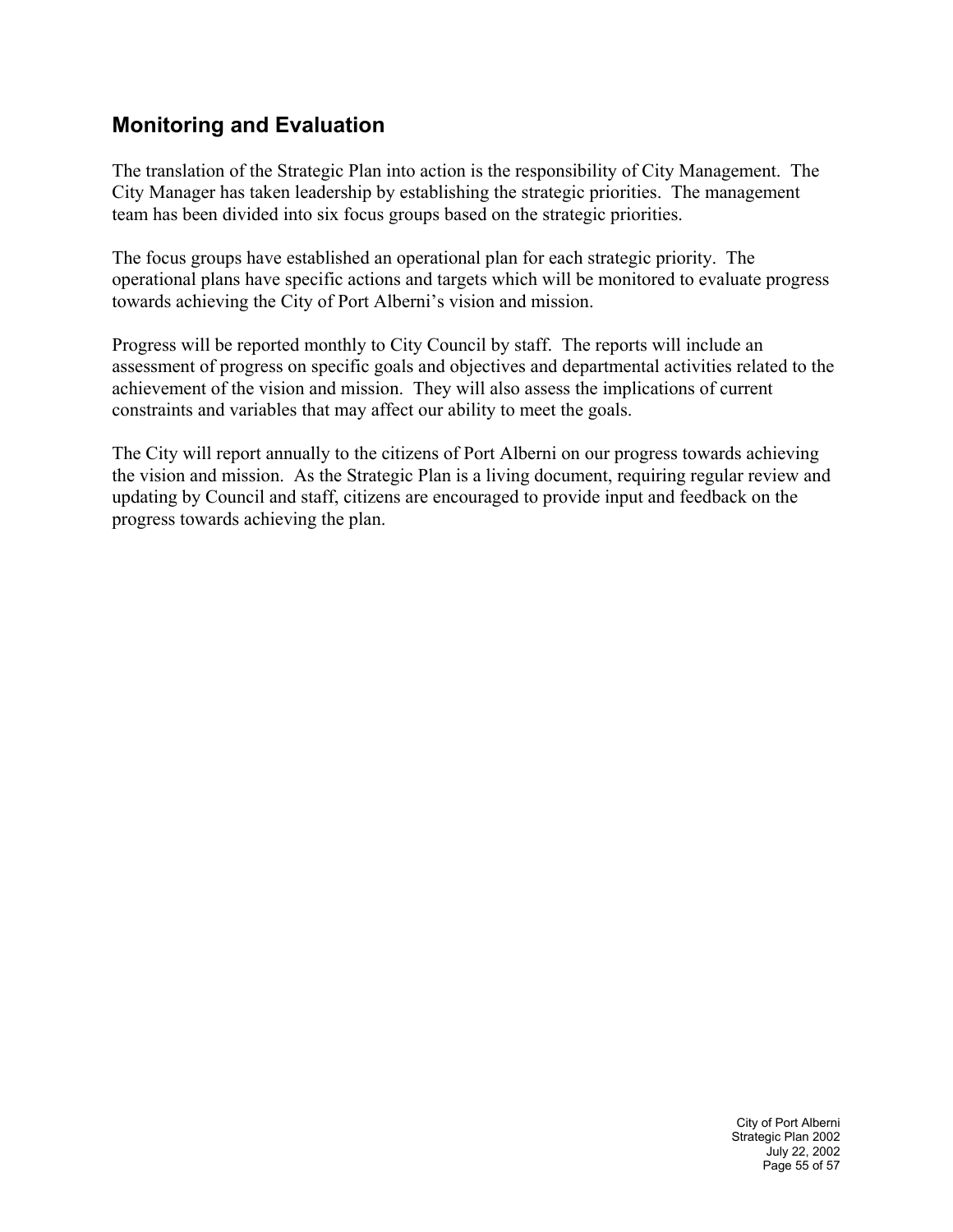#### **Appendix A**

## **Internal and External Influences**

The attached appendix contains the following information

| Information | <b>Source</b> |
|-------------|---------------|
|             |               |
|             |               |
|             |               |